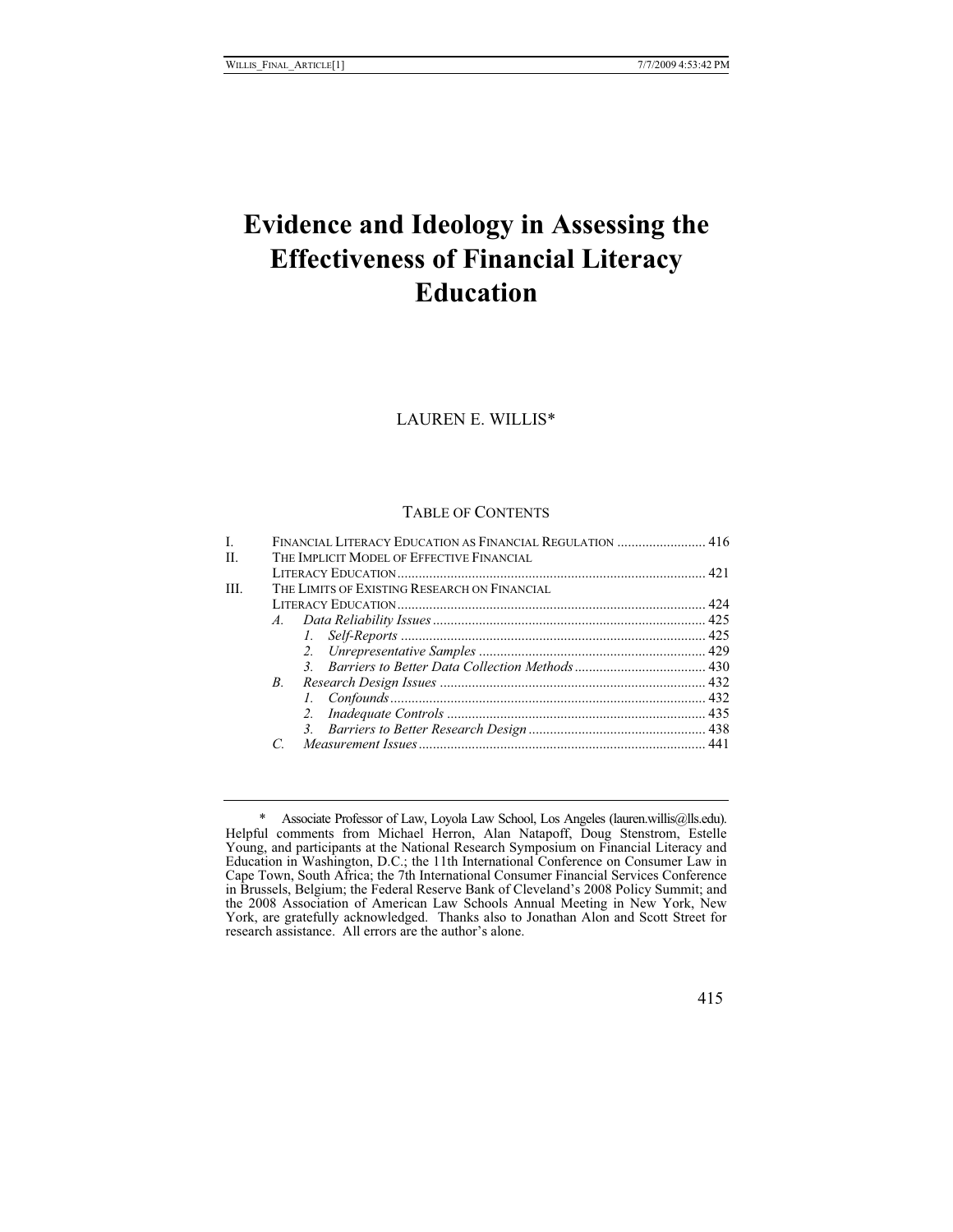|     |    | 1. Accuracy of Measures of Exposure to Financial         |  |
|-----|----|----------------------------------------------------------|--|
|     |    |                                                          |  |
|     |    | 2. Validity of Measures of Financial Knowledge,          |  |
|     |    |                                                          |  |
|     |    |                                                          |  |
|     |    | Completeness of Measures of the Financial Literacy<br>4. |  |
|     |    |                                                          |  |
|     |    | 5. Barriers to the Development of Better Measures 447    |  |
|     | D. |                                                          |  |
|     |    |                                                          |  |
|     |    |                                                          |  |
|     |    |                                                          |  |
|     |    |                                                          |  |
| IV. |    |                                                          |  |
|     |    |                                                          |  |

## I. FINANCIAL LITERACY EDUCATION AS FINANCIAL REGULATION

Families are losing their homes; during 2007, 2008, and 2009 alone, economists anticipate at least 2.5 million completed foreclosures in the United States.<sup>1</sup> When it comes to health care,  $42\%$  of Americans are uninsured or underinsured.<sup>2</sup> Annual bankruptcy filings, the overwhelming majority of which are consumer bankruptcies, march towards the one million mark.<sup>3</sup> Retirement savings are at pitiful levels; over a third of workers have less than \$10,000 in savings and nearly half have less than

<sup>1.</sup> In 2007, just over half a million foreclosures were completed. BILL LONGBRAKE, HOPE NOW ALLIANCE SERVICERS, PRIME AND SUBPRIME RESIDENTIAL MORTGAGES: 2007 LOSS MITIGATION ACTIVITY 7 (2008), http://www.fsround.org/media/ dataFeb.pdf. In 2008 and 2009 collectively, economists expect at least two million more completed foreclosures. JAMES LARDNER, DEMOS, BEYOND THE MORTGAGE MELTDOWN: ADDRESSING THE CURRENT CRISIS, AVOIDING A FUTURE CATASTROPHE 1 (2008), http://www. demos.org/pubs/housingpaper.pdf (referring to estimates by economist Mark Zandi). To put this in some perspective, 2.5 million households would cover the entire population, renter and homeowner, of Massachusetts. U.S. CENSUS BUREAU, MASSACHUSETTS, FACT SHEET— AMERICAN FACTFINDER (2005), http://factfinder.census.gov/ (in the "state" search bar, select "Massachusetts" and then click "GO"). More recent projections have been more dire. *See* ROD DUBITSKY ET AL., CREDIT SUISSE, FORECLOSURE UPDATE: OVER 8 MILLION FORECLOSURES EXPECTED 1 (2008), http://www.chapa.org/pdf/ForeclosureUpdateCreditSuisse. pdf (projecting 8.1 million foreclosures over the next four years, meaning more than 16% of homeowners with a mortgage will lose their homes to foreclosure).

 <sup>2.</sup> Cathy Schoen et al., *How Many Are Underinsured? Trends Among U.S. Adults, 2003 and 2007*, HEALTH AFF. WEB EXCLUSIVE, June 10, 2008, at w300.

 <sup>3.</sup> News Release, U.S. Courts, Bankruptcy Filings Up in March (June 3, 2008), http://www.uscourts.gov/Press\_Releases/2008/BankruptcyFilingsMar2008.cfm.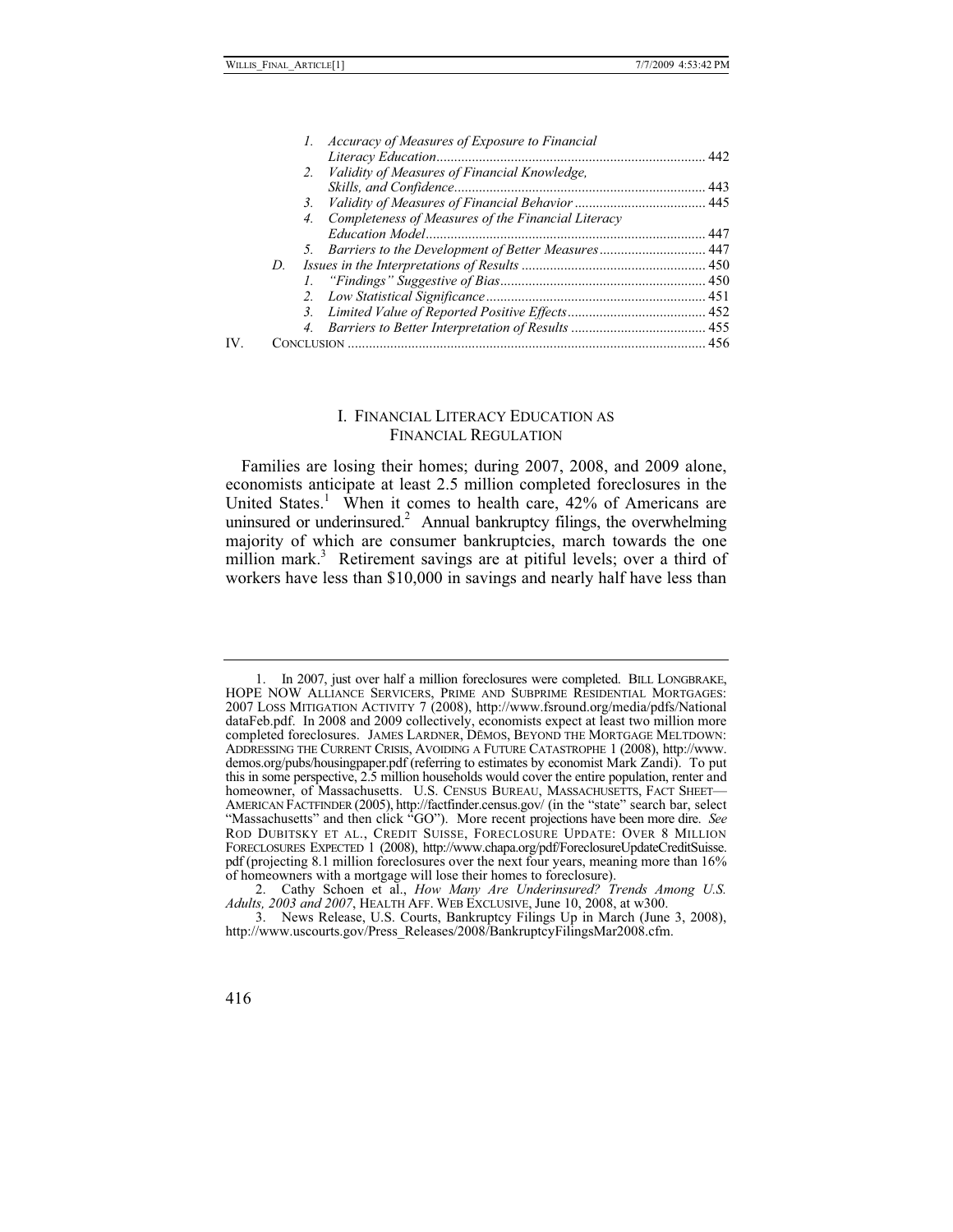\$25,000.<sup>4</sup> Consumer testing reveals widespread ignorance of even basic financial concepts.<sup>5</sup>

As the United States economy slides into recession, policymakers across the political spectrum grasp at one common explanation and solution: financial illiteracy and financial literacy education (FLE). In the words of then-Federal Reserve Board Governor Frederic Mishkin:

 There can hardly be a better time to make the case for economic and financial literacy than right now. . . . [W]e face a downturn . . . fueled, at least in part, by unwise mortgage borrowing . . . .

 . . . [A] better-informed citizenry would likely have resulted in more-prudent decision making and . . . less harm to the economy.6

The embrace of FLE is not new. It has enjoyed widespread public support in the United States going back to at least the  $1930s$ .<sup>7</sup> Many states require their schools to teach it, the federal government devotes financial and logistical resources to it, and financial institutions and community organizations offer it. $8$  When government agencies pursue financial services firms for violations of consumer protection statutes,

 <sup>4.</sup> RUTH HELMAN ET AL., EMPLOYEE BENEFIT RESEARCH INST., AMERICANS MUCH MORE WORRIED ABOUT RETIREMENT, HEALTH COSTS A BIG CONCERN 13 fig.10 (2008), http://www.ebri.com/pdf/briefspdf/EBRI\_IB\_04-2008.pdf.

<sup>5</sup>*. See, e.g.*, Annamaria Lusardi & Olivia S. Mitchell, *Baby Boomer Retirement Security: The Roles of Planning, Financial Literacy, and Housing Wealth*, 54 J. MONETARY ECON. 205, 215, 216 tbl.5 (2007) (reporting that over 80% of baby boomers approaching retirement could not correctly answer the following question: "Let's say you have 200 dollars in a savings account. The account earns 10 percent interest per year. How much would you have in the account at the end of two years?").

 <sup>6.</sup> Frederic S. Mishkin, Governor, Fed. Reserve Sys., The Importance of Economic Education and Financial Literacy, Speech at the Third National Summit on Economic and Financial Literacy (Feb. 27, 2008). *Accord* President George W. Bush, Remarks by the President in Roundtable Interview with Business Reporters (Aug. 8, 2007), *available at* http://www.washingtonpost.com/wp-dyn/content/article/2007/08/09/ AR2007080900780 pf.html (stating in response to skyrocketing home foreclosure rates: "[T]here needs to be financial education measures in place."); Bill Analysis, S.B. 1137, 2007–2008 Leg., Reg. Sess., at 11 (Cal. 2008) ("Finally, the stunning lack of financial literacy was a major contributing factor to the subprime crisis."); Housing and Economic Recovery Act of 2008, Pub. L. No: 110-289 § 1132, 122 Stat. 2654, 2727 (2008) (providing funding for financial literacy education).

 <sup>7.</sup> Leland J. Gordon, Book Review, 6 S. ECON. J. 403, 403 (1940).

<sup>8</sup>*. See* LOIS A. VITT ET AL., FANNIE MAE FOUNDATION, PERSONAL FINANCE AND THE RUSH TO COMPETENCE: FINANCIAL LITERACY EDUCATION IN THE U.S. 13–14 (2000), http://www.isfs.org/rep\_finliteracy.pdf.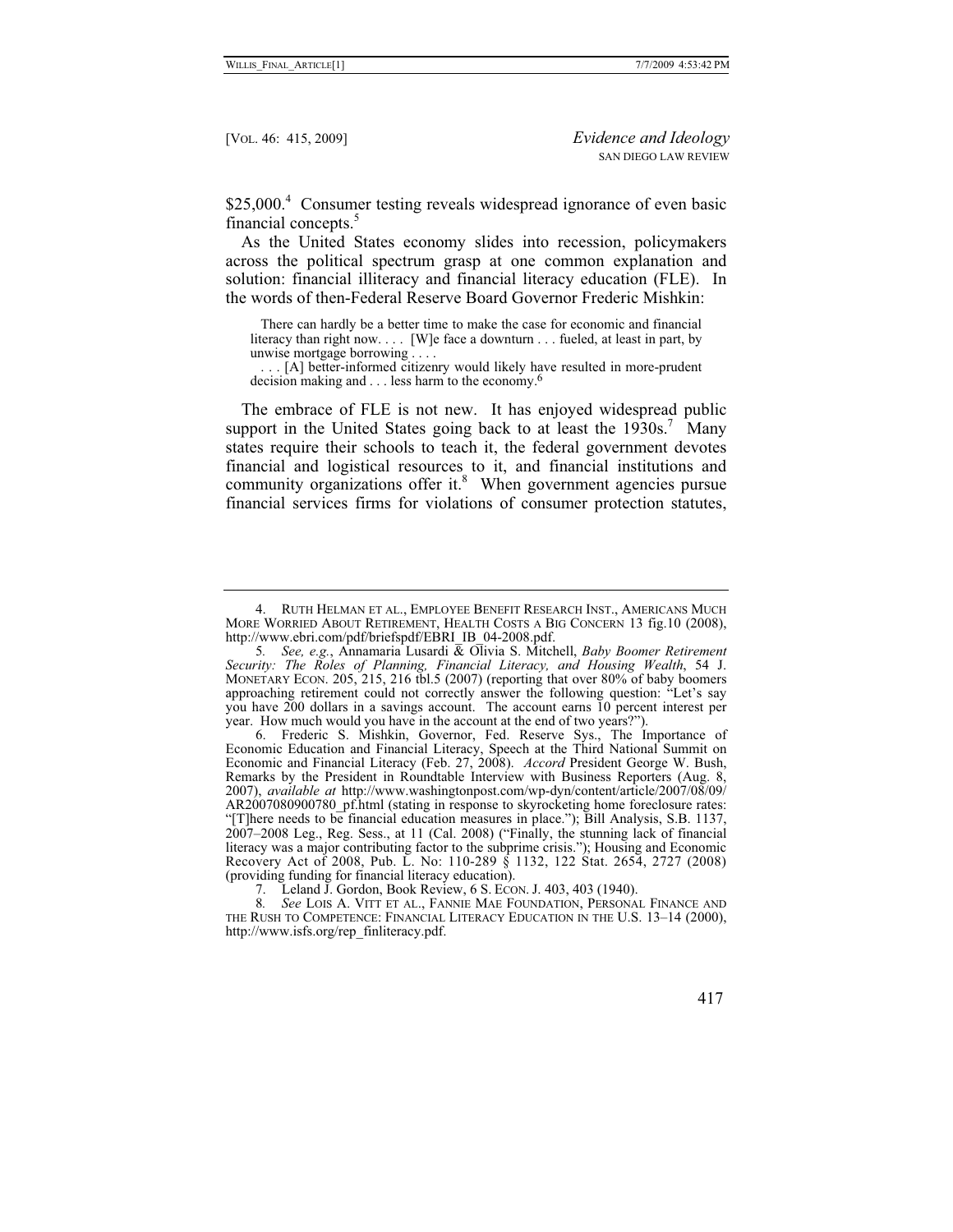financial education is frequently included as a component of any settlement agreement.<sup>9</sup>

FLE is widely believed to turn consumers into responsible and empowered market players, motivated and competent to handle their own credit, insurance, savings, and investment matters by confidently navigating the marketplace.<sup>10</sup> In this financially literate world, other forms of legal regulation of financial products are unnecessary and even counterproductive.<sup>11</sup> This vision depends on the belief that FLE can not only improve financial behavior, but that it can do so to the degree necessary for consumers to protect and even increase their welfare in the modern financial marketplace.

<sup>9</sup>*. See, e.g.*, Stephen Labaton, *10 Wall St. Firms Reach Settlement in Analyst Inquiry*, N.Y. TIMES, Apr. 29, 2003, at A1 (stating that investment firms have agreed to settlement terms that include \$80 million for investor education); *Met Life to Pay Fine for a Sales Practice*, N.Y. TIMES, Oct. 21, 1998, at B7 (explaining the settlement of claims alleging deceptive life insurance sale tactics includes money for consumer education); Press Release, Att'y Gen. of Pa., Attorney General Corbett Announces \$200,000 Settlement in Lehigh Valley College Probe; Funds Will Support New Statewide Education Program for Consumer Credit Issues (Feb. 20, 2008), *available at*  http://www.attorneygeneral.gov/press.aspx?id=3417 ("[T]he civil penalties and costs included in this settlement will be used to help launch a new statewide education program about consumer credit, helping every Pennsylvania family make wise choices about college financing, credit cards, home loans and other financial issues."); Press Release, State of Cal., California Department of Corporations Announces Ameriquest Mortgage to Pay \$325 Million and Undertake Compliance Reforms to Settle States' Investigations (Jan. 23, 2006), *available at* http://www.corp.ca.gov/press/pdf/2006/ nr0601.pdf (announcing the settlement of predatory mortgage lending charges will include \$30 million that states can use for, inter alia, financial literacy education).

<sup>10</sup>*. The State of Financial Literacy and Education in America: Hearing Before the S. Comm. on Banking, Housing, and Urban Affairs*, 107th Cong. 55 (2002) (statement of Alan Greenspan, Chairman, Board of Governors, Federal Reserve), *available at* http://banking.senate.gov/02\_02hrg/020502/grnspan.htm.

<sup>11</sup>*. See, e.g.*, *Calculated Risk: Assessing Non-Traditional Mortgage Products: Hearing Before the S. Subcomm. on Housing and Transportation and S. Subcomm. on Economic Policy of the S. Comm. on Banking, Housing, and Urban Affairs*, 109th Cong. 6 (2006) (prepared testimony of George Hanzimanolis, President-Elect, National Association of Mortgage Brokers), *available at* http://banking.senate.gov/public/\_files/ hanzimanolis.pdf.

<sup>[</sup>C]onsumer education is the cornerstone of any effort geared to address the issues facing the mortgage industry today . . . . No law or regulation should ever require any mortgage originator to supplant the consumer's ability to decide for him or herself what is or is not an appropriate loan product. As the decision-maker, the role of the consumer is to acquire the financial acumen necessary and take advantage of the competitive marketplace, shop, compare, ask questions and expect answers.

*Id. See also* U.S. GOV'T ACCOUNTABILITY OFFICE, GAO-07-100, FINANCIAL LITERACY AND EDUCATION COMMISSION: FURTHER PROGRESS NEEDED TO ENSURE AN EFFECTIVE NATIONAL STRATEGY 1 (Dec. 2006) ("[F]inancial markets function best when consumers understand how financial services providers and products work and know how to choose among them.").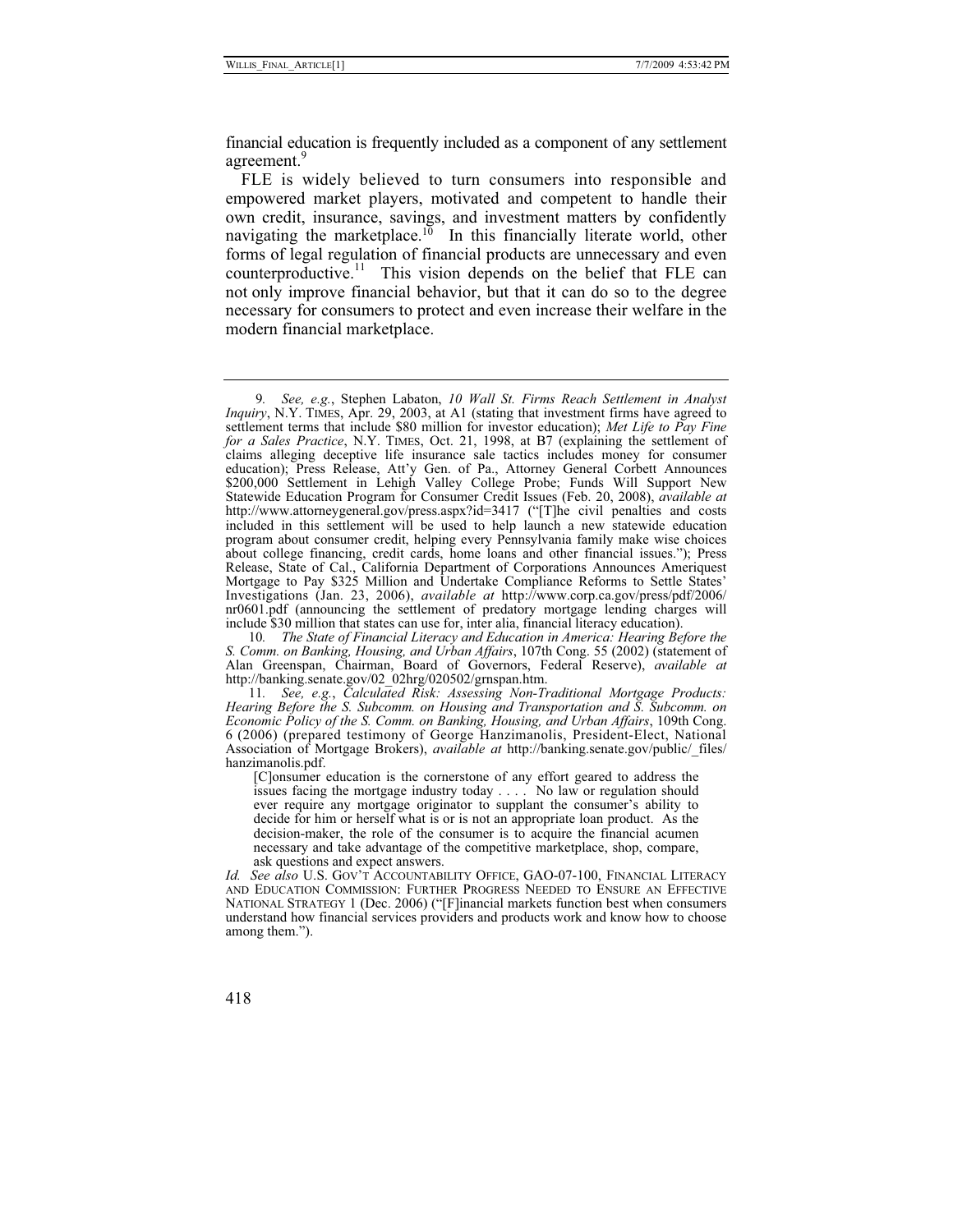Although this vision is seductive to conservatives and liberals alike, the necessary predicate belief in the efficacy of FLE is largely based on ideology rather than evidence. The U.S. Financial Literacy and Education Commission, created to spearhead the federal government's involvement in FLE, issued a 2006 report that makes claim after claim about what FLE can achieve, although it simultaneously observes that "there is little research on successful methods for financial education."12 Financial literacy program advocates make their case by presenting lists of dire statistics about how little Americans know about financial matters and detailing how poorly they are managing their financial affairs.<sup>13</sup> But they do not demonstrate that FLE will cure these ills. Policymakers throw mandatory financial education and counseling at problems of bankruptcy and home mortgage foreclosures without proof that the education will help.<sup>14</sup> Legal academics routinely suggest FLE as a solution to consumer personal finance problems; however, they assume FLE's efficacy without evidence.<sup>15</sup>

The resources spent on financial literacy education and the opportunity costs of pursuing financial literacy, rather than other public policies that might improve consumer financial conditions, call for empirical assessment of FLE's effectiveness. Although cited by policymakers as support for financial literacy initiatives,  $16$  research to date has yet to produce

 <sup>12.</sup> U.S. FIN. LITERACY & EDUC. COMM'N, TAKING OWNERSHIP OF THE FUTURE: THE NATIONAL STRATEGY FOR FINANCIAL LITERACY xi (2006).

<sup>13</sup>*. See, e.g.*, JUMP\$TART COAL. FOR PERS. FIN. LITERACY, MAKING THE CASE FOR FINANCIAL LITERACY—2008 (2008), http://www.jumpstart.org/fileindex.cfm.

<sup>14</sup>*. E.g.*, Bankruptcy Abuse Prevention and Consumer Protection Act of 2005, 11 U.S.C. §  $1328(g)(1)$  (2006) (requiring FLE as a condition of consumer bankruptcy discharge); Housing and Economic Recovery Act of 2008, 12 U.S.C.S. § 1701x (LexisNexis, LEXIS through 2008 amendments) (funding FLE with the goal of preventing foreclosures); N.C. GEN. STAT. § 24-1.1E (2000) (requiring FLE as a condition for obtaining a high cost home mortgage).

<sup>15</sup>*. E.g.*, Michael S. Barr, *Access to Financial Services in the 21st Century: Five Opportunities for the Bush Administration and the 107th Congress*, 16 NOTRE DAME J.L. ETHICS & PUB. POL'Y 447, 460–61 (2002); Howell E. Jackson & Stacy A. Anderson, *Can States Tax National Banks to Educate Consumers About Predatory Lending Practices?*, 30 HARV. J.L. & PUB. POL'Y 831, 880 (2007); Creola Johnson, *Maxed Out College Students: A Call to Limit Credit Card Solicitations on College Campuses*, 8 N.Y.U. J. LEGIS. & PUB. POL'Y 191, 245 (2005).

 <sup>16.</sup> For example, a bill introduced in the U.S. Congress claims:

An evaluation by the National Endowment for Financial Education High School Financial Planning Program undertaken jointly with the United States Department of Agriculture Cooperative State Research, Education, and Extension Service demonstrates that as little as 10 hours of classroom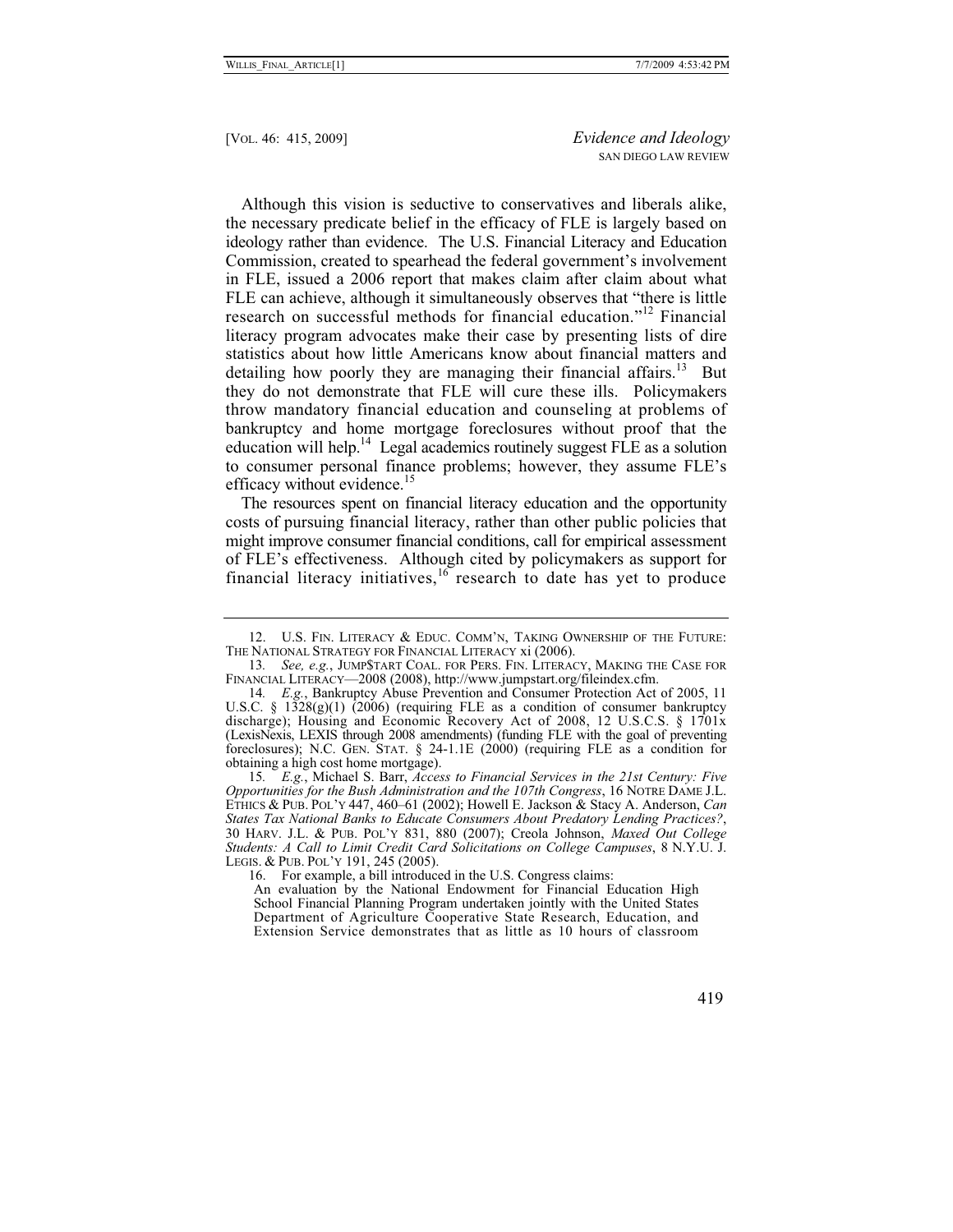reliable, statistically significant evidence of effectiveness. Past literature reviews generally have approached the subject with the goal of "Building the Case for Financial Education."<sup>17</sup> A 2007 review out of the Federal Reserve Bank of Virginia, after recognizing many of the methodological problems in the existing research and without locating a single instance of replicated results, surprises the reader with the following: "Generally, we can conclude from this literature review that there is a need for financial education and that many existing approaches are effective."<sup>18</sup>

This Article aims to fill the gap in the literature by critically examining the studies commonly cited as evidence of the effectiveness of FLE. By way of introduction, the Article sets forth the model underlying public and policymaker support for financial literacy programs today. The Article's critique of existing findings regarding FLE is paired with explanations of the barriers to better research. The Article recommends further investigation of a number of alternative public policies suggested by the FLE studies. The concluding section asks researchers to help

 17. Jonathan Fox et al., *Building the Case for Financial Education*, 39 J. CONSUMER AFF. 195, 195 (2005).

instruction can impart substantial knowledge and affect significant change in how teens handle their money.

A Bill to Promote Youth Financial Education, S. 925, 109th Cong., 2–3 (2005), apparently referencing Sharon M. Danes, Evaluation of the National Endowment for Financial Education High School Financial Planning Program 5 (2003–2004) (unpublished manuscript, on file with author, *available at* http://hsfpp.nefe.org/ loadFile.cfm?cont entid=273). In his statement before a 2006 Senate hearing, Federal Reserve Board Chairman Ben Bernanke cited: Abdighani Hirad & Peter Zorn, *Prepurchase Homeownership Counseling: A Little Knowledge is a Good Thing*, *in* LOW-INCOME HOMEOWNERSHIP: EXAMINING THE UNEXAMINED GOAL 146, 146 (Nicholas Retsinas & Eric S. Belsky eds., 2002); Marsha Courchane & Peter Zorn, Consumer Literacy and Creditworthiness 23, 25 (Apr. 7–8, 2005) (unpublished manuscript, on file with author), *available at* http://www.chicagofed.org/cedric/files/2005\_conf\_paper\_session3 \_courchane.pdf; Kimberly Gartner & Richard M. Todd, Effectiveness of Online "Early Intervention" Financial Education for Credit Cardholders 8, 15 (July 2005) (unpublished manuscript, on file with author), *available at* http://www.chicagofed.org/cedric/files/ 2005\_conf\_paper\_session3\_todd.pdf; Gregory Elliehausen et al., The Impact of Credit Counseling on Subsequent Borrower Credit Usage and Payment Behavior 49–50 (Jan. 2003) (unpublished manuscript, on file with author), *available at* http://www.chicagofed. org/cedric/files/2003\_conf\_paper\_session1\_staten.pdf [hereinafter Elliehausen et al. I]. *Improving Financial Literacy in the United States: Hearing Before the S. Comm. on Banking, Housing, and Urban Affairs*, 109th Cong. (May 23, 2006) (statement of Ben S. Bernanke, Chairman, Federal Reserve Board), *available at* http://banking.senate. gov/public/\_files/bernankel. pdf. All of these cited studies use data, methods, or measures that seriously undermine their conclusions, as explained further below.

 <sup>18.</sup> Matthew Martin, *A Literature Review on the Effectiveness of Financial Education* 22 (Fed. Reserve Bank of Richmond, Working Paper No. 07-03, 2007), *available at* http://www.richmondfed.org/publications/research/working\_papers/2007/ pdf/wp07-3.pdf.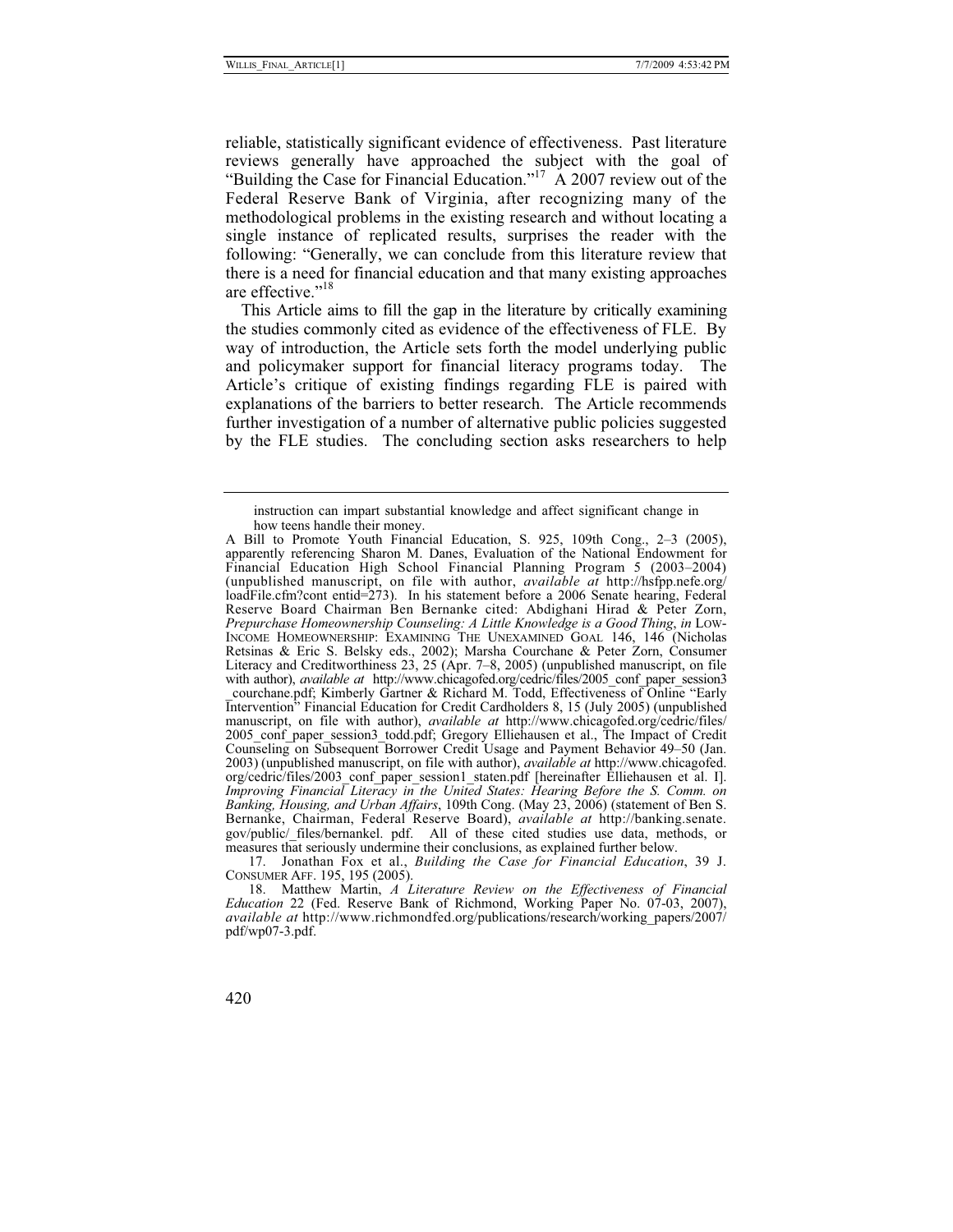policymakers and the public better understand the limits of empirical findings regarding the effectiveness of FLE.

# II. THE IMPLICIT MODEL OF EFFECTIVE FINANCIAL LITERACY EDUCATION

Consumer financial education is conducted through classroom teaching, self-study materials, informational websites, interactive games, and the educational component of counseling. Programs vary in content, audience, and methodology. But they all aim to achieve welfare-enhancing financial behavior engaged in by consumers as the result of acquired financial literacy. Such literacy requires both cognitive knowledge and skills and a well-calibrated degree of psychological confidence in that knowledge and those skills. Hogarth has elaborated on the cognitive components as "being knowledgeable, educated, and informed on the issues of managing money and assets, banking, investments, credit, insurance, and taxes" and "understanding the basic concepts underlying the management of money and assets (e.g. the time value of money in investments and the pooling of risks in insurance)."<sup>19</sup> Turning this cognitive literacy into positive action requires a particular degree of confidence—neither underconfidence, $^{20}$  nor overconfidence. $^{21}$ 

Ultimately, FLE is only effective if it enables consumers, given their financial resource constraints, to make the decisions and to take the actions necessary for financial well-being today.<sup>22</sup> Effectiveness must

 22. NAT'L ENDOWMENT FOR FIN. EDUC., CLOSING THE GAP BETWEEN KNOWLEDGE AND BEHAVIOR: TURNING EDUCATION INTO ACTION 2 (2005), http://www.nefe.org/

 <sup>19.</sup> Jeanne M. Hogarth, *Financial Literacy and Family and Consumer Sciences*, 94 J. FAM. & CONSUMER SCI. 14, 15–16 (2002).

<sup>20</sup>*. E.g.*, Danes, *supra* note 16, at 2 (identifying boosting students' confidence in their financial acumen as one goal of FLE).

<sup>21</sup>*. E.g.*, VITT ET AL., *supra* note 8, at 23 (asserting that overconfidence "costs consumers millions of dollars each year"); Brad M. Barber & Terrance Odean, *Trading Is Hazardous to Your Wealth: The Common Stock Investment Performance of Individual Investors*, 55 J. FIN. 773, 774 (2000) (explaining that individual investors sufficiently confident to make frequent trades in their portfolio have lower returns). Although little discussed in the FLE literature, research in behavioral economics indicates that even knowledge, skills, and well-calibrated confidence will not necessarily produce good financial decisions. As I have discussed at length elsewhere, heuristics, biases, and emotional coping mechanisms that interfere with good decisionmaking are ubiquitous in personal finance. *See, e.g.*, Lauren E. Willis, *Against Financial-Literacy Education*, 94 IOWA L. REV. 197, 226–48 (2008). Policy measures designed to ameliorate consumer finance problems must address these behavioral barriers to better financial decisionmaking.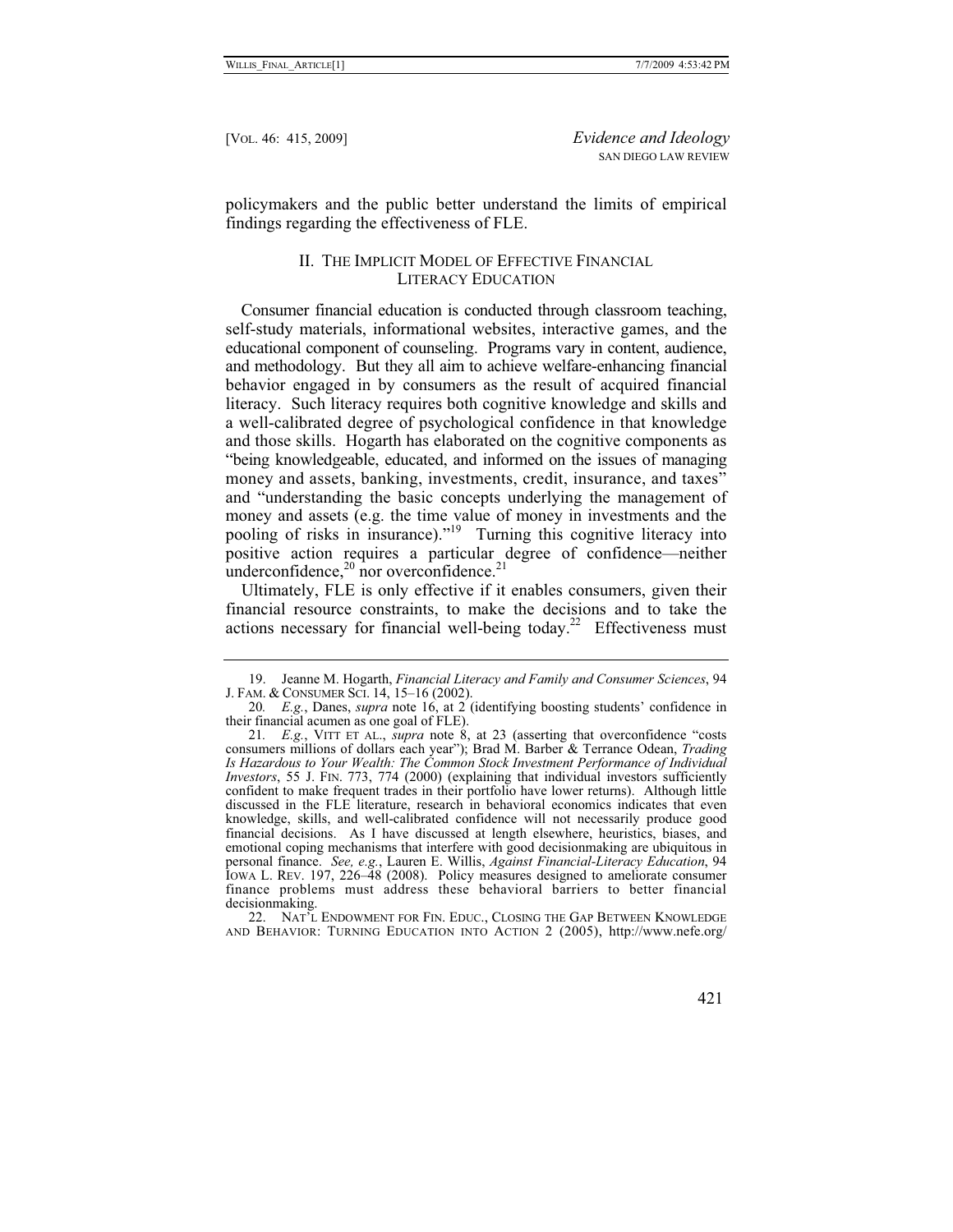therefore be measured against the decisions and actions that our society and marketplace require.

The demands of contemporary personal financial management are prodigious and varied. A Federal Reserve Board consumer handbook explains that, in shopping for a home mortgage, "[t]o compare two ARMs [adjustable-rate mortgages] with each other or to compare an ARM with a fixed-rate mortgage, you need to know about indexes, margins, discounts, caps on rates and payments, negative amortization, payment options, and recasting (recalculating) your loan."<sup>23</sup> Retirement planning skills, including the ability to predict rates of return—even if "past performance is no guarantee of future results"<sup>24</sup>—are similarly complex. A worksheet from the U.S. Department of Labor booklet *Taking the Mystery Out of Retirement Planning*, located on the following page, exemplifies the government's expectations of consumer proficiency.

Accompanying directions explain that for Column 1, the consumer must project future savings and asset purchases, and for Column 2, the consumer must select "a savings growth factor representing 3, 5, or 7 percent rates of return, depending on how much you believe each of the worksheet items will increase in value."<sup>25</sup>

tabid/86/Default.aspx (follow "Closing the Gap Between Knowledge and Behavior" hyperlink).

 <sup>23.</sup> BD. OF GOVERNORS, U.S. FED. RESERVE SYS., CONSUMER HANDBOOK ON ADJUSTABLE-RATE MORTGAGES 4 (2006), http://www.federalreserve.gov/pubs/arms/ armsbrochure.pdf.

 <sup>24.</sup> MARK T. HEBNER, INDEX FUNDS: THE 12-STEP PROGRAM FOR ACTIVE INVESTORS 94 (2005) ("[S]ome variation of the disclaimer 'past performance is no guarantee of future results' must appear in all mutual fund advertisements and prospectuses . . . .").

 <sup>25.</sup> U.S. DEP'T OF LABOR, TAKING THE MYSTERY OUT OF RETIREMENT PLANNING 14, 47 (2006), *available at* http://www.dol.gov/ebsa/pdf/nearretirement.pdf.

<sup>422</sup>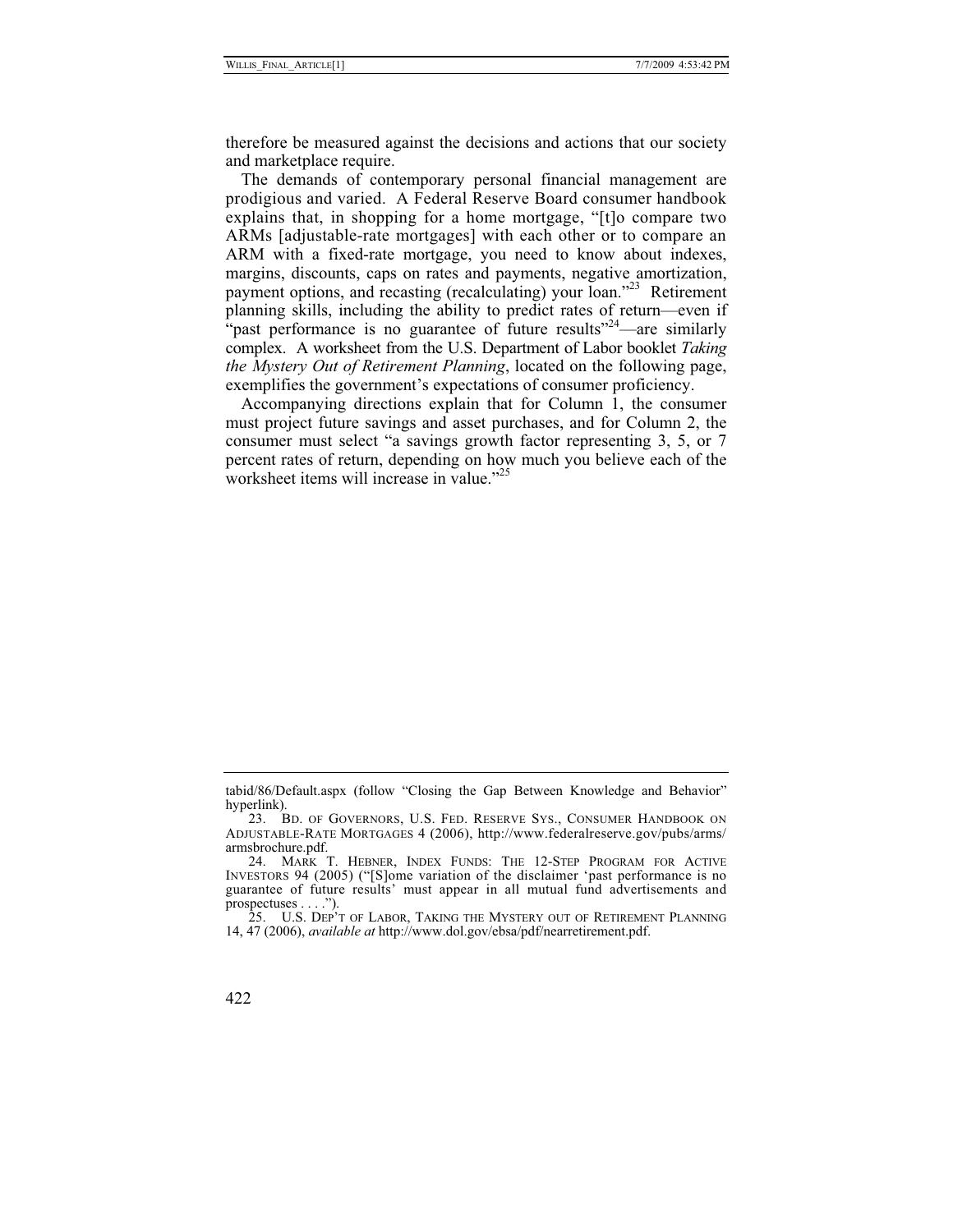# **NEW SAVINGS BETWEEN NOW AND RETIREMENT SAVINGS GROWTH FACTORS FOR THREE SELECTED RATES OF RETURN**

| 139.741 for 3%          | 155.282 for 5%    |                | 173.085 for 7%        |
|-------------------------|-------------------|----------------|-----------------------|
|                         |                   | $\mathfrak{D}$ | 3                     |
|                         | Estimated monthly | Savings growth | Value of savings in   |
| Work-related retirement | savings amount    | factor         | 10 years              |
| savings                 |                   |                | (Column 1 x Column 2) |
| $401(k)$ or $403(b)$    |                   |                |                       |
| Keogh                   |                   |                |                       |
| <b>SEP-IRA</b>          |                   |                |                       |
| <b>SIMPLE IRA</b>       |                   |                |                       |
| Other                   |                   |                |                       |
| IRAs (traditional)      |                   |                |                       |
| IRAs (Roth)             |                   |                |                       |
| Other                   |                   |                |                       |
| Home equity             |                   |                |                       |
| Market value of         |                   |                |                       |
| home                    |                   |                |                       |
| Mortgage and liens      |                   |                |                       |
| (enter as positive      |                   |                |                       |
| amount)                 |                   |                |                       |
| Personal savings and    |                   |                |                       |
| investments             |                   |                |                       |
| Other assets            |                   |                |                       |
| (collections, etc.)     |                   |                |                       |
| <b>TOTAL ASSETS</b>     |                   |                |                       |

Consumers with limited resources might never have a mortgage or own a 401(k), but mere budgeting may require them to make economic forecasts that elude experts because incomes in low-wage sector jobs can be uncertain and variable from one week to the next.<sup>26</sup> These sectors

423

 <sup>26.</sup> HEATHER BOUSHEY ET AL., CTR. FOR ECON. POLICY & RESEARCH, UNDERSTANDING LOW-WAGE WORK IN THE UNITED STATES 1 (2007), www.inclusionist.org/files/lowwage work.pdf. This is not to say that higher income consumers make more accurate forecasts, but typically their base income is less volatile. *See* Daniel L. Tortorice, Unemployment Expectations and the Business Cycle 24–26 (Nov. 15, 2007) (unpublished manuscript), *available at* http://people.brandeis.edu/~tortoric/Papers/ UnempExpBCFinal.pdf (finding that consumer expectations about unemployment reflect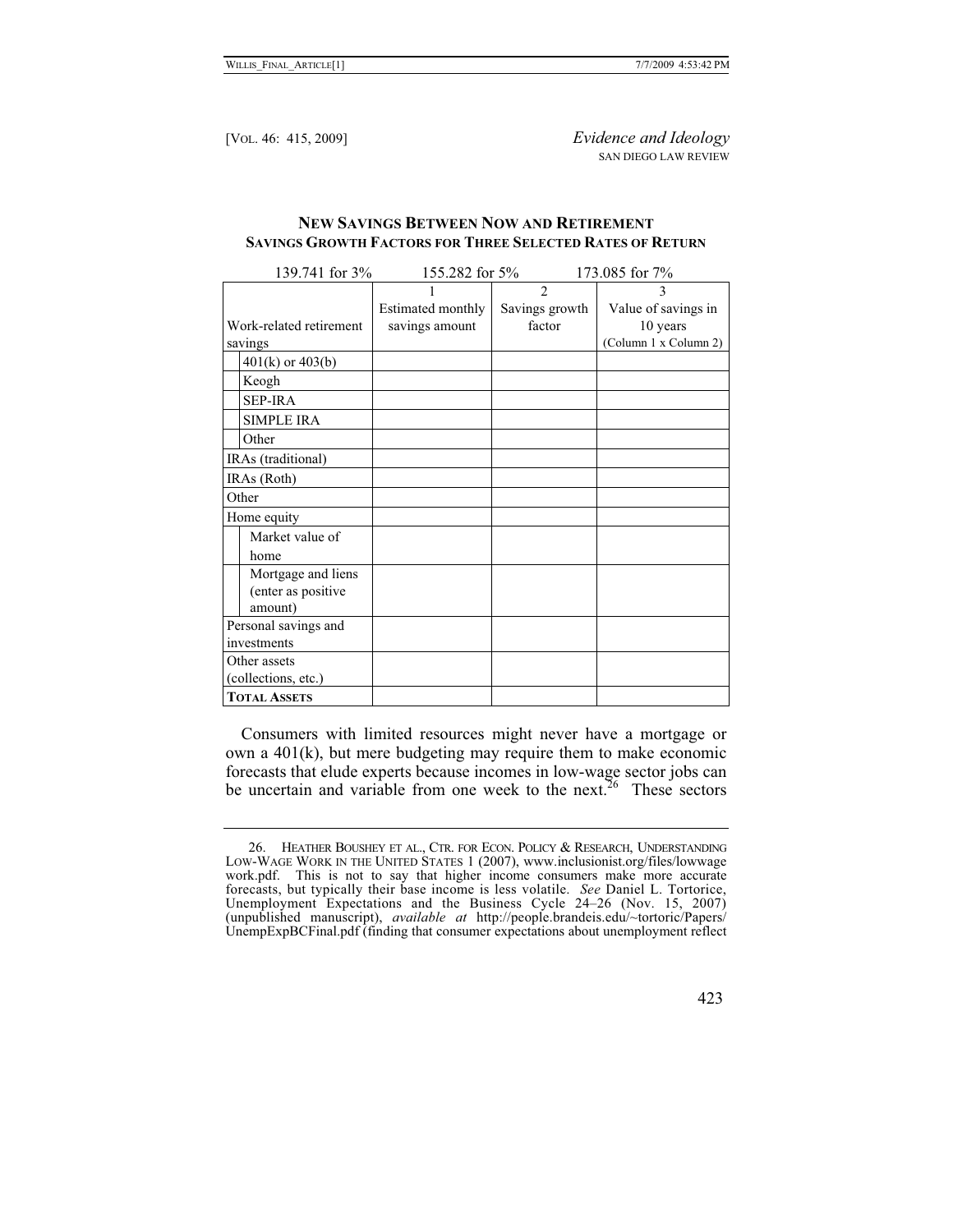also provide fewer employee benefits.<sup>27</sup> Consequently, low-wage consumers need the literacy to shop for insurance and retirement savings vehicles on the open market, without the expertise or bargaining power of a human resources department.

Some discussions of FLE assume that poor financial outcomes evidence "bad" financial behavior and that "good" decisions and behaviors always lead to good outcomes.<sup>28</sup> But this is both too onerous and too weak a demand. Resource constraints, job loss, disability, discrimination, and natural disasters can prevent consumers from enjoying good financial outcomes no matter how high their literacy and how welfare-enhancing their behaviors. For example, paying bills late is generally classified as a "bad" financial behavior reflecting poor cash flow management skills. However, as Getter explains, "An unanticipated negative [income] shock can still reduce solvency and trigger delinquencies even for 'financially responsible' households that have accumulated precautionary wealth."<sup>29</sup> Good financial outcomes, standing alone, are likewise not evidence of literacy or welfare-enhancing behaviors. Given sufficient resources and a professional financial advisor, even the most spendthrift financial illiterate may experience good financial outcomes.

Diagrammed, the model of effective FLE implicitly endorsed by policymakers and advocates appears:

#### **Financial Education - Financial Literacy - Good Financial Decisions & Behavior**

# III. THE LIMITS OF EXISTING RESEARCH ON FINANCIAL LITERACY EDUCATION

Policymakers routinely cite a number of studies for the proposition that the financial literacy education model works.<sup>30</sup> However, the academics who have performed this research generally do not make such

recent past experience, such that they are overly optimistic at the beginning of a recession and overly pessimistic at the end of a recession, and that higher income and more education reduce these errors in expectations only slightly).

 <sup>27.</sup> U.S. GOV'T ACCOUNTABILITY OFFICE, GAO-07-355, EMPLOYER-SPONSORED HEALTH AND RETIREMENT BENEFITS 9 (2007).

 <sup>28.</sup> For example, studies that use credit report data to assess FLE such as Courchane & Zorn, *supra* note 16, and Elliehausen et al. I, *supra* note 16, implicitly assume that the presence or absence of derogatory information recorded in a credit report is evidence of bad or good decisions and behaviors, respectively.

 <sup>29.</sup> Darryl E. Getter, *Contributing to the Delinquency of Borrowers*, 37 J. CONSUMER AFF. 86, 99 (2003).

 <sup>30.</sup> For examples, see *supra* note 16.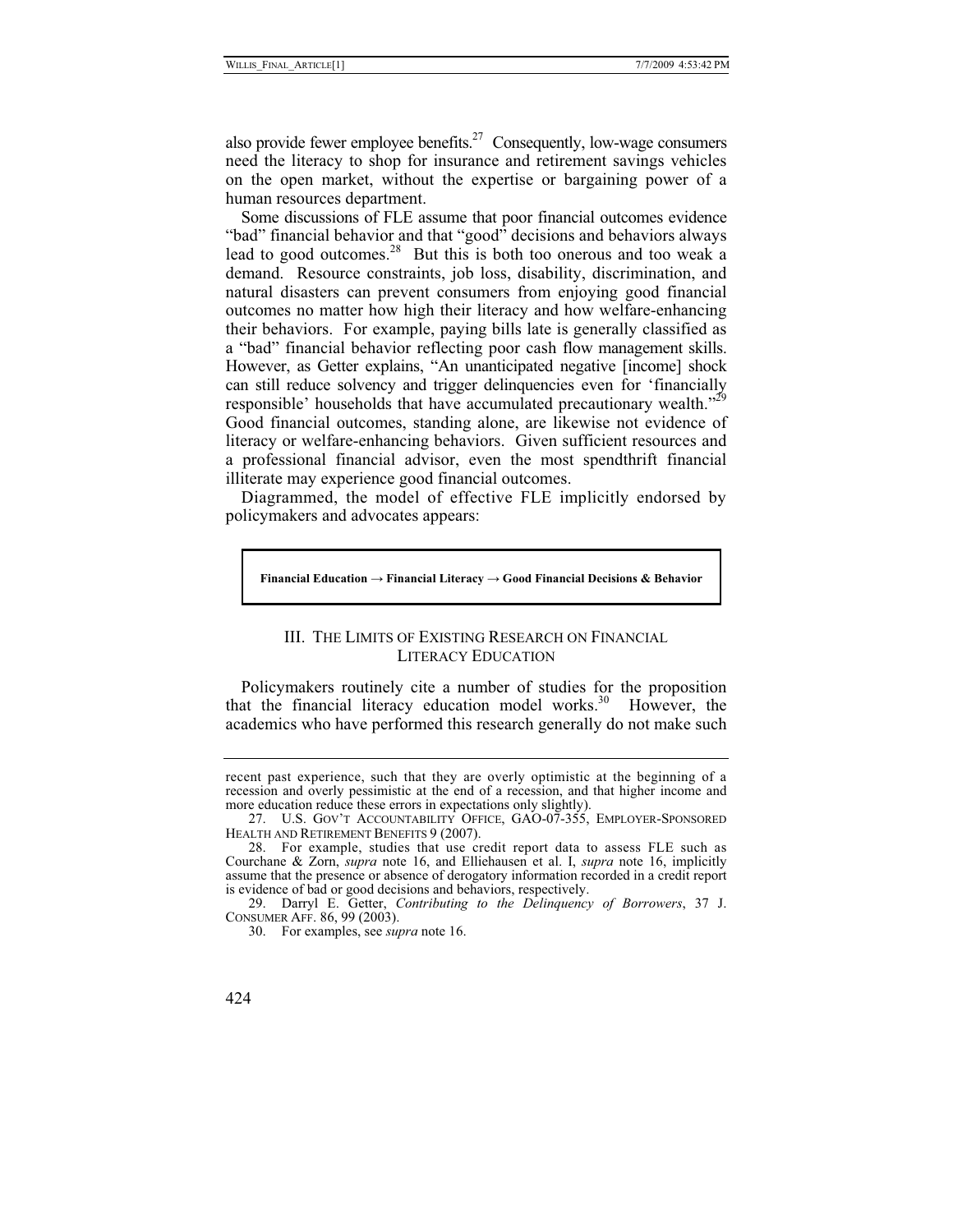a sweeping claim. Despite resourceful data collection methods, ingenious research designs, and rigorous statistical analysis techniques, researchers have been unable to overcome problems with data reliability, controls on conditions, measure validity, and interpretation of results.<sup>31</sup>

# *A. Data Reliability Issues*

#### *1. Self-Reports*

Research on FLE often relies on surveys in which consumers evaluate the education, assess their own knowledge, report their behaviors, reveal their financial condition, or recall their exposure to  $FLE$ <sup>32</sup> But responses to surveys conducted to evaluate FLE are vulnerable to social desirability, demand characteristic, and selective recall biases. As explained below, each of these errors is likely to inflate estimates of the efficacy of FLE. Their cumulative effect indicates that relying on survey data to demonstrate the effectiveness of FLE is unsound.

Survey data on any topic contains errors. Sometimes errors are small and randomly distributed. Other times, errors are large and systematic. When widespread social norms favor a particular behavior, consumers overreport engaging in that behavior.<sup>33</sup> When respondents believe that administrators want a particular response, results are skewed in favor of that response. $34$  Misreporting can also reflect respondents' misperceptions

 <sup>31.</sup> This article does not catalog every weakness of every study; it sets forth the widespread weaknesses in the empirical work and provides selective examples of each. Most studies suffer from more than one such weakness.

<sup>32</sup>*. E.g.*, VITT ET AL., *supra* note 8, at 2, 7; Angela C. Lyons et al., *Are We Making the Grade? A National Overview of Financial Education and Program Evaluation*, 40 J. CONSUMER AFF. 208, 217 (2006).<br>33. Roger Tourangeau & Ting Yan, Sensitive Questions in Surveys, 133 PSYCHOL.

 <sup>33.</sup> Roger Tourangeau & Ting Yan, *Sensitive Questions in Surveys*, 133 PSYCHOL. BULL. 859, 861 (2007) (discussing the problem of social desirability bias, which makes it "difficult or impossible" for researchers "to distinguish among (a) respondents who are actually highly compliant with social norms, (b) those who have a sincere but inflated view of themselves, and (c) those who are deliberately trying to make a favorable impression by falsely reporting positive things about themselves").

 <sup>34.</sup> Martin T. Orne, *On the Social Psychology of the Psychological Experiment: With Particular Reference to Demand Characteristics and Their Implications*, 17 AM. PSYCHOLOGIST 776, 778 (1962) (discussing tendency of subjects to "behave in an experimental context in a manner designed to play the role of a 'good subject' or, in other words, *to validate the experimental hypothesis*").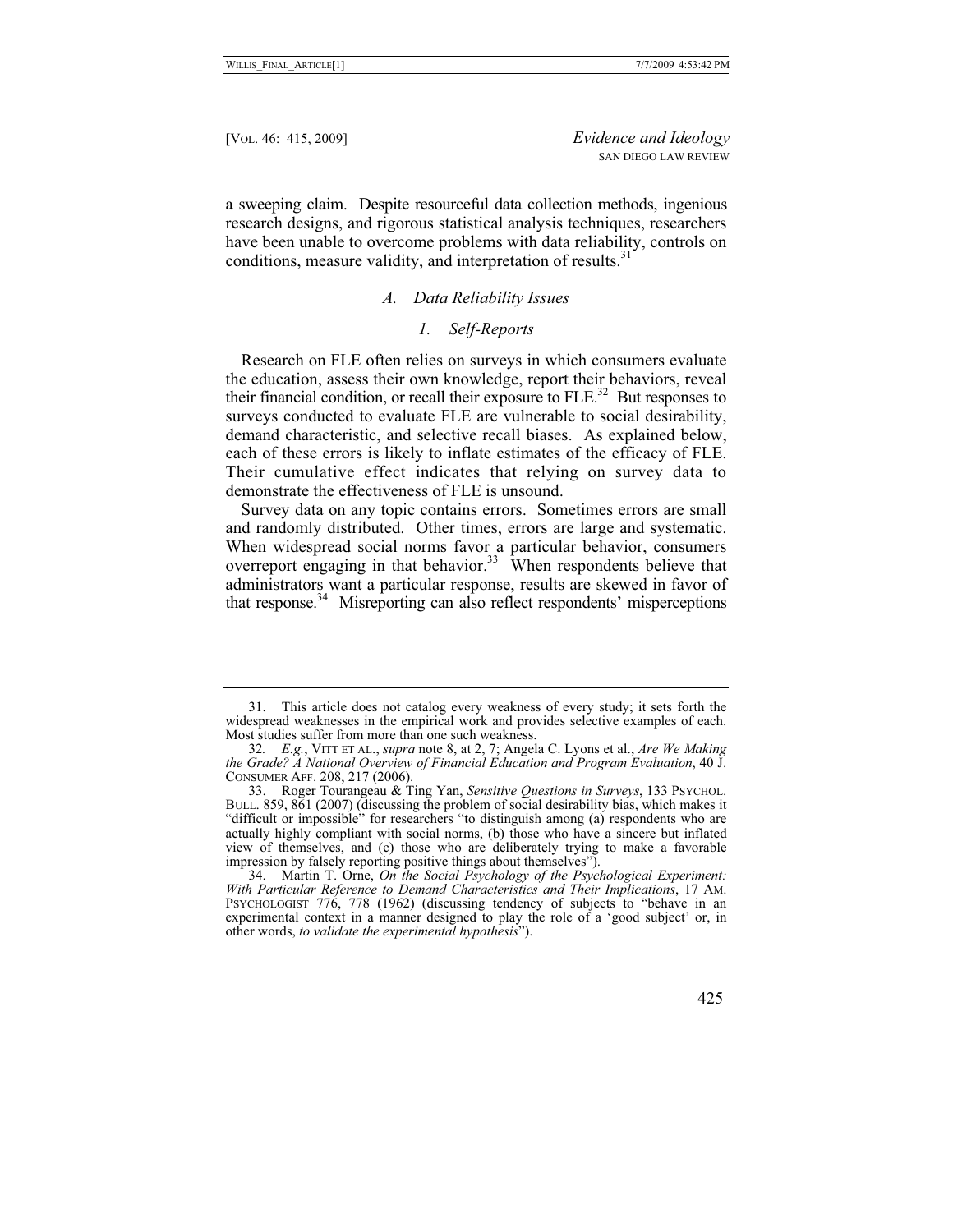or unconscious biases favoring beliefs, recollections, or predictions about their own behavior consistent with self-concept.<sup>35</sup>

In surveys taken at or after completion of a personal finance course, consumers on the whole report that the course was effective and that they will or already have improved their financial behavior.<sup>36</sup> Demand characteristics render these responses suspect. Consumers likely overreport the extent to which they are following their teachers' instructions. As the review out of the Federal Reserve Bank of Richmond notes, "[A]fter employees sit through over four hours of training, they are likely to say they learned something" and "they are likely to praise the company that provided the training as a courtesy, if nothing else."<sup>37</sup> Field data supports this conjecture; although Braucher's analysis of an FLE program for bankruptcy debtors revealed a small negative effect on financial outcomes,  $38$  the participants rated the classes highly.<sup>39</sup>

The belief in the efficacy of FLE is propagated by the programs. One of the first items in the American Homeowner Education and Counseling Institute's "core curriculum" is "the importance of education."40 When participation is voluntary, programs use "marketing techniques" to induce consumers to incur childcare and transportation costs and spend time

 38. Jean Braucher, *An Empirical Study of Debtor Education in Bankruptcy: Impact on Chapter 13 Completion Not Shown*, 9 AM. BANKR. INST. L. REV. 557, 578–79 (2001).

39*. Id.* at 567, 585.*Cf.* E. Bere et al., *Outcome and Process Evaluation of a Norwegian School-Randomized Fruit and Vegetable Intervention*, 21 HEALTH EDUC. RES. 258 (2006), *available at* http://her.oxfordjournals.org/cgi/content/abstract/21/2/258 (explaining that although teachers rated a fruit and vegetable education program positively and students reported that they enjoyed it, the program failed in its goal to increase student fruit and vegetable intake).

 40. Alan Mallach, Homeownership Education and Counseling: Issues in Research and Definition 23 tbl.5 (unpublished manuscript, on file with author), *available at*  http://www.philadelphiafed.org/community-development/publications/discussion-papers/ homeowner.pdf.

 <sup>35.</sup> MARK L. MITCHELL & JANINA M. JOLLEY, RESEARCH DESIGN EXPLAINED 213– 15 (6th ed. 2007).

<sup>36</sup>*. See, e.g.*, Sissy Osteen et al., *Financial Management Education: Its Role in Changing Behavior*, 45 J. EXTENSION No. 3RIB2, at 4–5 (2007), *available at* http://www.joe.org/joe/2007june/rb2.shtml (presenting data reflecting self-reports of behavior change among participants in the Money 2000™ financial education program); Robert L. Clark et al., *Retirement Plans and Saving Decisions: The Role of Information and Education*, 5 J. PENSION ECON. & FIN. 45, 62 tbl.6 (2006) (presenting data on selfreported expectations of future behavior change among recipients of retirement-related financial education); Richard L. Wiener et al., *Debtor Education, Financial Literacy, and Pending Bankruptcy Legislation*, 23 BEHAV. SCI. & L. 347, 347 (2005) (presenting data reflecting self-reports of behavior change among bankruptcy debtors who received financial education); Danes, *supra* note 16, at 11 tbl.7, 14 tbl.10 (presenting data reflecting self-reports of positive behavioral changes among high school students who had participated in a financial literacy program).

 <sup>37.</sup> Martin, *supra* note 18, at 14.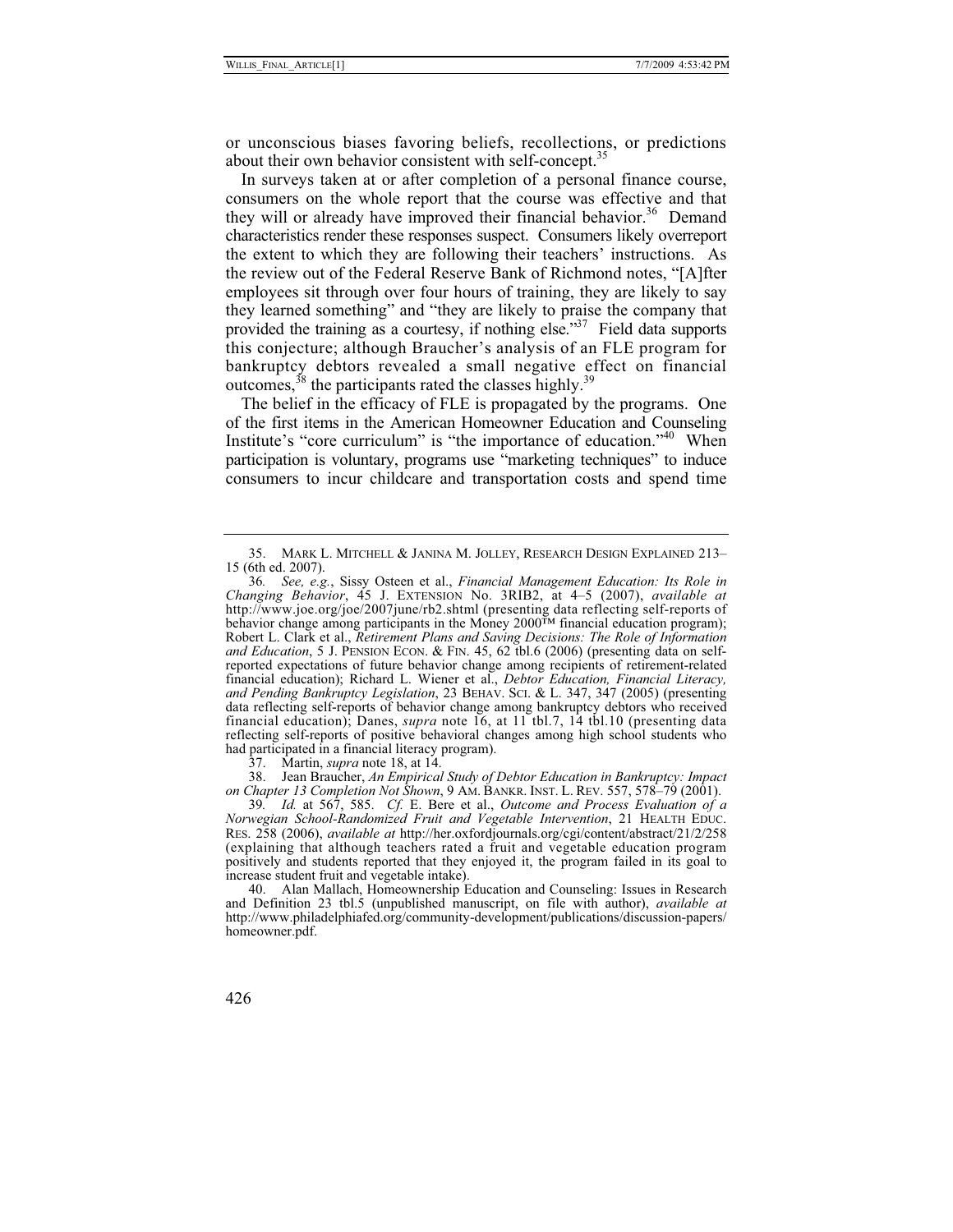attending class rather than earning income.<sup>41</sup> Regardless of whether these programs improve financial decisions and behavior, they may either convince participants to believe in FLE's efficacy or screen out the nonbelievers at the first class.

Misperception and overoptimism can also skew survey responses unidirectionally. For example, the U.S. Department of Agriculture has reported results from its Financial Security in Later Life course: of nearly 50,000 Americans who attended the course and completed a survey, nearly 90% said that they "increased their financial knowledge."<sup>42</sup> But comparing self-assessments to performance tests shows that consumers think that they learn more from FLE than they do. In one experiment, well-educated consumers approaching retirement who were given financial training believed that their financial planning skills had improved.<sup>43</sup> However, although they increased their factual knowledge, they did not increase their ability to make good financial decisions at a statistically significant level; they continued to overestimate retirement income by many years.<sup>44</sup> Thus, consumer self-assessments must be taken as a measure of confidence—or overconfidence—rather than literacy.

Society views many personal financial decisions and behaviors as having a normative valence, raising the problem of social desirability bias. In anonymous surveys unconnected with FLE, Americans overstate their good financial habits and understate their poor habits. For example, about 60% claim that they pay off their credit card balances in full every month, but card issuer data shows that the number is closer to  $40\%$ .<sup>45</sup> In the Survey of Consumer Finances, families disclose on average about a third as much credit card debt as issuers report to the Federal Reserve.<sup>46</sup>

<sup>46.</sup> TAMARA DRAUT & JAVIER SILVA, DĒMOS, BORROWING TO MAKE ENDS MEET: THE GROWTH OF CREDIT CARD DEBT IN THE '90S 7, 10 (2003), http://archive.demos.org/ pubs/borrowing to make ends meet.pdf.



 <sup>41.</sup> Margaret Clancy et al., *Financial Education and Savings Outcomes in Individual Development Accounts* 3 (Wash. Univ. Ctr. for Soc. Dev., Working Paper No. 01-2, 2001), *available at* http://csd.wustl.edu/Publications/Documents/65.Financial EducationAndSavingsOutcomes.pdf.<br>42. U.S. Dept. of Agric., Coop. State Research, Educ., & Extension Serv.,

FINANCIAL SECURITY IN LATER LIFE IMPACT REPORT 1 (2006), http://www.csrees .usda.gov/nea/economics/pdfs/fsll\_impacts\_jan06.pdf [hereinafter IMPACT REPORT].

 <sup>43.</sup> Douglas A. Hershey et al., *Challenges of Training Pre-Retirees to Make Sound Financial Planning Decisions*, 24 EDUC. GERONTOLOGY 447, 468 (1998).

<sup>44</sup>*. Id.*

 <sup>45.</sup> Larry Getlen, *Why We Lie About Money and Debt*, BANKRATE.COM, Apr. 28, 2005, http://www.bankrate.com/brm/news/financial-literacy2004/debt-psychology.asp.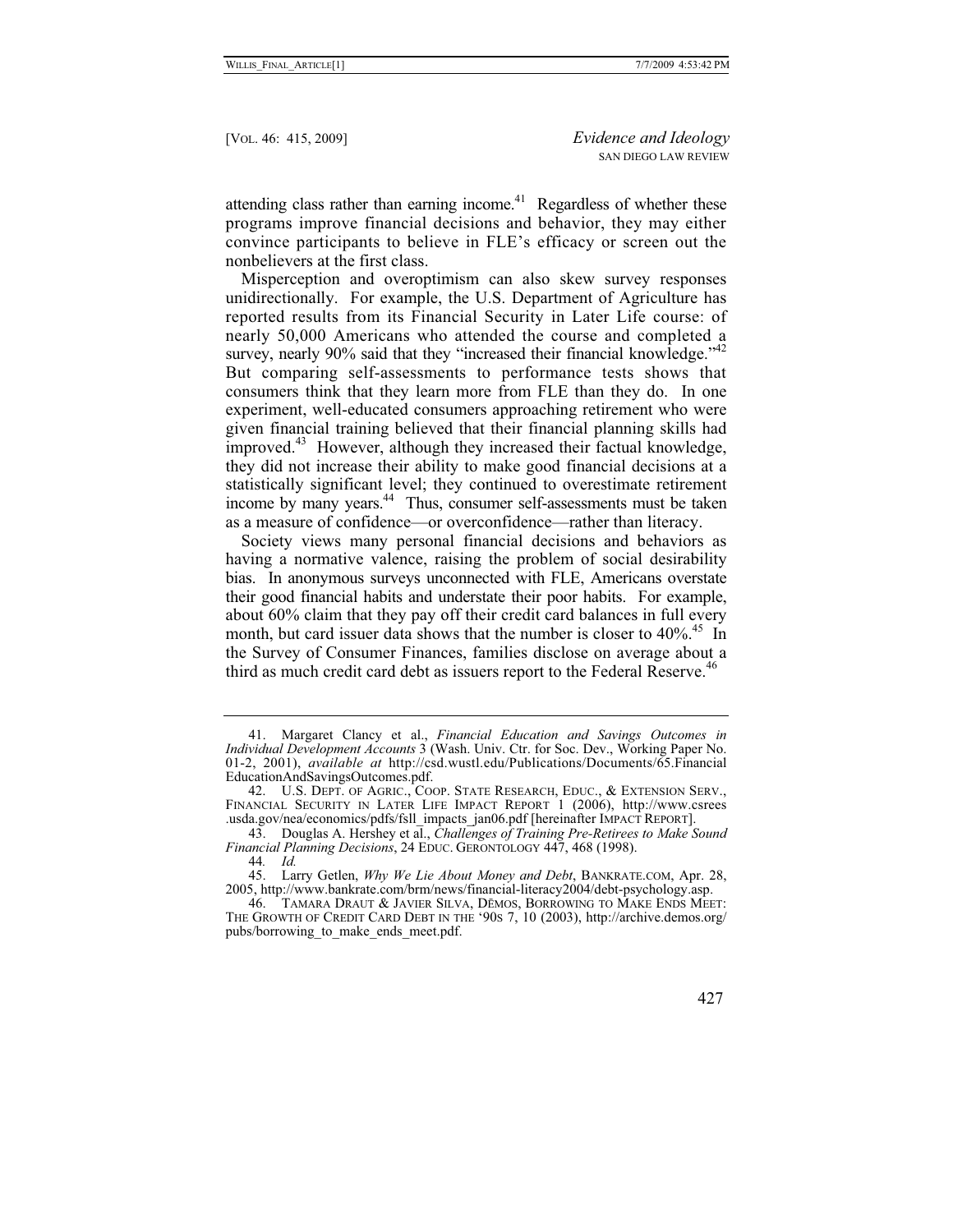Financial literacy programs attempt to reinforce social messages to consumers about the desirability of engaging in particular financial behaviors. With this in mind, consumers are likely to consciously or unconsciously exaggerate their behavioral change after FLE. Mandell, who runs the Jump\$tart Coalition's annual nationwide test of high school seniors, has consistently found that—controlling for family income, intention to attend college, and other factors associated with differences in scores—students who have taken personal finance classes score no better on that test, but report higher levels of thriftiness than their peers.47 Although Mandell hypothesizes that the classes increase savings without increasing literacy, an explanation at least as plausible is that the classes affect self-reporting but not actual thriftiness. Analyses of the effectiveness of the heavily promoted Money 2000™ and the National Endowment for Financial Education High School Financial Planning programs suffer from a similar reliance on self-reports of financial behaviors.<sup>48</sup>

Bernheim and Garrett used self-reports of financial condition to conclude that workplace financial education stimulates savings.<sup>49</sup> They concede that "education may [a]ffect reporting, rather than behavior," but they argue that (a) if education causes people to inflate their savings behavior, then it should cause them to inflate their overall wealth and spouse savings behavior, and (b) their data does not show any correlation between education and reported wealth or spouse behavior.<sup>50</sup> This assumes that only intentional misreporting inflates consumer responses to savings questions and that consumers possess sufficient financial literacy and forethought to inflate their savings and wealth numbers in a consistent manner. In reality, social desirability bias could cause respondents unconsciously to report their intended or wishful savings behavior.

Indeed, even if misreporting is conscious, people are not very consistent liars. Bernheim and Garrett's data suggest erroneous overreporting of retirement savings—8.8% of respondents stated higher rates of saving for retirement than rates of saving for all purposes.<sup>51</sup> Further, financial issues are a major source of marital discord, and spouses typically disagree

 <sup>47.</sup> Lewis Mandell, Financial Literacy—Does It Matter? 12 (Apr. 8, 2005) (unpublished manuscript, on file with author), *available at* http://www.jumpstartcoalition.org/upload/ Mandell%20Paper%20April%202005.doc.

 <sup>48.</sup> Osteen et al., *supra* note 36; Danes, *supra* note 16, at 2.

 <sup>49.</sup> B. Douglas Bernheim & Daniel M. Garrett, *The Effects of Financial Education in the Workplace: Evidence from a Survey of Households*, 87 J. PUB. ECON. 1487, 1489 (2003).

<sup>50</sup>*. Id.*

<sup>51</sup>*. Id.* at 1515.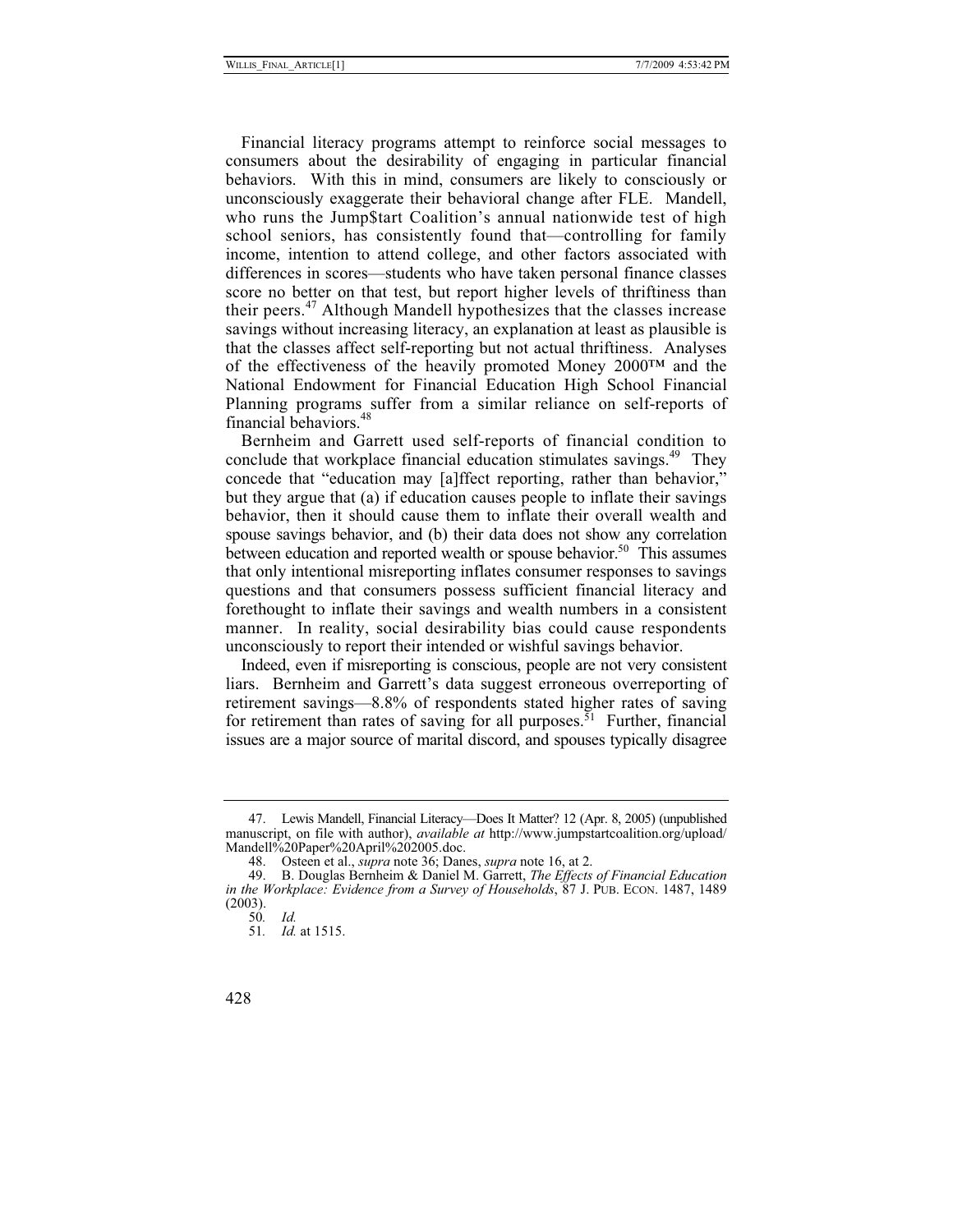on the family's income, wealth, and debt.<sup>52</sup> Consumers exposed to FLE might inflate their own savings numbers in contrast to their spouses' numbers.

Studies that survey consumers about past participation in FLE to assess the relationship between FLE and outcomes may suffer from selective recall. To estimate the effect of past education on current creditworthiness, Courchane and Zorn relied on data from a Freddie Mac survey that asked consumers whether they had learned about personal finance in courses or seminars.<sup>53</sup> However, respondents who have experienced financial setbacks might answer that they had not "learned" from courses or seminars, and they might not even recall courses or seminars that they had attended. Contrariwise, respondents who have experienced financial success would be prone to believe that they learned from FLE and to better recall having received FLE. Analyses that rely on respondent recall of whether past employers offered financial education<sup>54</sup> have the same weakness—selective recall is likely to distort estimates of FLE effectiveness upwards.

#### *2. Unrepresentative Samples*

No voluntary survey receives a perfect response rate. When respondents do not systematically differ from nonrespondents, the response rate does not need to be high for the data to be valuable. However, voluntary surveys of consumers who attend FLE classes are nigh destined to reflect a nonresponse bias, in that the sample that completes the surveys is unlikely to be representative of the population surveyed.

Financial educators complain that surveys given at the completion of courses "are simply too long—unduly taxing program participants . . . [which] unnecessarily drives down response rates."<sup>55</sup> Participants who believe that they learned the most are likely to complete the survey at

 <sup>52.</sup> Jay L. Zagorsky, *Husbands' and Wives' Views of the Family Finances*, 32 J. SOCIO-ECON. 127, 127 (2003).

 <sup>53.</sup> Courchane & Zorn, *supra* note 16, at 2.

<sup>54</sup>*. E.g.*, Annamaria Lusardi & Olivia Mitchell, *Financial Literacy and Retirement Planning: New Evidence from the Rand American Life Panel* 5 (Univ. of Mich. Ret. Res. Ctr., Working Paper No. 2007-157, 2007), *available at* http://ssrn.com/abstract= 1095869.

 <sup>55.</sup> Lyons et al., *supra* note 32, at 218.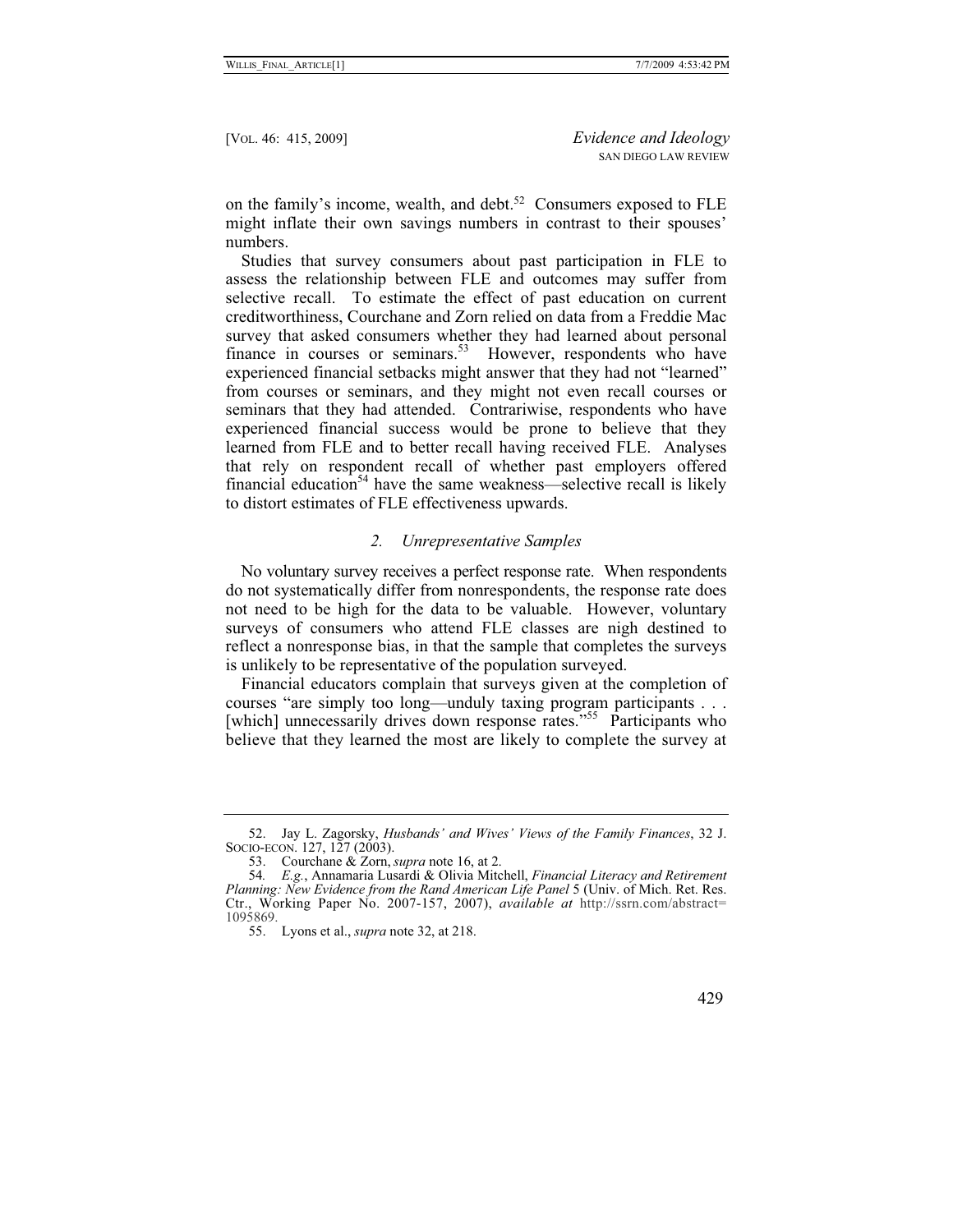higher rates, whether out of a sense of pride or reciprocity.<sup>56</sup> The net effect is to inflate the results in favor of finding FLE to be effective.

The population that completes follow-up surveys is no doubt even less representative. Wiener and his colleagues, in their experimental testing of the efficacy of FLE given to bankruptcy debtors, ran into this problem. For the test instrument that the experimenters sent three months after conducting financial training sessions, response rates varied dramatically; for debtors who received the training the response rate was 34%, for debtors who did not receive the training it was 56%, and for nondebtors it was  $71\%$ <sup>57</sup> Those who had participated in the program—who, if they felt it had helped them, would have had the most motivation to complete the survey, but who also would be the most embarrassed to report not having changed their behavior—were the least likely to respond.

The National Endowment for Financial Education advertises that three months after completing its ten-hour High School Financial Planning Program, over half the students improved their spending and saving habits.<sup>58</sup> However, only 17% of the students responded, meaning that about 10% of the students who completed the program reported improved financial habits.<sup>59</sup> Because those who, accurately or inaccurately, believe that they improved their behavior have more impetus to report their improvement, it is plausible that few nonrespondents saw any improvement. Further, high school students who voluntarily complete and return a survey three months after a program might be unusually approval-seeking and obedient, personality traits predisposing them to exaggerate good behavior.

Given the likelihood that response rates are biased, it is not possible to conclude from studies with low response rates that FLE changed participant financial decisions and behavior.

#### *3. Barriers to Better Data Collection Methods*

If survey data is so unreliable, and those who complete them unrepresentative, why do academics use these sources? Why do researchers

<sup>56</sup>*. Cf.* Christiane Spitzmüller et al., *Survey Nonrespondents as Bad Soldiers: Examining the Relationship Between Organizational Citizenship and Survey Response Behavior*, 15 INT'L J. SELECTION & ASSESSMENT 449, 450 (2007) (finding that survey respondents had more courteous personalities and a stronger sense of reciprocal social obligations to others than nonrespondents); Steven G. Rogelberg et al., *Profiling Active and Passive Nonrespondents to an Organizational Survey*, 88 J. APPLIED PSYCHOL. 1104, 1111–12 (2003) (finding that intentional decisions not to respond to surveys were caused by dissatisfaction with the entity performing the survey and that unintentional failures to respond were caused by a lack of conscientiousness).

<sup>57</sup>*. See* Wiener et al., *supra* note 36, at 353.

 <sup>58.</sup> Danes, *supra* note 16, at 16.

<sup>59</sup>*. Id.* at 6.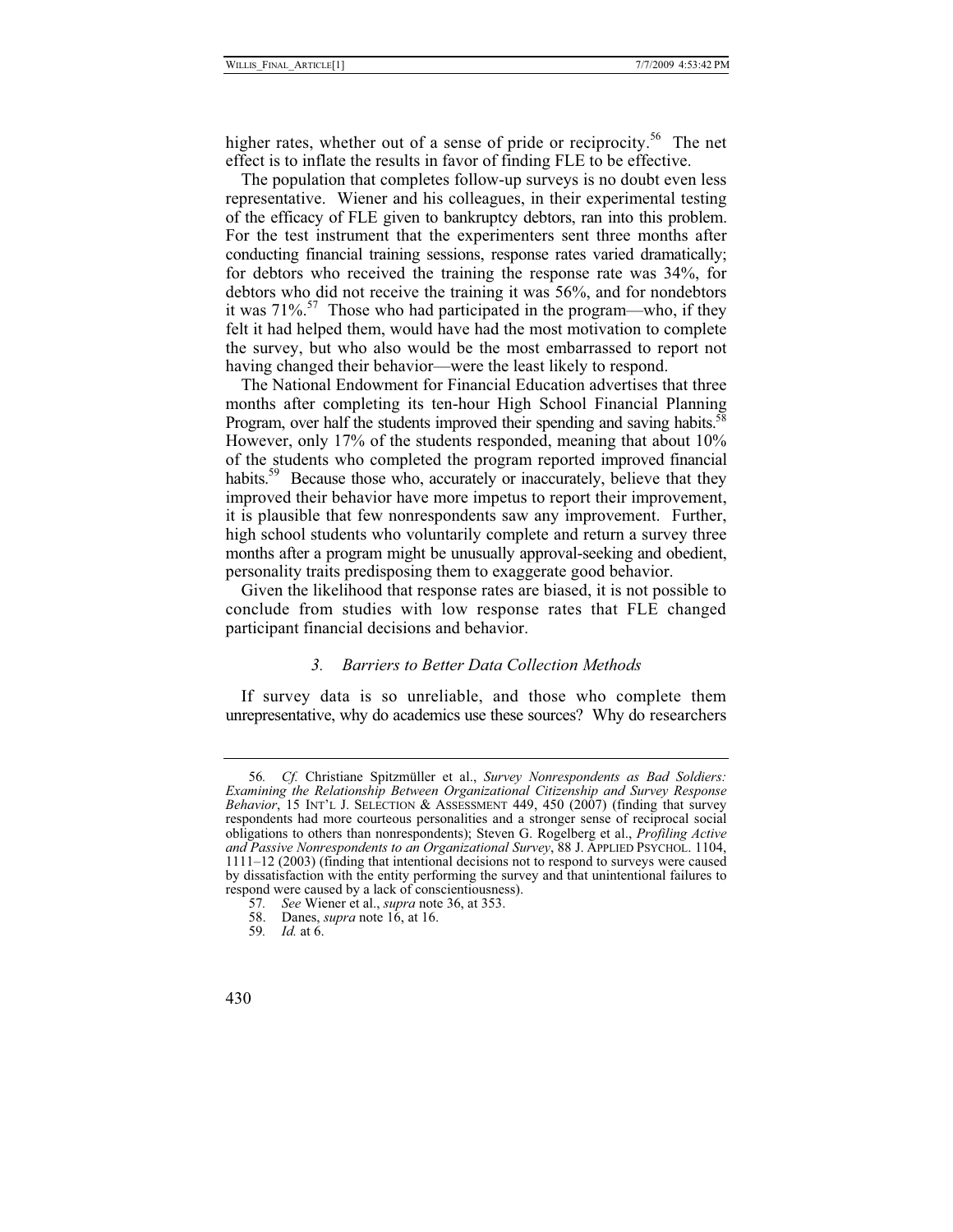not objectively test financial knowledge and skills before and after finance courses? Why do they not track consumer decisions and behavior before and after FLE through longitudinal observation?

Educators explain that their clients do not want to be tested. The U.S. Department of Agriculture Cooperative Extension Service warns teachers of its Financial Security in Later Life course that if they attempt to evaluate the program by giving tests, "some adult audiences may be turned off by having to take a 'test,' and choose not to continue participation in the program."60 Educators are unlikely to permit testing of their students for fear of deterring participation. If researchers did test students, the manipulation might create attrition bias; consumers who withdrew to avoid testing would differ from those who continued with the course, and these differences would probably correlate with factors that affect outcomes.<sup>61</sup>

Tracking financial behavior is even more difficult. Because we generally do not know who will participate in FLE in the future, academics can view pre-FLE behavior only retrospectively, when the consumer's memory has faded or has been distorted by ensuing events. Direct observation of consumer decisionmaking after FLE, were it logistically possible, would alter behavior. Decisions are therefore usually observed only after they are made, in effect observing outcomes rather than behavior. However, as discussed above, outcomes are influenced by more than behavior, and behavior is not always accurately reflected in outcomes. In addition, consumers frequently find surveys about their finances invasive and will not answer the questions.<sup>62</sup>

One way to increase consumers' willingness to be tested and to respond to follow-up surveys would be to provide incentives for them to do so. However, as the next section explains, such incentives can introduce the problem of confounds. $63$ 

 <sup>60.</sup> U.S. DEPT. OF AGRIC. COOP. STATE RESEARCH, EDUC., & EXTENSION SERV., FINANCIAL SECURITY IN LATER LIFE, TOOLS FOR EDUCATORS, http://www.csrees.usda.gov/ nea/economics/fsll/edu\_intro.html (follow "Program Evaluations and Accountability" hyperlink; then follow "FSLL Eval Tools and Ideas—Participant Changes" hyperlink).

 <sup>61.</sup> Paul N. Bloom & Gary T. Ford, *Evaluation of Consumer Education Programs*, 6 J. CONSUMER RES. 270, 272 (1979).

<sup>62</sup>*. See* Lyons et al., *supra* note 32, at 219.

To avoid the biases inherent in surveys and to obtain longitudinal data, some researchers, using exacting procedures to maintain consumer anonymity, have managed to obtain credit bureau reports and credit scores. *E.g.*, Gregory Elliehausen et al., *The Impact of Credit Counseling on Subsequent Borrower Behavior*, 41 J. CONSUMER AFF. 1, 3 (2007) [hereinafter Elliehausen et al. II]; Courchane & Zorn, *supra* note 16, at 3–4.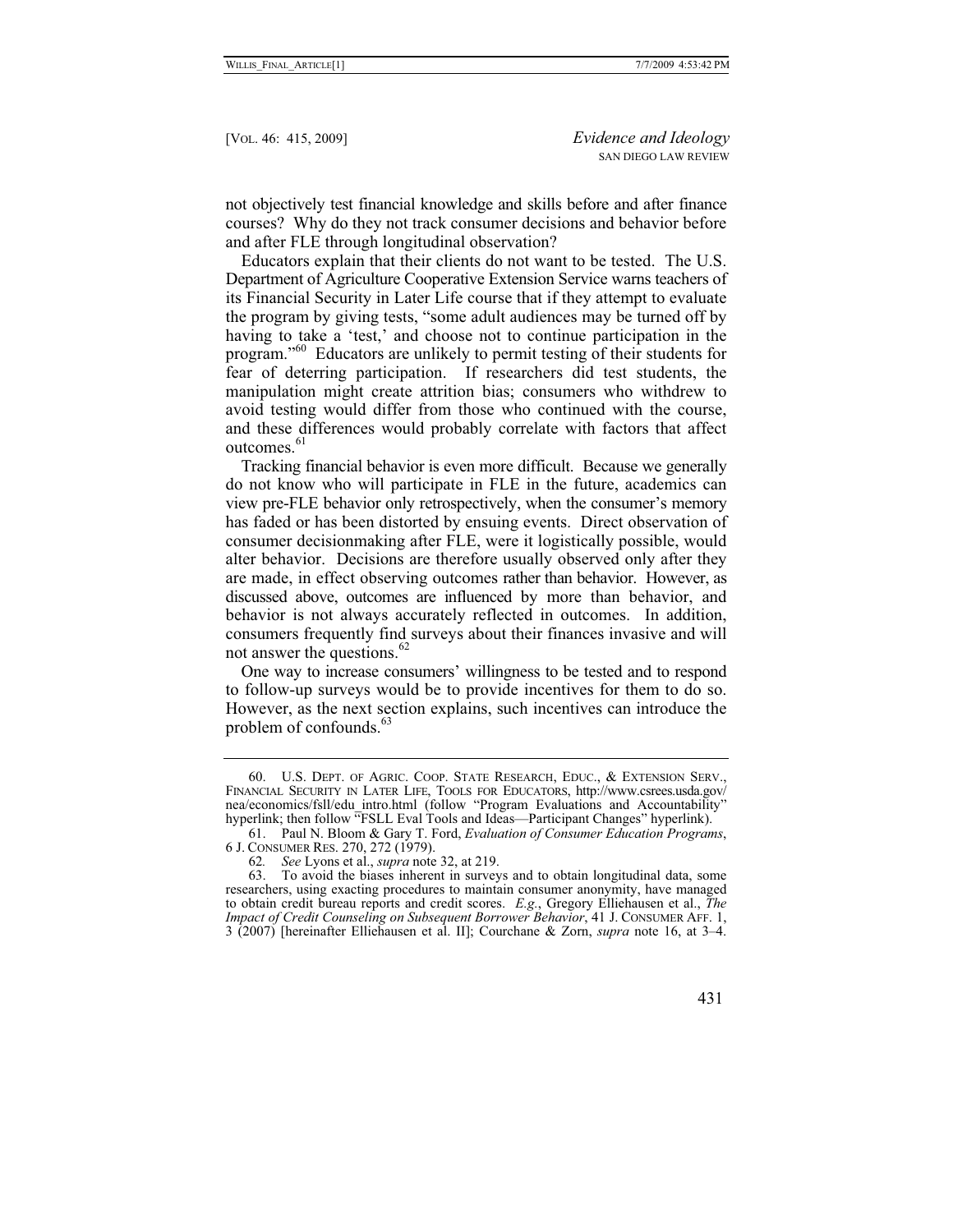#### *B. Research Design Issues*

# *1. Confounds*

Financial education is frequently bundled with other forms of assistance, in part to encourage participation in FLE. As a result, the contribution of the education to any changes in participant behaviors is uncertain. Programs that provide financial assistance with their classes may lead to better outcomes due to the former rather than the latter.<sup>64</sup> For example, the American Dream Demonstration project conducted an FLE program for low-income consumers and gave the participants one to seven dollars for every dollar that they saved,<sup>65</sup> obscuring the effect of the FLE component of the project. Studies of FLE coupled with homebuyer down payment assistance or reduced mortgage interest rates suffer from the same problem.<sup>66</sup>

Confounding assistance need not be tangible. Financial counseling may improve financial outcomes due to noneducative components of the process rather than any change in literacy. "Counseling" includes actions that counselors take on behalf of their clients. Some homeownership counselors admit that their interventions on behalf of consumers are more effective than their interactions with consumers.<sup>67</sup> Credit counselors can negotiate payment plans that reduce interest rates, fees, and minimum payments.<sup>68</sup> Counselor intervention can alleviate consumer stress, which may improve health and increase employability and productivity, potentially increasing income<sup>69</sup> without increasing financial literacy.

Merely disputing errors on a client's credit report can have an effect. About half of the sixteen million credit reports sent to consumers each year result in a question or dispute, and of the formal disputes lodged, over half result in a change to the credit report.<sup>70</sup> Results of studies that

68. Elliehausen et al. I, *supra* note 16, at 2.

<sup>70</sup>*. The Accuracy of Credit Report Information and the Fair Credit Reporting Act: Hearing Before the S. Comm. on Banking, Housing, and Urban Affairs*, 108th Cong. 21



But measuring FLE efficacy through credit report and score changes is problematic for reasons discussed in Part III.C.3, *infra*. 64. Mallach, *supra* note 40, at 7–8.

 <sup>65.</sup> MARK SCHREINER ET AL., WASH. UNIV. CTR. FOR SOC. DEV., SAVING PERFORMANCE IN THE AMERICAN DREAM DEMONSTRATION: A NATIONAL DEMONSTRATION OF INDIVIDUAL DEVELOPMENT ACCOUNTS 3 (2002), http://csd.wustl.edu/Publications/Documents/ ADDReport2002.pdf.

<sup>66</sup>*. See* Roberto G. Quercia & Susan M. Wachter, *Homeownership Counseling Performance: How Can It Be Measured?*, 7 HOUSING POL'Y DEBATE 175, 185, 196 (1996) (discussing this methodological problem with studies of homeownership counseling efficacy).<br> $67.$ 

Mallach, *supra* note 40, at 11.

 <sup>69.</sup> Jinhee Kim et al., *Relationships Among Credit Counseling Clients' Financial Well Being, Financial Behaviors, Financial Stressor Events, and Health*, 14 FIN. COUNSELING & PLAN. 75, 84 (2003).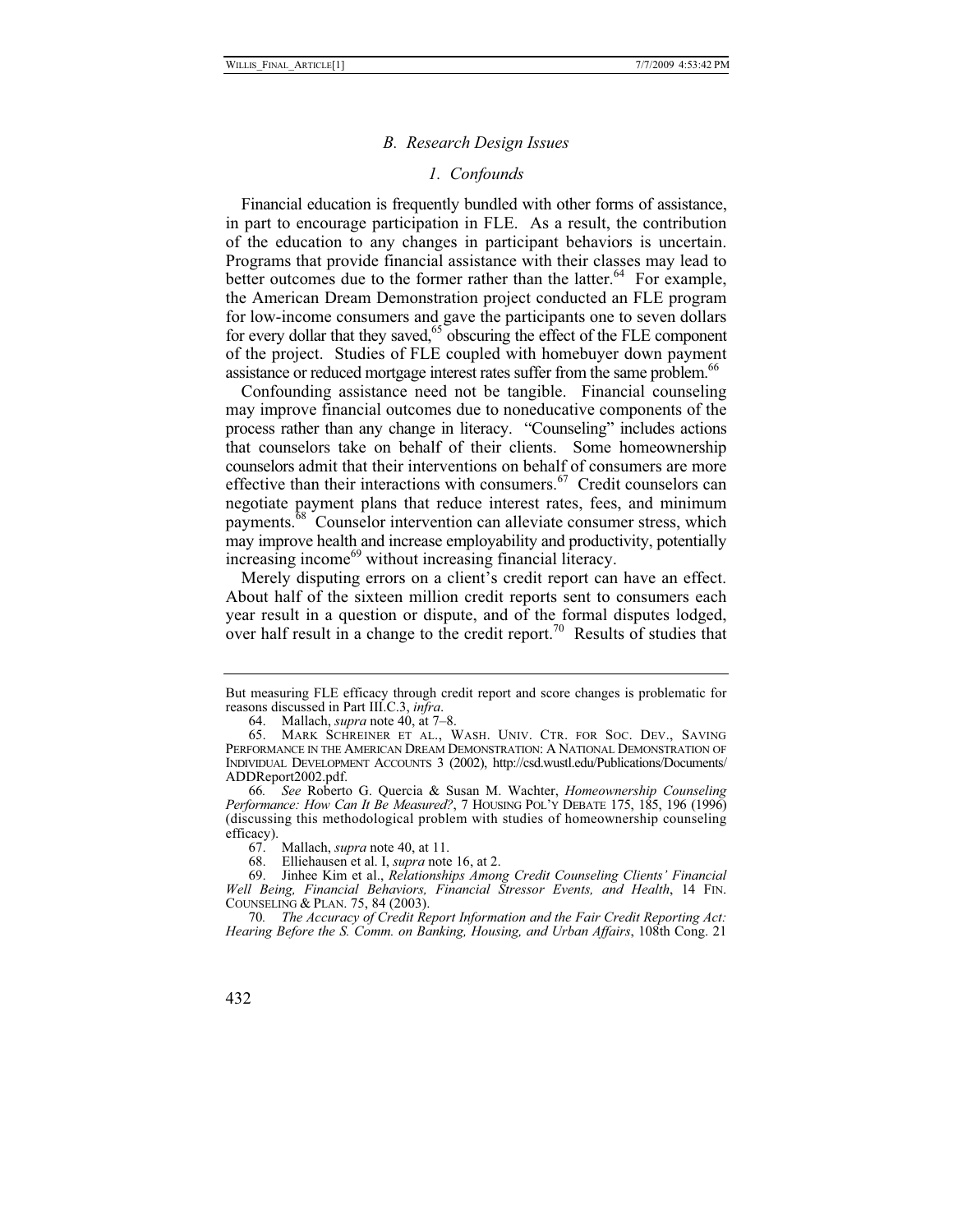use credit bureau reports and credit scores to assess outcomes could reflect counselor-initiated changes in the credit report data rather than consumer changes in behavior, skewing results toward findings that policymakers interpret as evidence that FLE works. $71$ 

Even when they do not take actions on behalf of clients, counselors and teachers in small class settings can give consumers personalized advice and written action plans. Compliance with these specific instructions might improve finances regardless of whether the consumer increases financial literacy in the process. For example, because "[t]he first requirement for credit counseling clients is to cut up all their credit cards and close the accounts, $^{772}$  all but the noncompliant consumers who attend counseling should close these accounts. Findings of investigations that use a reduction in the number of open accounts as evidence of improved financial behavior<sup>73</sup> could reflect counselor persuasiveness and consumer obedience rather than any effect of FLE.

A frequently cited analysis by Hirad and Zorn of participants in Freddie Mac's Affordable Gold mortgage program found that, controlling for selection effects, classroom-based homeownership counseling significantly reduced mortgage delinquency rates.<sup>74</sup> Without testing consumer knowledge, the title of their paper attributes these good outcomes to "knowledge" gained through the counseling. But in the text, the authors also note: "Counseling is specific and tailored to the particular needs of the individual . . . . Classroom counseling also can fall into this category because, although it is administered to a group of borrowers, it too can give borrowers personal attention  $\dots$  ."<sup>75</sup> It is therefore plausible that these consumers received direct assistance and personal financial advice, and that following instructions, rather than changes in knowledge, contributed to the reduction in delinquency rates.

Elliehausen, Lundquist, and Staten compared credit reports of consumers who had received counseling with credit reports of consumers who had

<sup>(2003) (</sup>statement of Stuart K. Pratt, President, Consumer Data Industry Association), *available at* http://banking.senate.gov/03\_07hrg/071003/pratt.pdf.

<sup>71</sup>*. E.g.*, Elliehausen et al. II, *supra* note 63, at 7 (using Emprica credit scores as a "comprehensive and objective measure of creditworthiness" to measure changes in behavior). Problems with using credit reports and credit scores are discussed further in Part III.C.3, *infra*.

<sup>72.</sup> Kim et al., *supra* note 69, at 77.

 <sup>73.</sup> Elliehausen et al. II, *supra* note 63, at 26–27.

 <sup>74.</sup> Hirad & Zorn, *supra* note 16, at 162–63.

<sup>75</sup>*. Id.* at 148.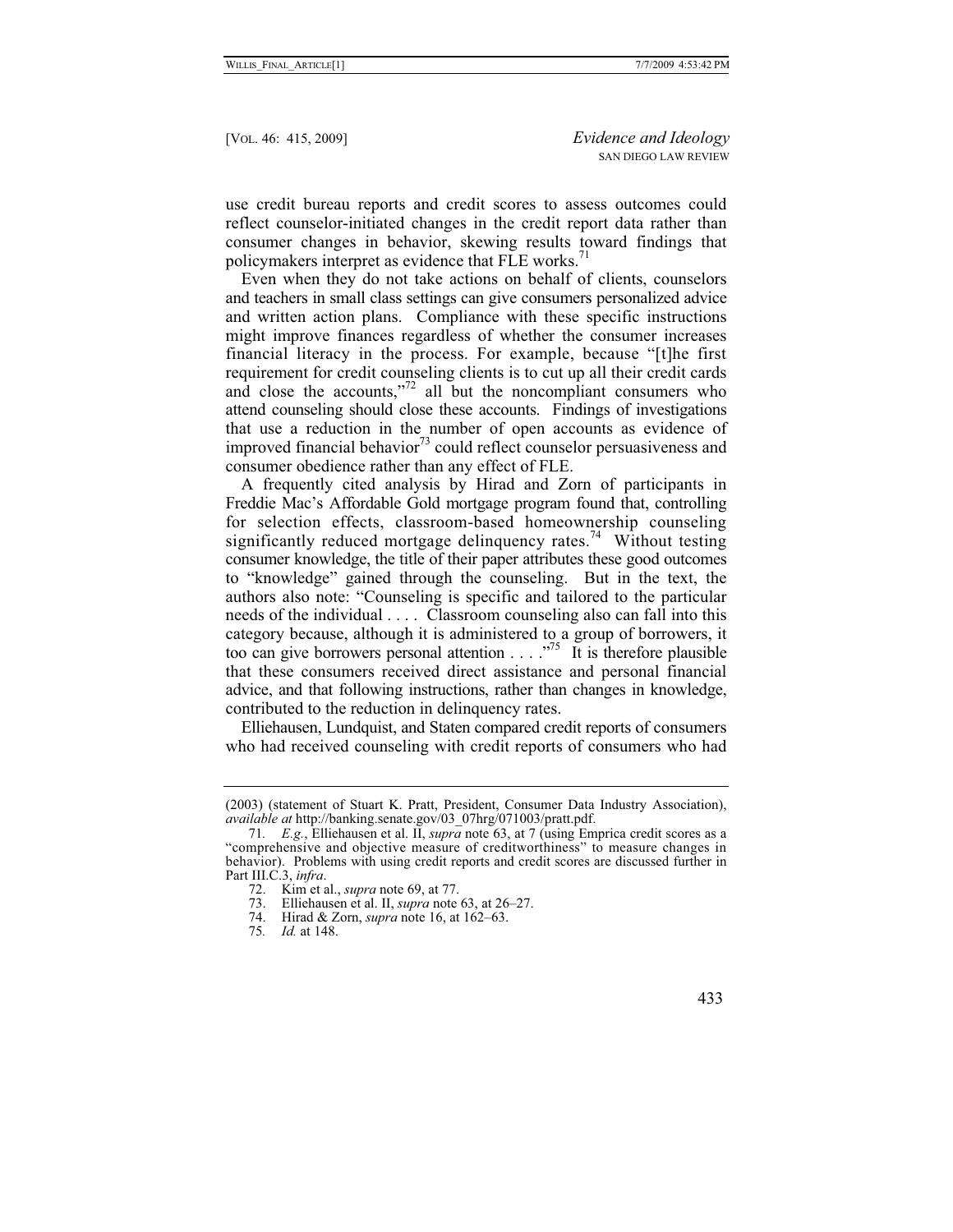not, controlling for a number of other factors, and found that counseled consumers experienced comparatively more improvement in creditworthiness during the three years subsequent to the counseling dates.<sup>76</sup> They selfpublished a monograph preliminarily attributing their results to "financial education conducted in a one-on-one setting."<sup>77</sup> This 2003 monograph is widely cited by policymakers even today as evidence of the effectiveness of FLE.78 But because the study did not limit the treatment to education, the 2007 version of this paper—published in a peer-reviewed journal concludes only that any greater improvement in credit standing experienced by counseled consumers is "associated with" counseling.79 As the authors implicitly recognize, financial changes that they had earlier attributed to FLE could have been caused by confounding factors.

A variant on this problem was spotted by Braucher in her analysis of the effects of mandatory FLE on bankruptcy debtors. Before the passage of the 2005 bankruptcy law requiring all consumer debtors to receive FLE,<sup>80</sup> some bankruptcy districts required FLE and some did not. Braucher compared debtors in the former with those in the latter, controlling for a variety of other ways in which the populations of consumer bankruptcy debtors might differ among districts. $81^{\circ}$  At first blush, the data seemed to indicate that FLE made a difference—debtors in the districts requiring the education program were more likely to complete their bankruptcy debt repayment plans successfully. But on closer analysis, Braucher determined that the districts requiring the classes also created conditions that made it easier for debtors to complete their plans. Judges in these districts approved more lenient payment plans and more frequently required payments under those plans to be deducted directly from the consumers' paychecks—a self-control mechanism rather than education.<sup>82</sup>

 <sup>76.</sup> Elliehausen et al. I, *supra* note 16, at 50.

<sup>77</sup>*. Id.* at 6. Other work of the Credit Research Center has been criticized for methodological problems and erroneous assumptions consistently biasing the Center's results in favor of the credit industry. For examples, see Elizabeth Warren, *The Market for Data: The Changing Role of Social Sciences in Shaping the Law*, 2002 WIS. L. REV. 1, 11–15, 18–19, 41, and sources cited therein.

<sup>78</sup>*. E.g.*, Bernanke, *supra* note 16; *Financial Literacy and Education: The Effectiveness of Governmental and Private Sector Initiatives: Hearing Before the H. Comm. on Financial Services*, 110th Cong. 5 & n.1 (2008) (statement of Sandra F. Braunstein, Director, Division of Consumer and Community Affairs, U.S. Federal Reserve System), *available at* http://financialservices.house.gov/hearing110/braunstein 041508.pdf.; Fox et al., *supra* note 17, at 201; Kim et al., *supra* note 69, at 76.

 <sup>79.</sup> Elliehausen et al. II, *supra* note 63, at 27.

 <sup>80.</sup> Bankruptcy Abuse Prevention and Consumer Protection Act of 2005, 11 U.S.C. §  $1328(g)(1)(2006)$ .

 <sup>81.</sup> Braucher, *supra* note 38, at 558.

<sup>82</sup>*. Id.*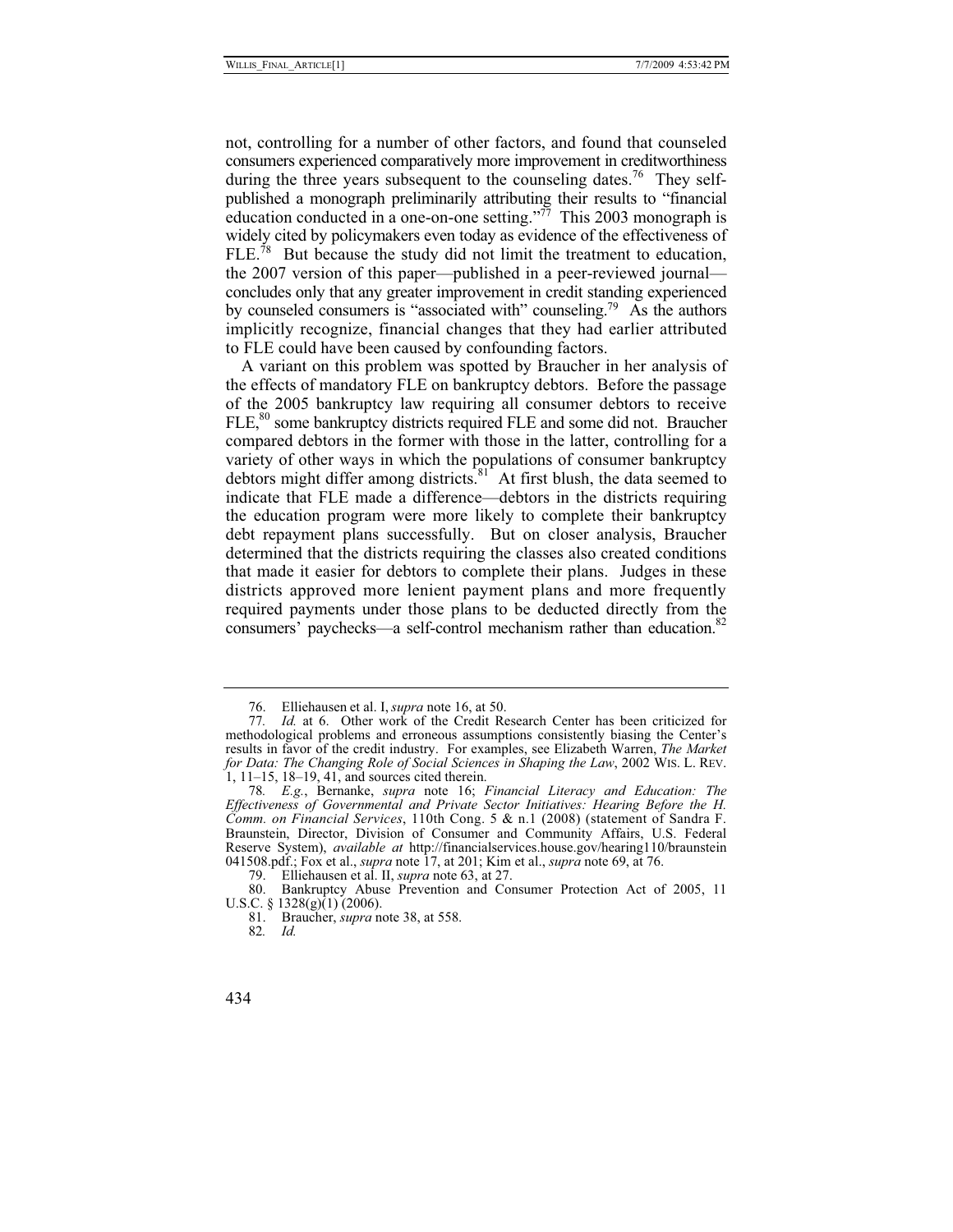Once these differences among districts were controlled for, "[e]ducation resulted in a small, significant and negative effect" on outcomes.<sup>83</sup>

Similarly, in a study of FLE provided to members of the military, simple bivariate analyses seemed to show that soldiers who had received FLE training engaged in slightly better financial behaviors than soldiers who had not received the training. The soldiers who received the FLE were relatively more likely to participate in the government's retirement savings plan and less likely to buy worthless "life insurance" products marketed to soldiers.<sup>84</sup> However, once controls were added for other factors such as pay grade, education, and marital status, no positive behaviors were associated with having taken the course. To the contrary, soldiers who had received the financial training were, *ceteris paribus*, more likely to use informal rather than formal budgeting than soldiers who had not taken the class.<sup>85</sup>

These two studies of FLE, provided in the particular settings of bankruptcy and the military, do not prove that FLE is harmful or ineffective, but they do demonstrate the susceptibility of analyses of the effectiveness of FLE to an upward bias due to confounds. Studies that do not control for potential confounds are not probative evidence regarding FLE's effects.

#### *2. Inadequate Controls*

The biggest methodological problem that undermines the results of FLE efficacy studies has been the lack of adequate controls needed to

<sup>83</sup>*. Id.* at 578.

 <sup>84.</sup> Catherine Bell et al., Does Financial Education Affect Soldiers' Financial Behaviors? 2 (Feb. 18, 2009) (draft paper, 2009 Federal Reserve System Community Affairs Research Conference). The authors claim that their bivariate results demonstrate a number of other improvements in financial behavior, *id.* at 1–2, but all of these suffer from very serious problems, even absent controls. Most lack statistical significance. A few, such as comparison shopping for major purchases, were behaviors that the group who received the education was already doing better than the comparison group prior to the education, and in one case—paying off credit card bills in full—the group who received the education only went downhill after the course. *Id.* at 9 tbl.5, 13 tbl.11. In addition, although the authors cite decreased use of car title loans as an improvement in financial behavior, *id.* at 14 tbl.12, these loans were effectively outlawed for members of the military during the study period such that the "improvement" in lowered use of car title loans cannot be attributed to financial education. *See* Talent Amendment to the Servicemembers Civil Relief Act, Pub. L. 109-364, sec. 670(a), § 987(b), 120 Stat. 2266, 2266 (2006) (codified at 10 U.S.C. § 987(b) (effective Oct. 1, 2007)).

<sup>85</sup>*.* Bell et al., *supra* note 84, at 19 & tbl.16.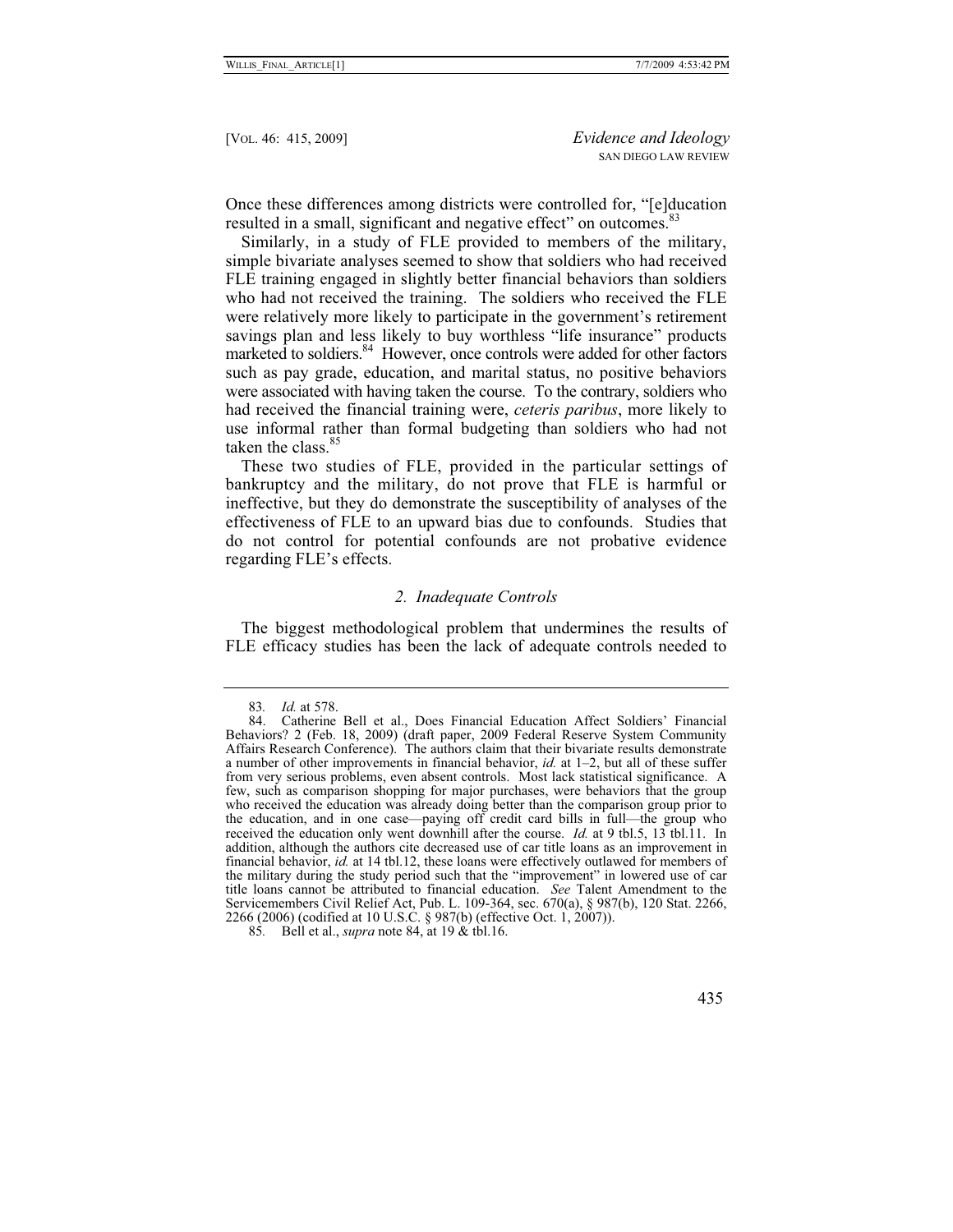demonstrate the causal links from education to literacy to financial decisions and behaviors. Consumers generally cannot be forced to take FLE courses. Therefore, the treatment group that academics must use consists of consumers who choose to receive FLE. Common sense suggests many unobserved ways in which these consumers differ from those who do not participate. In addition to being better informed or more motivated,<sup>86</sup> those who attend may have more free time for researching and making financial decisions or less embarrassment and denial about personal finance problems or "bad" decisions that they made in the past.

A number of studies support this intuition. College students who completed an online version of VISA's Practical Money Skills for Life course had better financial behaviors than students who were offered but declined the course, but the former were on average already wealthier, more educated, and more creditworthy.<sup>87</sup> In the Elliehausen, Lundquist, and Staten study's raw data, credit counseling produced a 66 point average increase in credit scores of debtors who had low scores prior to the counseling—a large change amounting to a 30% reduction in predicted likelihood of bankruptcy.<sup>88</sup> However, after applying statistical techniques to reduce selection effects, the authors discovered that counseling produced less than a single point increase in credit score, indicating that selection, not FLE, was probably responsible for the higher credit scores of counseled consumers.<sup>89</sup> Further, the statistical technique that they used, a two-stage least squares regression, can significantly reduce, but cannot eliminate, selection effects.<sup>90</sup>

Most data sets containing information on FLE and financial outcomes provide no reliable way to control for selection effects. For example, the Health and Retirement Study contains data on households whose heads are between fifty and sixty-one years of age.<sup>91</sup> Approximately 10% of the households in that study stated that they had attended an employersponsored meeting on "retirement planning," although they gave no indication of when this meeting took place.<sup>92</sup> Using this data set to evaluate FLE, Lusardi found that the households who reported attending a retirement planning meeting had saved more for retirement, controlling

<sup>86.</sup> Bernanke, *supra* note 16, at 3.<br>87. Gartner & Todd, *supra* note 16

Gartner & Todd, *supra* note 16, at 9.

 <sup>88.</sup> Elliehausen et al. II, *supra* note 63, at 25.

<sup>89</sup>*. Id.* at 18.

James Heckman et al., *Characterizing Selection Bias Using Experimental Data*, 66 ECONOMETRICA 1017, 1071 (1998).

<sup>91</sup>*. See* Annamaria Lusardi, *Saving and the Effectiveness of Financial Education*, *in* PENSION DESIGN AND STRUCTURE: NEW LESSONS FROM BEHAVIORAL FINANCE 157, 172 (Olivia S. Mitchell & Stephen P. Utkus eds., 2004).

<sup>92</sup>*. Id.* at 164, 165 tbl.9-4 (506 out of 5292 respondents stated that they attended a meeting on retirement).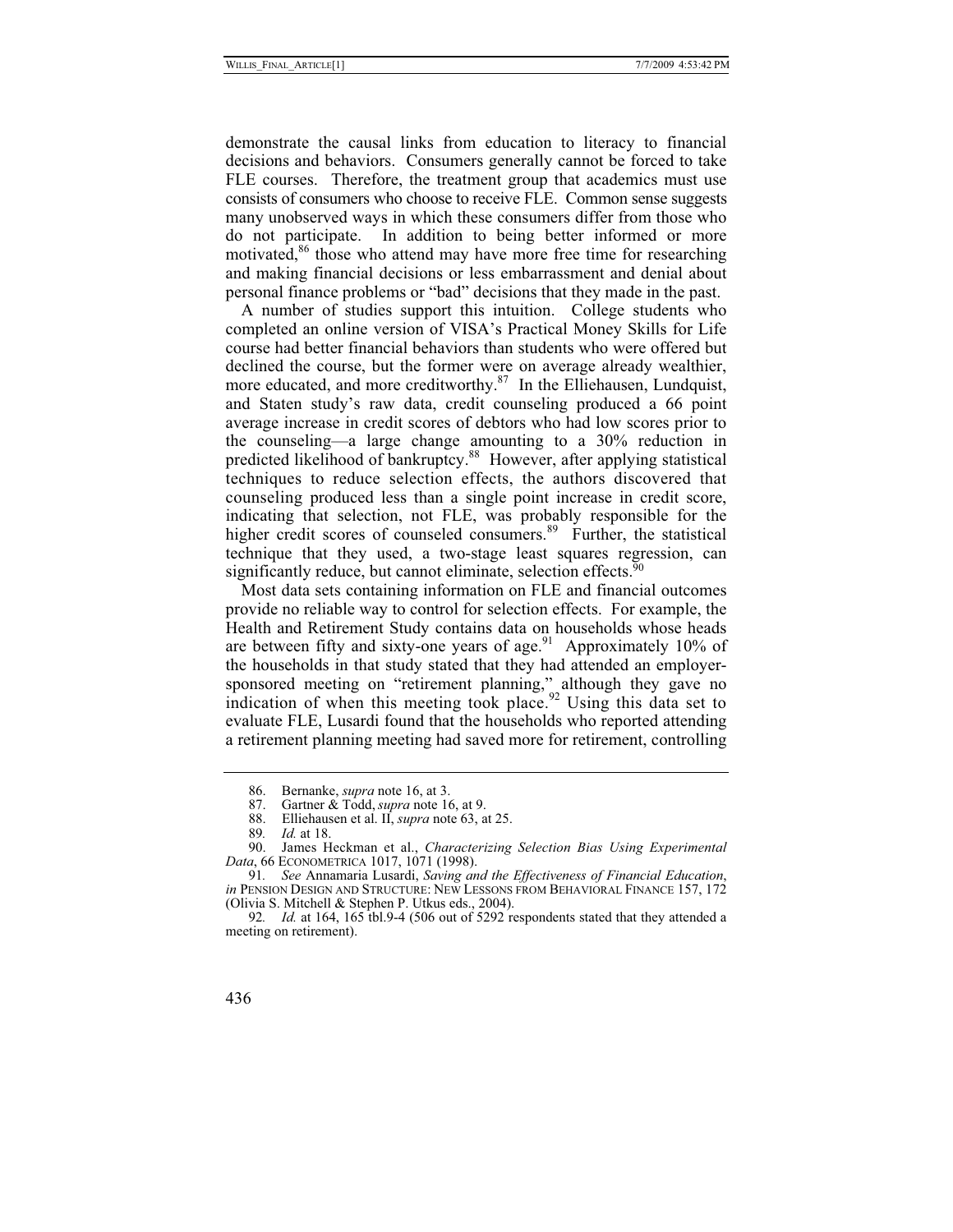for variables such as demographics and income, and concluded that "financial education can boost saving, particularly for those with low financial literacy."93 But consumers who attended these meetings might have saved just as much without attending. Perhaps they accumulated their savings prior to the meeting and attended to learn how to plan their drawdown rates during retirement. Although the study used an impressive number of controls, without an instrumental variable that affects attendance at FLE but does not affect the dependent variable—here, savings controlling for selection when subjects attend FLE voluntarily may not be possible.

Supporting their conclusion that increased financial literacy positively affects financial behavior, Lusardi and Mitchell find that consumers who score higher on tests of financial knowledge report having thought more about retirement. $94$  To address endogeneity effects—the possibility that the financial planning led to the financial literacy—the study uses as an instrumental variable consumer self-reports on how much of their education, including high school, college, or higher degrees, was devoted to economics. Having devoted "a lot" of their coursework to economics has a strong correlation with financial literacy in this sample, providing some support for the authors' point that the planning did not cause the literacy.<sup>9</sup>

However, even absent an endogeneity effect, selection effects are still likely. The dataset that Lusardi and Mitchell use—one of the best datasets collected in this area—does not allow them to demonstrate that having devoted a lot of schooling to economics is not correlated with omitted variables that affect retirement planning.<sup>96</sup> Yet it is plausible that the same personality traits that lead consumers in their youth to choose "a lot" of economics coursework independently lead the same consumers in adulthood to plan more for retirement. Preliminary research on determinants of success in economics courses indicates that students who are goal-oriented and make detailed plans perform better.<sup>97</sup>

<sup>97</sup>*. E.g.*, Kurtis J. Swope & Pamela M. Schmitt, *The Performance of Economics Graduates over the Entire Curriculum: The Determinants of Success*, 37 J. ECON. EDUC. 387, 392 (2006); Andrea L. Ziegert, *The Role of Personality Temperament and Student Learning in Principles of Economics: Further Evidence*, 31 J. ECON. EDUC. 307, 310,



<sup>93</sup>*. Id.* at 157.

 <sup>94.</sup> Lusardi & Mitchell, *supra* note 54, at 14.

*Id.* at 14–15.

<sup>96</sup>*. See id.* at 15 (suggesting only that economics education is an "arguably exogenous instrument[]").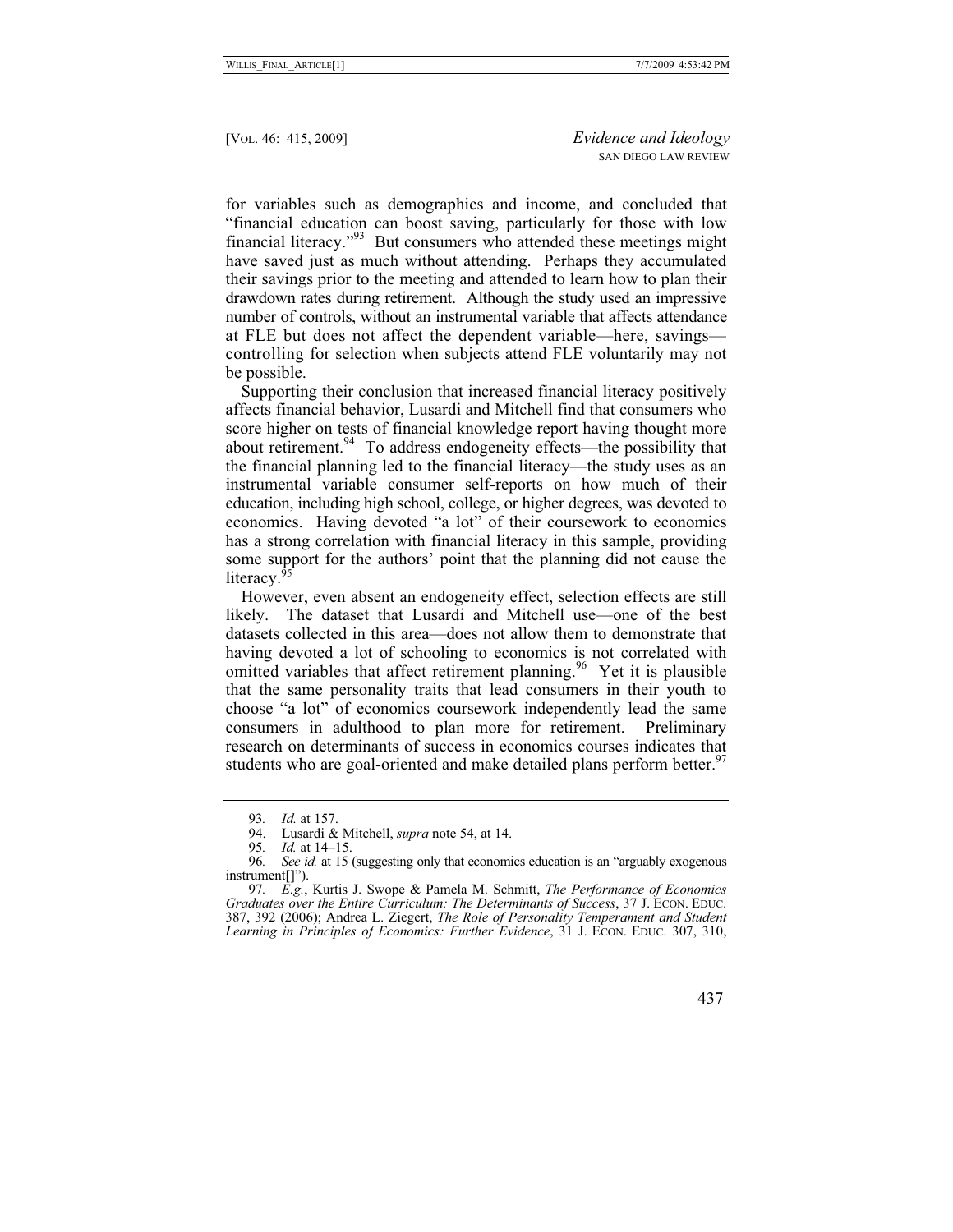It seems plausible that success leads to enrollment in more economics courses, and that the same personality traits that lead to classroom success lead to more planning for retirement.

In what appears to be the only direct examination of self-selection in this context, Meier and Sprenger found that consumers who chose to participate in FLE differed sharply from those who did not.<sup>98</sup> Their experiment offered over 800 low-to-moderate-income consumers waiting in line for income tax assistance a free fifteen-minute credit counseling session.<sup>99</sup> Testing revealed that those who accepted the offer had Testing revealed that those who accepted the offer had significantly lower financial discount rates—meaning that they were more willing to wait for a larger financial reward in the future rather than taking a smaller reward sooner—than those who declined.<sup>100</sup> Consumers who accepted also had relatively more education and prior financial knowledge, although even controlling for these, discount rates remained significant.<sup>101</sup>

Those who declined the credit counseling session were surely influenced by other unmeasured factors, such as a preference for privacy rather than allowing a stranger to see one's credit report or a desire not to be confronted with one's past credit problems. But the authors' conclusion—that consumers who choose to participate in FLE concern themselves more with the future and so are likely to engage in relatively more welfare-enhancing financial behavior even absent any participation in  $FLE<sup>102</sup>$ —remains plausible. Given that the "class" in the experiment required so little time and effort, a real FLE course might be expected to show stronger selection effects.

In sum, self-selection poses a significant problem for much FLE research, one that likely biases estimates of the effectiveness of FLE upwards.

# *3. Barriers to Better Research Design*

A number of researchers have eliminated much of the bias created by individual self-selection by focusing on settings where FLE is exogenously set. Bernheim and Garrett, in their workplace financial education research—critiqued above for reliance on self-reports about

<sup>319 (2000).</sup> This is the "judging" personality type indicator of the Meyers-Briggs scale. *Id.* at 308.

 <sup>98.</sup> Stephan Meier & Charles Sprenger, *Selection into Financial Literacy Programs: Evidence from a Field Study* 9–11 (Fed. Reserve Bank of Boston, Discussion Paper No. 07-05, 2007), *available at* http://ssrn.com/abstract=1073158.

<sup>99</sup>*. Id.* at 5.

<sup>100</sup>*. Id.* at 9–10.

<sup>101</sup>*. Id.* at 11.

<sup>102</sup>*. Id.* at 12–13.

<sup>438</sup>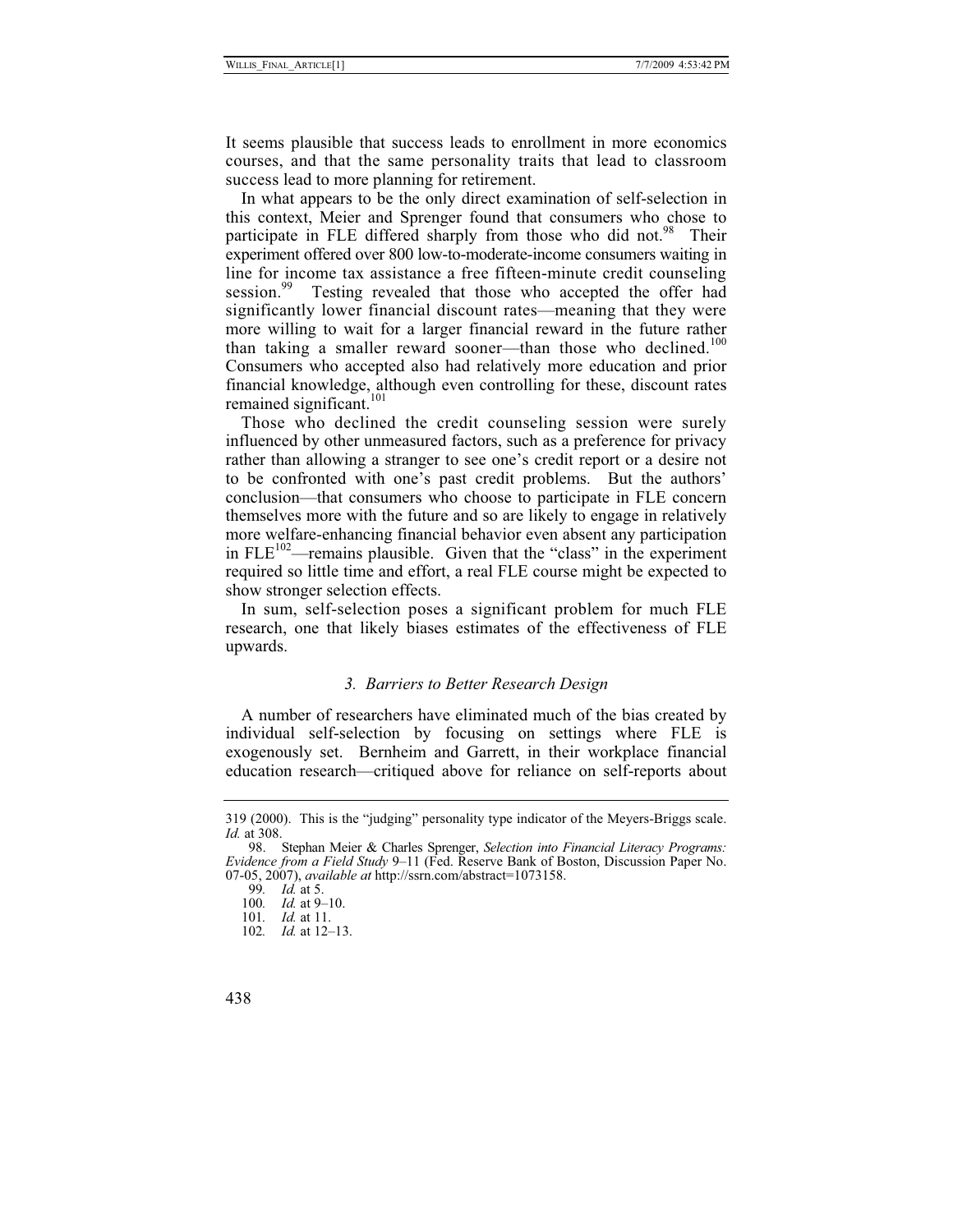personal savings—did not compare employees who participated in FLE programs with those who did not.<sup>103</sup> Instead, to eliminate the biasing effect of self-selection, they compared employees at workplaces that offered retirement education and planning assistance with employees at workplaces that did not.<sup>104</sup> In their investigation of the effects of high school FLE, described further below, Bernheim, Garrett, and Maki examined differences between consumers who had attended high school in states that mandated financial education and those who had lived in states that did not.<sup>105</sup> That some employees and students in workplaces and schools that did not offer or require FLE must have received FLE, and that some employees in workplaces that offered FLE certainly did not receive FLE, should drive their estimates of the effectiveness of FLE downward.

However, although this methodology can eliminate self-selection problems, it does not create true controls. Workplaces that offer financial education and advice are not controlled settings in which employees are otherwise exposed to the same conditions as employees in workplaces not offering these services. States with financial education mandates cannot be kept identical in all other relevant respects to states without mandates. Given differing economic conditions across states and firms, omitted variable bias is likely. In fact, recent work attempting to replicate Bernheim, Garrett, and Maki's study of the effect of state financial education mandates, using a data set several orders of magnitude larger, found that states imposed mandates at times when they were experiencing high economic growth, and that increased savings and investment rates correlated with economic growth, not with the imposition of state financial education mandates.<sup>106</sup>

Nonexperimental designs cannot prove causality in the social sciences.<sup>107</sup> Randomized experiments are not always possible, forcing researchers to rely on observational or survey data. But comparisons between results of nonexperimental and experimental research consistently demonstrate

 <sup>103.</sup> Bernheim & Garrett, *supra* note 49, at 1493–94.

<sup>104</sup>*. Id.*

 <sup>105.</sup> B. Douglas Bernheim et al., *Education and Saving: The Long-Term Effects of High School Financial Curriculum Mandates*, 80 J. PUB. ECON. 435, 442 (2001).

 <sup>106.</sup> Shawn Cole & Gauri Kartini Shastry, If You Are So Smart, Why Aren't You Rich? The Effects of Education, Financial Literacy and Cognitive Ability on Financial Market Participation 20–21 (Nov. 2008) (draft paper, 2009 Federal Reserve System Community Affairs Research Conference).

 <sup>107.</sup> MITCHELL & JOLLEY, *supra* note 35, at 112.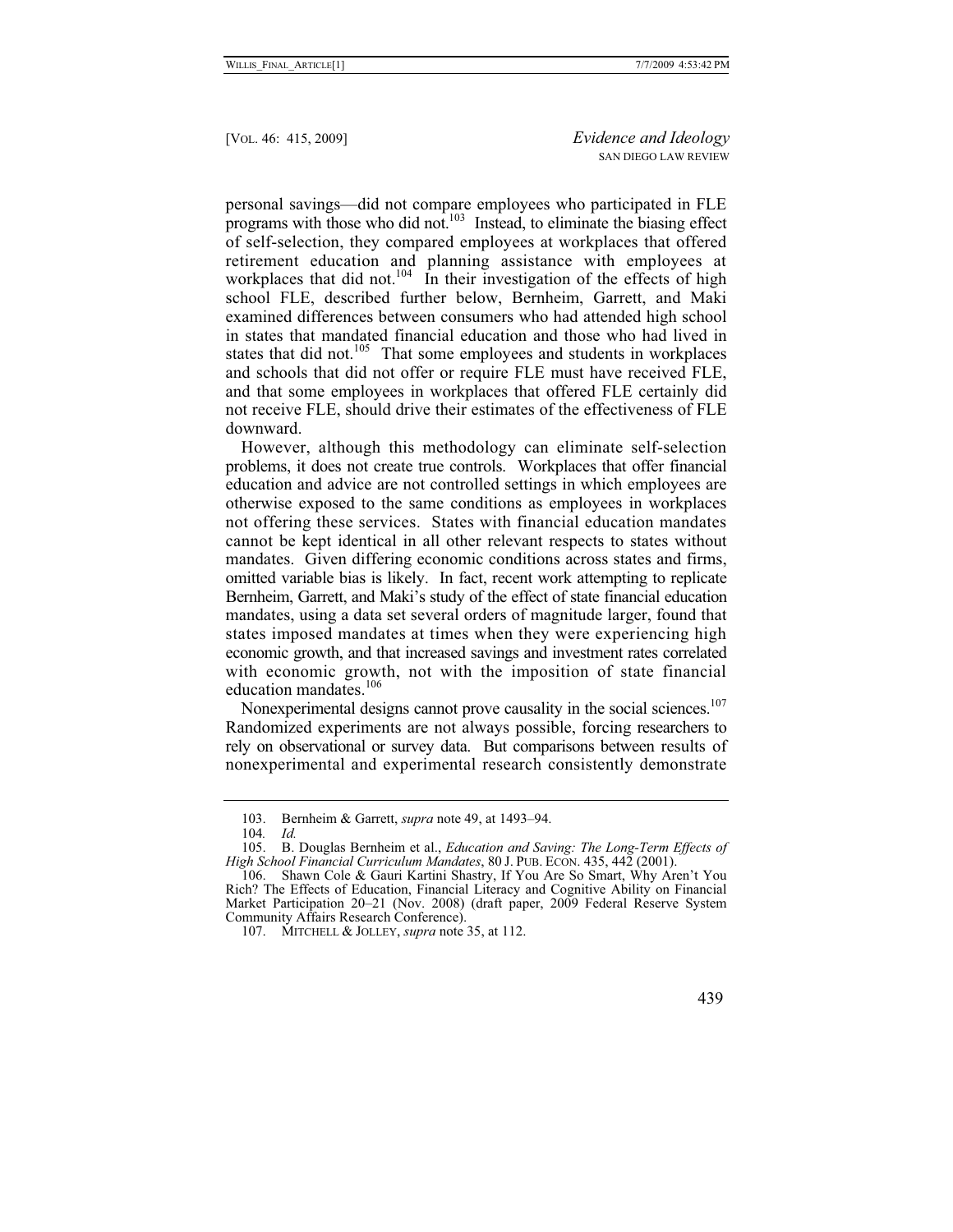that findings from the former deviate—sometimes quite substantially from the latter. For example, a recent article compared the findings of three different research designs used to determine the effect of get-outthe-vote phone calls on voter turnout. The randomized experiment found no increase in voter turnout, whereas regression analysis and matching estimation found a large and significant increase.<sup>108</sup> Another article compared experimental and nonexperimental analyses of the impact of, for example, job training programs, and found that nonexperimental studies often produced results that differed from experimental results by "policyrelevant margins."109 As Caskey has argued, "[T]hese results alone should raise doubts about the ability of non-experimental studies, even when conducted in a very conscientious manner, to measure accurately the impact of [financial] education." $110$ 

Societal pressures and institutional review boards beyond the control of researchers prevent most from engaging in randomized experiments that could eliminate confounds and establish a proper control group for comparison. Analyses of consumer education have long wrestled with the problem that "program administrators find it socially unacceptable to withhold an educational treatment from any individuals."<sup>111</sup> For example, if a high school offers a personal finance course, educators are unlikely to allow researchers to assign randomly one group of students to the treatment group—meaning required to take the course—and another group of students to the control group—meaning prohibited from taking the course. For these reasons, it is extremely difficult to find naturally occurring FLE settings that can be used to determine the efficacy of FLE.

The first wave of results from the one ongoing study that appeared likely to surmount these research design barriers is discouraging. The Federal Reserve Board conducted a multiyear study to determine the effectiveness of FLE given to members of the armed services.<sup>112</sup> The military is in a unique position. In theory, it could randomly assign its members to control and treatment groups, and mandate participation in follow-up surveys so as to eliminate selection and nonresponse biases.

However, neither random assignment nor required participation in the follow-up survey appears to have occurred in this study. Soldiers were

 <sup>108.</sup> Kevin Arceneaux et al., *Comparing Experimental and Matching Methods Using a Large-Scale Voter Mobilization Experiment*, 14 POL. ANALYSIS 37, 55 (2006).

 <sup>109.</sup> Steven Glazerman et al., *Nonexperimental Versus Experimental Estimates of Earnings Impacts*, 589 ANNALS AM. ACAD. POL. & SOC. SCI. 63, 63 (2003).

 <sup>110.</sup> John P. Caskey, *Can Personal Financial Management Education Promote Asset Accumulation by the Poor?* 5 (Ind. State Univ. Networks Fin. Inst., Policy Brief No. 2006-PB-06, 2006).

 <sup>111.</sup> Bloom & Ford, *supra* note 61.

 <sup>112.</sup> Bernanke, *supra* note 16, at 8; Lynn Fox & Joy Hoffman, *Federal Reserve Personal Financial Education Initiatives*, 2004 90 FED. RESERVE BULL. 447, 451 (2004).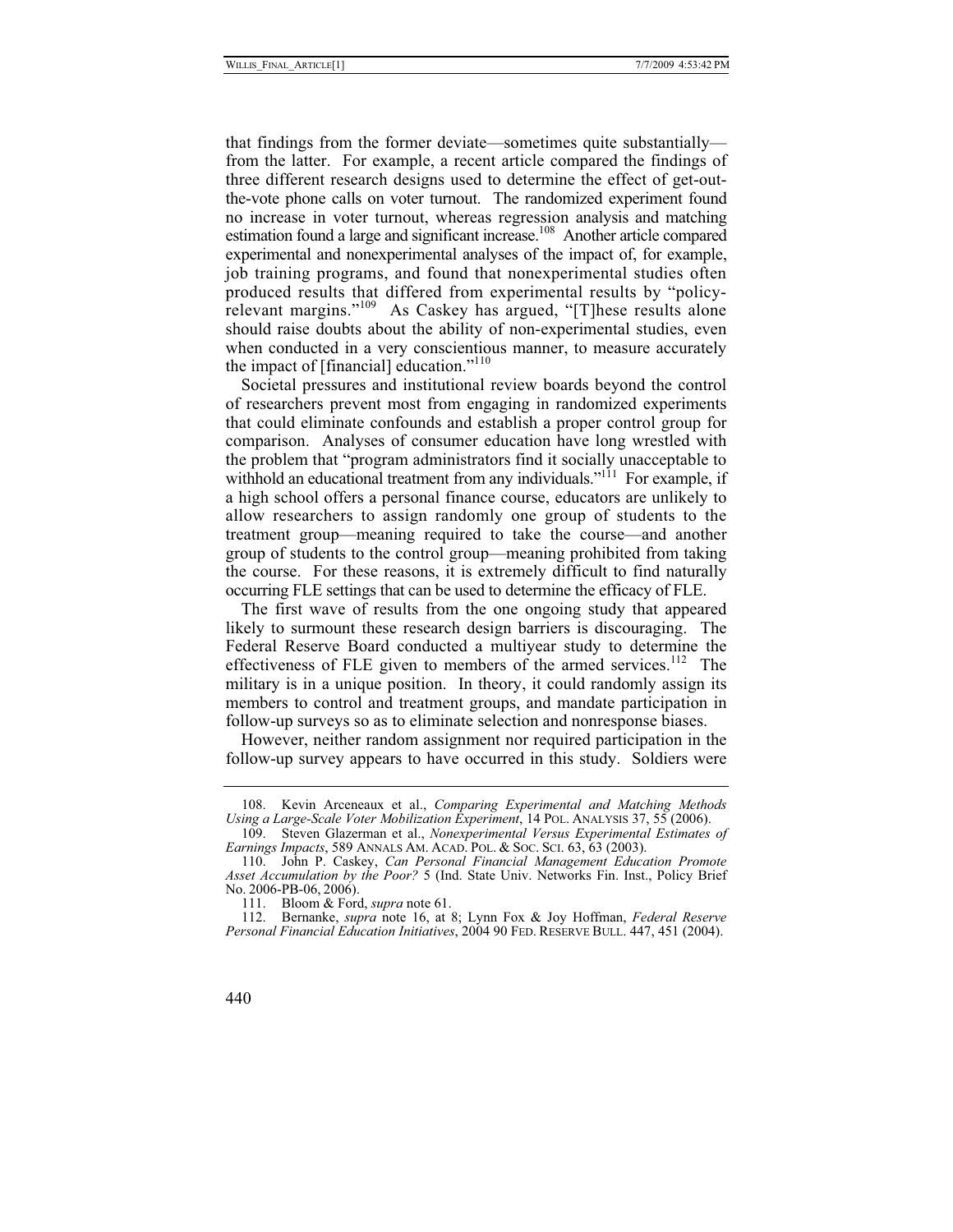"offered" FLE rather than randomized into treatment and control groups, and completing the follow-up was optional.<sup>113</sup> The researchers obtained follow-up data on less than 4% of the subjects in their treatment group.<sup>114</sup> Further, comparing the treatment group's behaviors at the time of the FLE and at follow-up is problematic because many became married and gained some college education or a college degree between the time of the FLE and their follow-up survey, and both of these might cause a financial behavior change.<sup>115</sup> Moreover, as explained above, at follow-up some time after the course, the study found worse financial behaviors among soldiers who received the FLE training than among soldiers who did not participate in the FLE, controlling for other variables affecting financial behavior.<sup>116</sup>

#### *C. Measurement Issues*

Recall the model of effective FLE:

Financial Education  $\rightarrow$  Financial Literacy  $\rightarrow$  Good Financial Decisions  $\&$  Behavior

To empirically evaluate the model, researchers must employ measures of the following: exposure to financial education, financial literacy levels, and the quality of financial decisions and behavior. To validate this particular model, they must demonstrate that any link between FLE and improved behavior is moderated by increased literacy. But locating reliable measures of each stage of the model and of the model overall has proven challenging.

 <sup>113.</sup> Bell et al., *supra* note 84 at 1, 3.

<sup>114</sup>*. Id.* at 3. The researchers do not report any statistics about subjects who did not respond at follow-up, but the fact that more follow-up respondents were white and fewer were black than the comparison group is a hint that the respondents and nonrespondents differed. *Id.* at 4 tbl.1. The comparison group was not a randomized control group, and comparison group members were a bit older with more military experience than the members of the treatment group who responded to the follow-up survey. *Id.*

<sup>115</sup>*. Id.* Cole & Shastry, *supra* note 106, at 30, find that additional years of education, but not mandated financial literacy education programs, increase retirement savings and investment income.

 <sup>116.</sup> Controlling for other variables, the researchers found that soldiers who took the financial education course reported that they were less likely to use a formal budget and more likely to use an informal budget than soldiers who did not take the course. Bell et al., *supra* note 84, at 19 & tbl.16.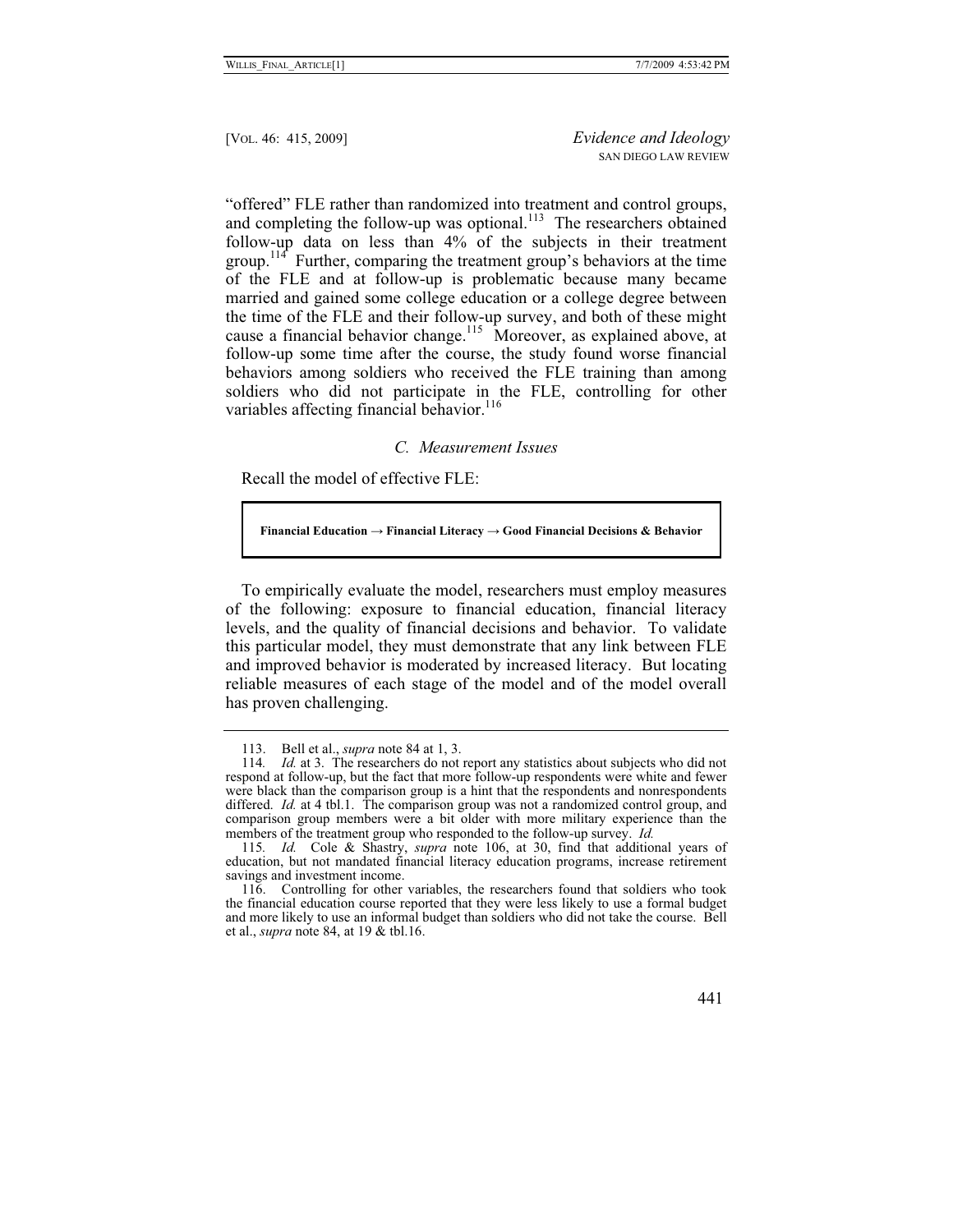# *1. Accuracy of Measures of Exposure to Financial Literacy Education*

As noted above, to avoid self-selection problems, Bernheim, Garrett, and Maki used a proxy measure for exposure to FLE in their investigation of the effect of high school financial education on adult retirement savings.<sup>117</sup> The proxy was whether the state in which the respondent attended high school had a mandate requiring students to receive instruction in personal finance at the time the respondent was in high school.<sup>118</sup> The authors found that residents schooled in states with mandates had more retirement savings.<sup>119</sup> Their proxy measure appears to have some validity, in that adults who attended high school in "mandate" states were more likely to report having attended a class that included personal finance topics. However, only about half of those in "mandate" states recalled taking such a course, and over a quarter of those in "nonmandate" states recalled taking such a course. Further, state education departments report that "mandates" can mean as few as 25 to 50% of students are receiving  $FLE<sup>120</sup>$  These mandates thus do not appear to be a particularly accurate measure of exposure to FLE.

Depending on the high school state distribution of respondents, the misclassification of even a state or two could substantially undermine the Bernheim, Garrett, and Maki results. As these researchers acknowledge, there is conflicting evidence as to which states had mandates during the relevant time period. Officials in New Mexico and Oklahoma, which the authors classified in their analysis as "mandate" states, $121$  responded to surveys conducted in  $1985^{122}$  and  $1990^{123}$  that they had no consumer education mandates and that fewer than 25% of their students took such a class by graduation.<sup>124</sup> In the 1985 survey, officials in Pennsylvania, which the authors classified as a "nonmandate" state, responded that they had a consumer education mandate.<sup>125</sup>

124*. Id.* at 65.

 <sup>117.</sup> Bernheim et al., *supra* note 105, at 436.

<sup>118</sup>*. Id.*

<sup>119</sup>*. Id.* at 462.

 <sup>120.</sup> CHARLOTTE H. SCOTT, NAT'L COAL. OF CONSUMER EDUC., INC., 1990 NATIONAL SURVEY: THE STATUS OF CONSUMER EDUCATION IN UNITED STATES SCHOOLS GRADES K– 12, at 64–65 (1990), http://eric.ed.gov/ERICDocs/data/ericdocs2sql/content\_storage\_01/ 0000019b/80/22/d3/8a.pdf.

 <sup>121.</sup> Bernheim et al., *supra* note 105, at 440 tbl.1.

 <sup>122.</sup> DENNIS C. BRENNAN, JOINT COUNCIL ON ECON. EDUC., A SURVEY OF STATE MANDATES FOR ECONOMICS INSTRUCTION 1985–86, at 14–15 (1986), *available at* http://www.eric.ed.gov/ERICDocs/data/ericdocs2sql/content\_storage\_01/0000019b/80/2  $f/22/fa.pdf.$ 

 <sup>123.</sup> SCOTT, *supra* note 120, at 49.

 <sup>125.</sup> BRENNAN, *supra* note 122, at 3, 16.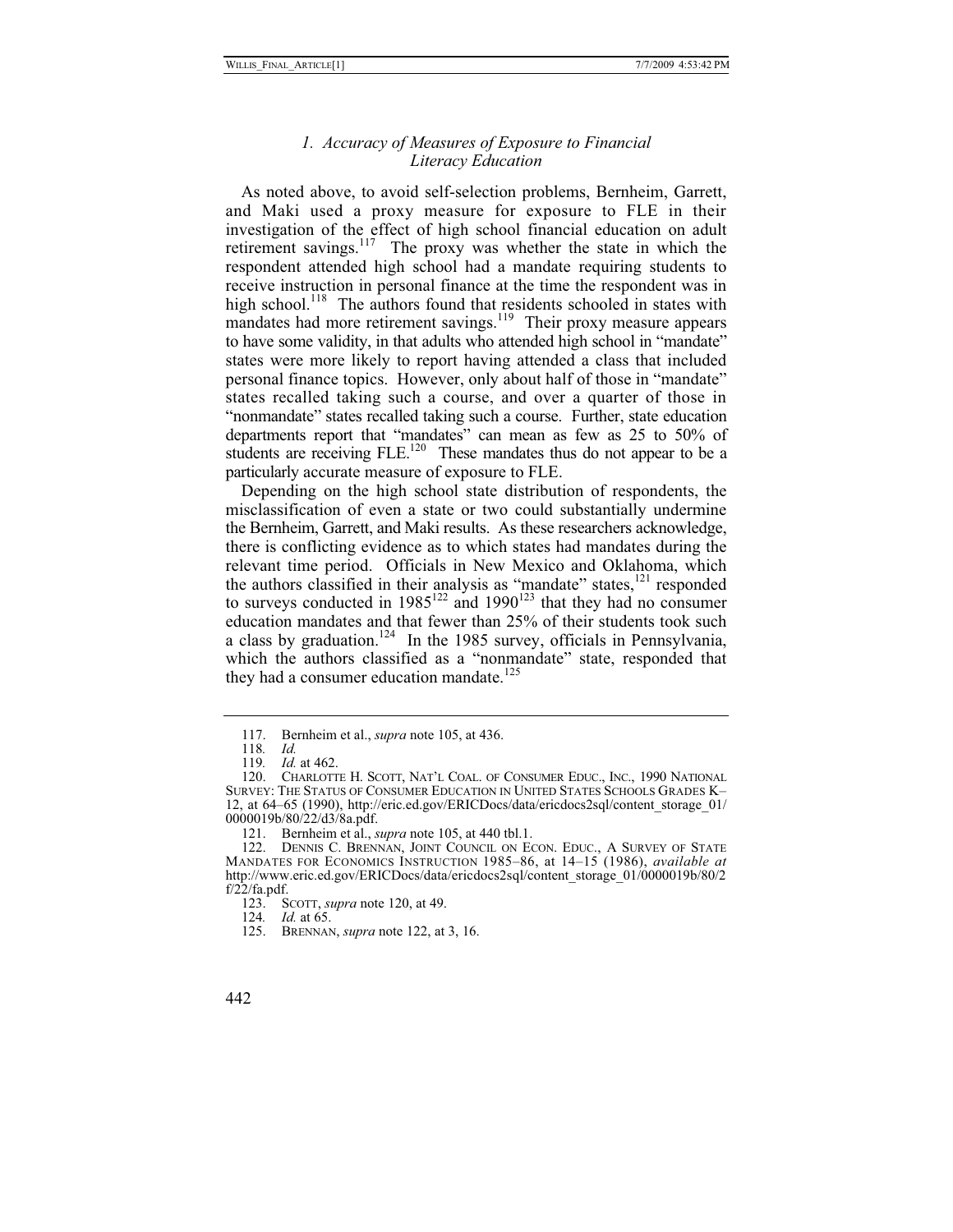Given that only 200 of the 1900 respondents in the study attended a high school that the authors had designated as covered by a mandate, results could be spurious, perhaps reflecting local economic conditions— 70% of respondents still lived in their high school state—rather than any effect of  $FLE<sup>126</sup>$  Indeed, as set forth above, a recent study attempting to replicate the Bernheim, Garrett, and Maki results using census data with a sample size of 3.6 million households found that household savings and investment income were correlated with state economic growth, and not with the imposition of financial education mandates. $127$ 

A similar problem is at play in the research of Bernheim and Garrett on workplace "education" and saving for retirement. As their measure of exposure to education, the authors used self-reports as to whether the respondent's employer offered "seminars, professional assistance, or informative materials to assist with retirement planning."<sup>128</sup> Even accurate survey responses to this question would be a poor measure of FLE because the question did not distinguish between seminars and professional assistance. During the time period relevant to the question, just over half of the employees offered workplace "education" were eligible to attend seminars, and a slightly higher proportion were given access to a financial planner or investment advice.<sup>129</sup> Thus, although the study is frequently cited as demonstrating that workplace FLE boosts savings, the results might reflect the efficacy of professional retirement planning assistance in boosting savings. This would not support the model of FLE that its promoters have in mind.

# *2. Validity of Measures of Financial Knowledge, Skills, and Confidence*

A number of studies are cited as evidence for the first causal link of the model, between FLE and financial knowledge and skills. One investigation, for example, found that taking a college course covering personal finance topics increases a consumer's score on the National Association of Securities Dealers (NASD) investment knowledge test by three-quarters of a point out of ten possible points.<sup>130</sup> However, the NASD

 <sup>130.</sup> Tzu-Chin Martina Peng et al., *The Impact of Personal Finance Education Delivered in High School and College Courses*, 28 J.FAM.&ECON.ISSUES 265, 271, 277 (2007).



<sup>126.</sup> For further discussion of this study, see Caskey, *supra* note 110, at 9–10.<br>127. Cole & Shastry, *supra* note 106, at 16, 20–21.

 <sup>127.</sup> Cole & Shastry, *supra* note 106, at 16, 20–21.

 <sup>128.</sup> Bernheim & Garrett, *supra* note 49, at 1493.

*Id.* at 1491.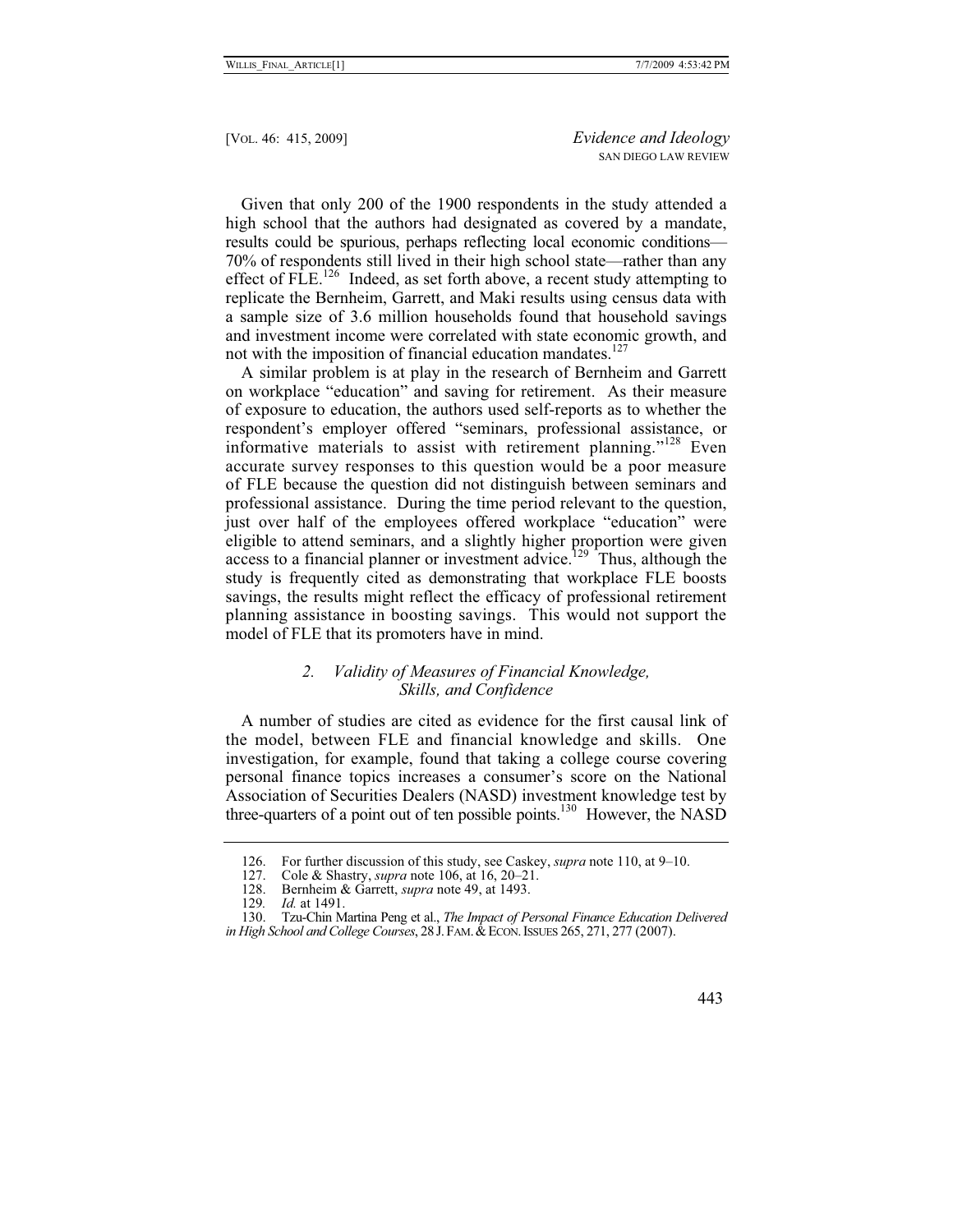test asks about basic facts—for example, whether "a reasonable average annual return that can be expected from a broadly diversified US stock mutual fund over the long run" is 5%,  $10\%$ ,  $15\%$ ,  $20\%$ , or  $25\%$ <sup>131</sup>. The Jump\$tart survey asks similar factual questions, in addition to questions requiring simple addition, subtraction, and multiplication.<sup>132</sup> Even the questions that consumers find most challenging and are least likely to answer correctly (for example, when interest rates fall, what should happen to bond prices?, or, if you put \$100 in an account bearing interest at 20% per year and make no withdrawals, will you have more or less than  $$200$  at the end of five years?)<sup>133</sup> are factual or require mathematical calculations based on specified dollar figures, interest rates, and time periods.

But the knowledge and skills evidenced by these tests are a far cry from what consumers need to compare two adjustable rate mortgages or calculate the amount that they should save for retirement—knowledge and skills that the Federal Reserve and the Department of Labor implicitly believe consumers should have. For low-wage sector consumers, the literacy needed to score highly on these tests would not help them establish and follow household budgets; the income side of these consumers' budget equations is too uncertain to be determined without probability calculations based on forecasts of macroeconomic factors that will affect their employers' labor needs. Moreover, consumers who answer "correctly" that the stock mutual fund annual return that can be expected is 10% are not knowledgeable so much as impressionable; past performance of the stock market cannot be used to predict future performance over long horizons, and a consumer who calculates retirement savings by assuming a 10% return is not engaging in good financial behavior as some economists see it.<sup>134</sup>

As for the link between FLE and confidence, all research has concluded that participants gain increased financial confidence after taking a personal finance class. One report quotes a consumer who had just completed the Financial Security in Later Life course: "It is amazing how a few changes made me feel empowered. I made a "to do" list and I am determined to get them all checked off."<sup>135</sup> This is an

<sup>131</sup>*. Id.* at 283.

 <sup>132.</sup> JUMP\$TART COAL. FOR PERS. FIN. LITERACY, 2008 SURVEY OF PERSONAL FINANCIAL LITERACY AMONG COLLEGE STUDENTS 1–6 (2008), http://www.jumpstart. org/fileindex.cfm (follow "Download" hyperlink next to "2008 Survey of Personal Financial Literacy Among High School Students").

 <sup>133.</sup> Lusardi & Mitchell, *supra* note 54, at 6–7.

<sup>134</sup>*. E.g.*, Zvi Bodie, *An Analysis of Investment Advice to Retirement Plan Participants*, *in* THE PENSION CHALLENGE: RISK TRANSFERS AND RETIREMENT INCOME SECURITY 19, 24 (Olivia S. Mitchell & Kent Smetters eds., Oxford Univ. Press 2003).

 <sup>135.</sup> IMPACT REPORT, *supra* note 42.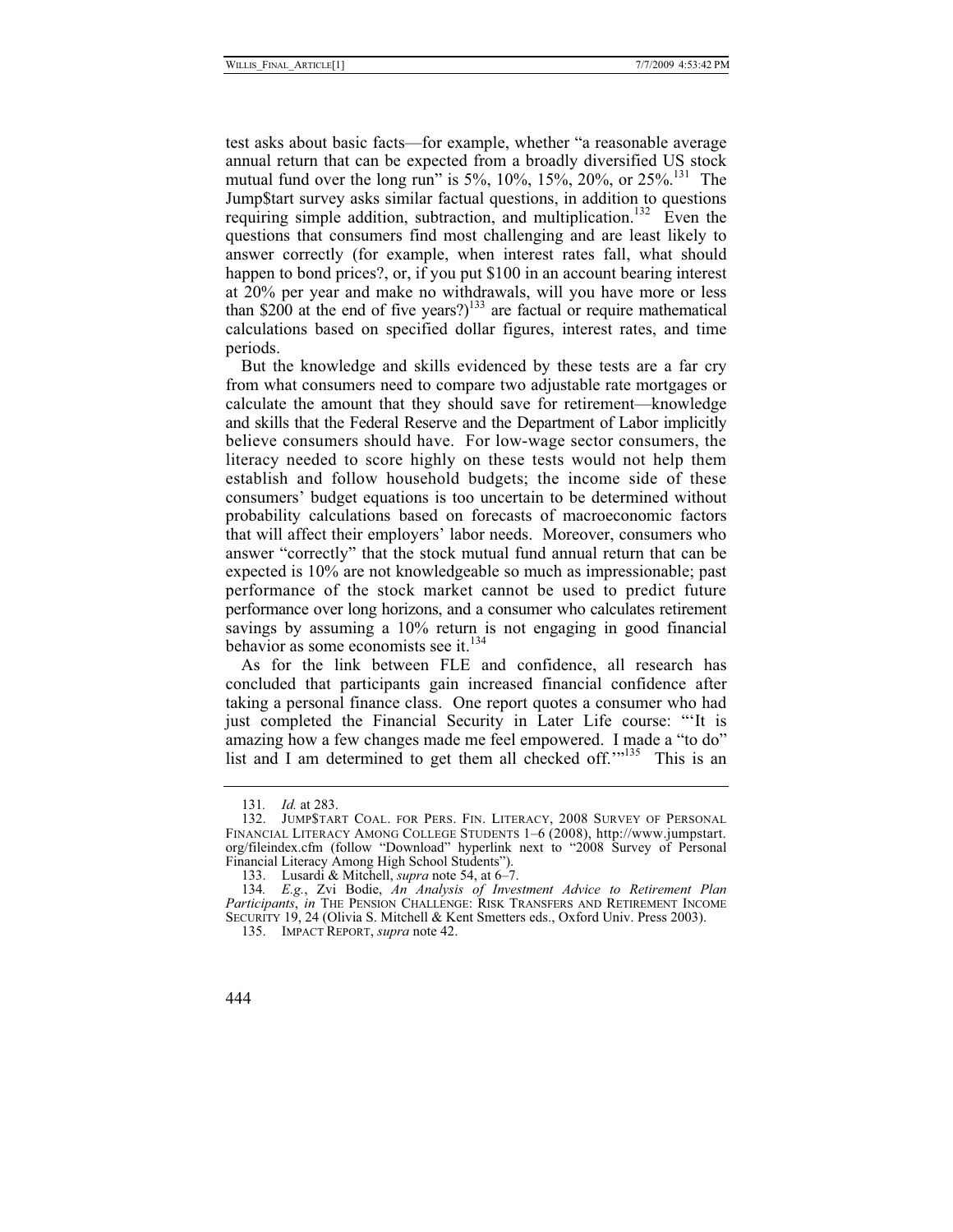incomplete measure of the element of "confidence" in the FLE model, however, because it could indicate overconfidence rather than appropriate confidence. In one study, half of the respondents who reported that their financial literacy was very high did not objectively test within the highest quartile of the sample, and over  $15\%$  were in the bottom quartile.<sup>136</sup> For FLE to be effective, consumers' confidence in the knowledge and skills that they believe they have gained must be justified. To estimate whether a personal finance course produced an improved degree of confidence, empiricists would need to compare how well-calibrated consumers' selfassessments of knowledge and skills were before and after participation in FLE.

#### *3. Validity of Measures of Financial Behavior*

Studies cited as evidence for the proposition that FLE improves behavior use rough measures of behavior quality. Most commonly, this research takes change in, or amount of, savings as its indicator of FLE's efficacy.<sup>137</sup> Other measures used to assess the quality of financial behavior derive from data in credit reports, such as number of credit cards, late payments, bankruptcies, foreclosures, and credit score.<sup>138</sup> For studies of particular FLE programs, progress toward the goals of the program is the measure by which researchers typically measure behavior quality. $139$ 

However, these measures may not accurately reflect the quality of financial behavior. What appears to be good financial behavior may be caused by inertia rather than literacy. Savings and insurance may reflect employer decisions about default or matching contribution rates. Credit reports contain inaccuracies and incomplete information, and although the majority of errors are inconsequential, the errors are not randomly distributed but rather vary by consumer age and income and share of

 <sup>136.</sup> Lusardi & Mitchell, *supra* note 54, at 23 tbl.4.

<sup>137</sup>*. E.g.*, Bernheim et al., *supra* note 105, at 462; Bernheim & Garrett, *supra* note 49, at 1488; Lusardi, *supra* note 91, at 157.

<sup>138</sup>*. E.g.*, Elliehausen et al. II, *supra* note 63; Courchane & Zorn, *supra* note 16, at  $3 - 5$ .

<sup>139</sup>*. E.g.*, Braucher, *supra* note 38, at 562–63 (relying on the goal of the program to increase bankruptcy repayment plan completion rates—to assess a debtor education program's success); Hirad & Zorn, *supra* note 16 (relying on reductions in homeownership delinquency rates to measure the quality of counseling programs that aimed to lower mortgage delinquency rates).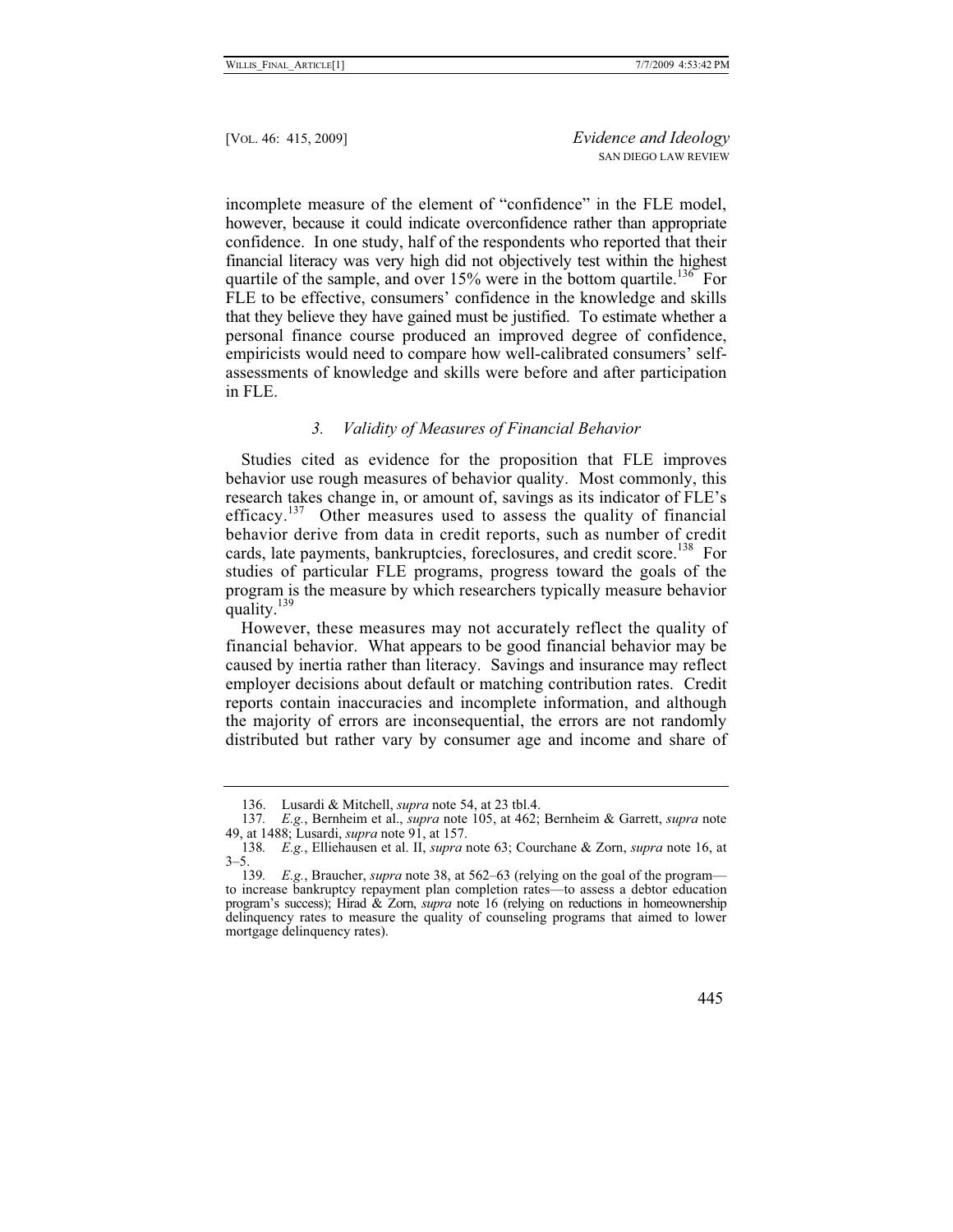minorities in the consumer's home census tract. $140$  Further, credit report contents and resulting credit scores may not be good measures of behavior. Credit scores discount excellent financial behaviors by individuals who pay rent rather than a mortgage, place great weight on poor financial outcomes that may not be a result of poor financial behavior, and reflect good financial outcomes unrelated to literacy.<sup>141</sup>

Goals of some FLE programs, such as increasing savings, avoiding bankruptcy, or reducing mortgage default, are not always financially wise. Savings is not invariably the best use of money; investment in education or job training, housing, or a business might generate higher long-term returns. Declaring bankruptcy and getting a fresh start might be optimal financial behavior for consumers who have lost their homes or jobs in a natural disaster. Defaulting on an underwater mortgage meaning that the debt exceeds the market value of the house—can be financially advantageous, depending, for example, on whether the negative effect on the consumer's credit report is smaller or greater than the positive effect on her balance sheet from the divestment of the  $debt.<sup>142</sup>$ 

Further, because an individual's financial well-being is determined by meeting a web of interrelated goals and along many metrics, meeting one goal or improving one metric may have little effect on a consumer's financial situation overall. If FLE increases savings, this will be of no help in retirement if the money is poorly invested, diverted to crises precipitated by underinsurance, or spent to meet subsequent credit payment obligations.<sup>143</sup> If FLE causes a reduction in late payments sufficient to increase credit scores, this may reduce prices paid for insurance and credit, but only if consumers understand different pricing structures for insurance and credit products and shop for the best price.<sup>14</sup>

 <sup>140.</sup> Michael E. Staten & Fred H. Cate, *Accuracy in Credit Reporting*, *in* BUILDING ASSETS, BUILDING CREDIT: CREATING WEALTH IN LOW-INCOME COMMUNITIES 237, 237 (Nicolas P. Retsinas & Eric S. Belsky eds., 2005); Robert B. Avery et al., *Credit Report Accuracy and Access to Credit*, 90 FED. RESERVE BULL. 297, 318–19 (2004).

 <sup>141.</sup> Staten & Cate, *supra* note 140, at 240; Avery et al., *supra* note 140, at 315.

<sup>142</sup>*. E.g.*, Valentina Hartarska & Claudio Gonzalez-Vega, *Credit Counseling and Mortgage Termination by Low-Income Households*, 30 J. REAL EST. FIN. & ECON. 227, 239 (2005). See also Ron Lieber, *Thoughts on Walking Away from Your Home Loan*, 239 (2005). *See also* Ron Lieber, *Thoughts on Walking Away from Your Home Loan*, N.Y. TIMES, Mar. 13, 2009, http://www.nytimes.com/2009/03/14/your-money/mortgages/ 14money.html (discussing pros and cons of defaulting on an underwater mortgage).

 <sup>143.</sup> ROBERT I. LERMAN & ELIZABETH BELL, THE URBAN INST., FINANCIAL LITERACY STRATEGIES: WHERE DO WE GO FROM HERE? 1, 3–4 (2006), http://www.urban.org/ UploadedPDF/311352\_financial\_literacy.pdf.

 <sup>144.</sup> Lauren E. Willis, *Decisionmaking and the Limits of Disclosure: The Problem of Predatory Lending: Price*, 65 MD. L. REV. 707, 831 (2006).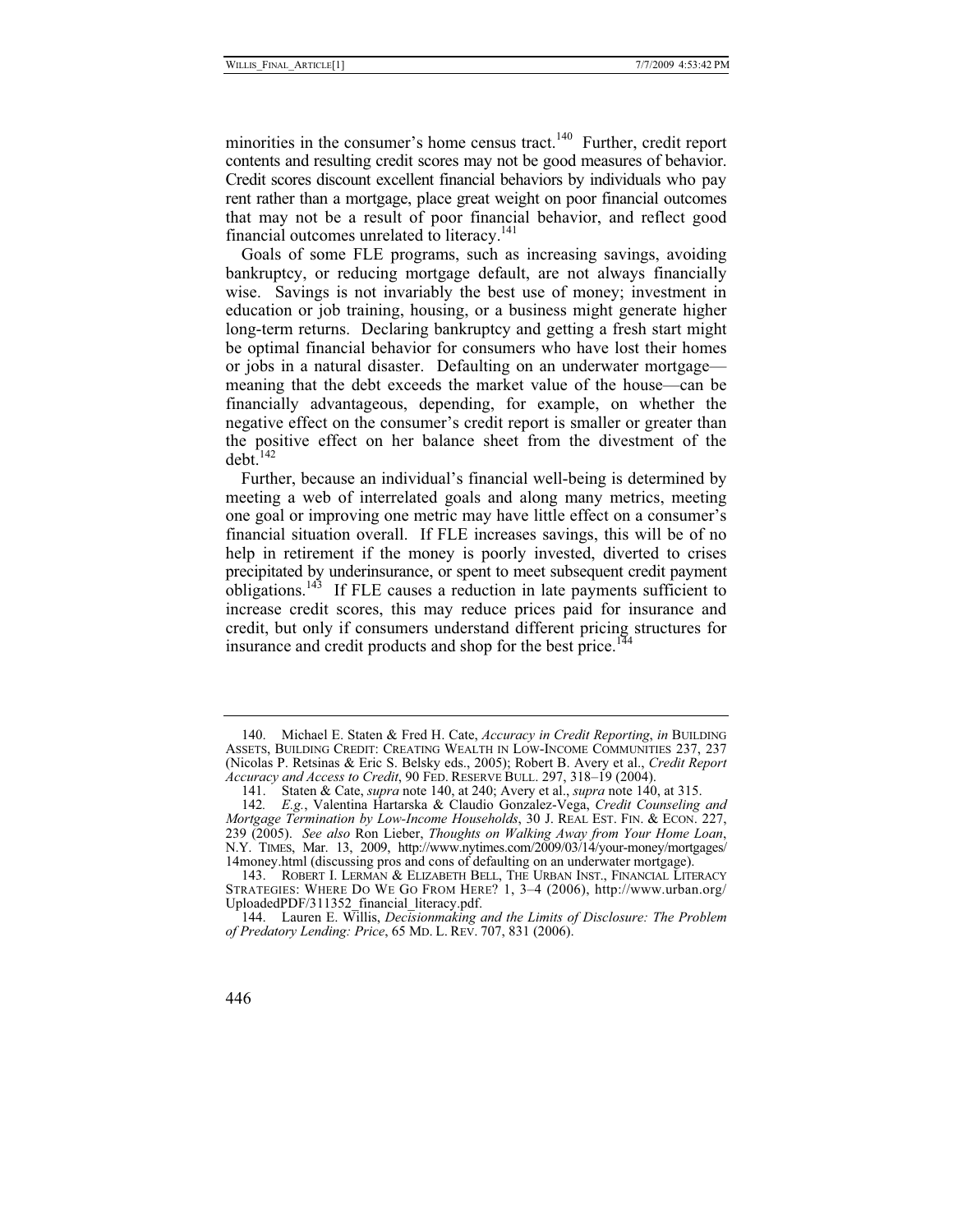# *4. Completeness of Measures of the Financial Literacy Education Model*

Policymakers cite academic work as support for the entire FLE model, although most work examines only one link, either between FLE and literacy or between literacy and behavior. Tests of knowledge and skills such as the Jump\$tart survey can demonstrate changed literacy, but not whether that literacy will change behavior. On the other hand, observations of behavior change cannot demonstrate that changed financial literacy was the moderator.

Investigations that look at both links falter if they measure the effect of FLE on financial literacy separately from the effect of financial literacy on financial behavior. For example, research that demonstrates that economics training and workplace retirement education are associated with increased literacy and that increased literacy is associated with better financial behavior<sup>145</sup> does not demonstrate causation from FLE to literacy to behavior. Likewise, a finding that consumers on average increased their financial knowledge and improved their reported behaviors after participating in financial training<sup>146</sup> does not show that these consumers used gained knowledge to improve their financial behavior.

Instead, a model in which financial literacy is the moderator between FLE and financial behavior must be empirically validated. Courchane and Zorn's recent work is designed to test the entire model.<sup>147</sup> If better data were available, selection effects eliminated, and valid measures of good financial behavior established, this design could form the basis for more complete research designs in the future.

#### *5. Barriers to the Development of Better Measures*

Why have researchers used financial education, literacy, and behavior measures of questionable validity? Demonstrating the effectiveness of the FLE model requires valid measures of each of these, as well evidence of causal links among them. But the FLE model is underspecified in both technical and normative respects. We lack consensus as to both "what

<sup>145</sup>*. See, e.g.*, Lusardi & Mitchell, *supra* note 54, at 16.

 <sup>146.</sup> Wiener et al., *supra* note 36, at 347.

 <sup>147.</sup> Courchane & Zorn, *supra* note 16, at 2.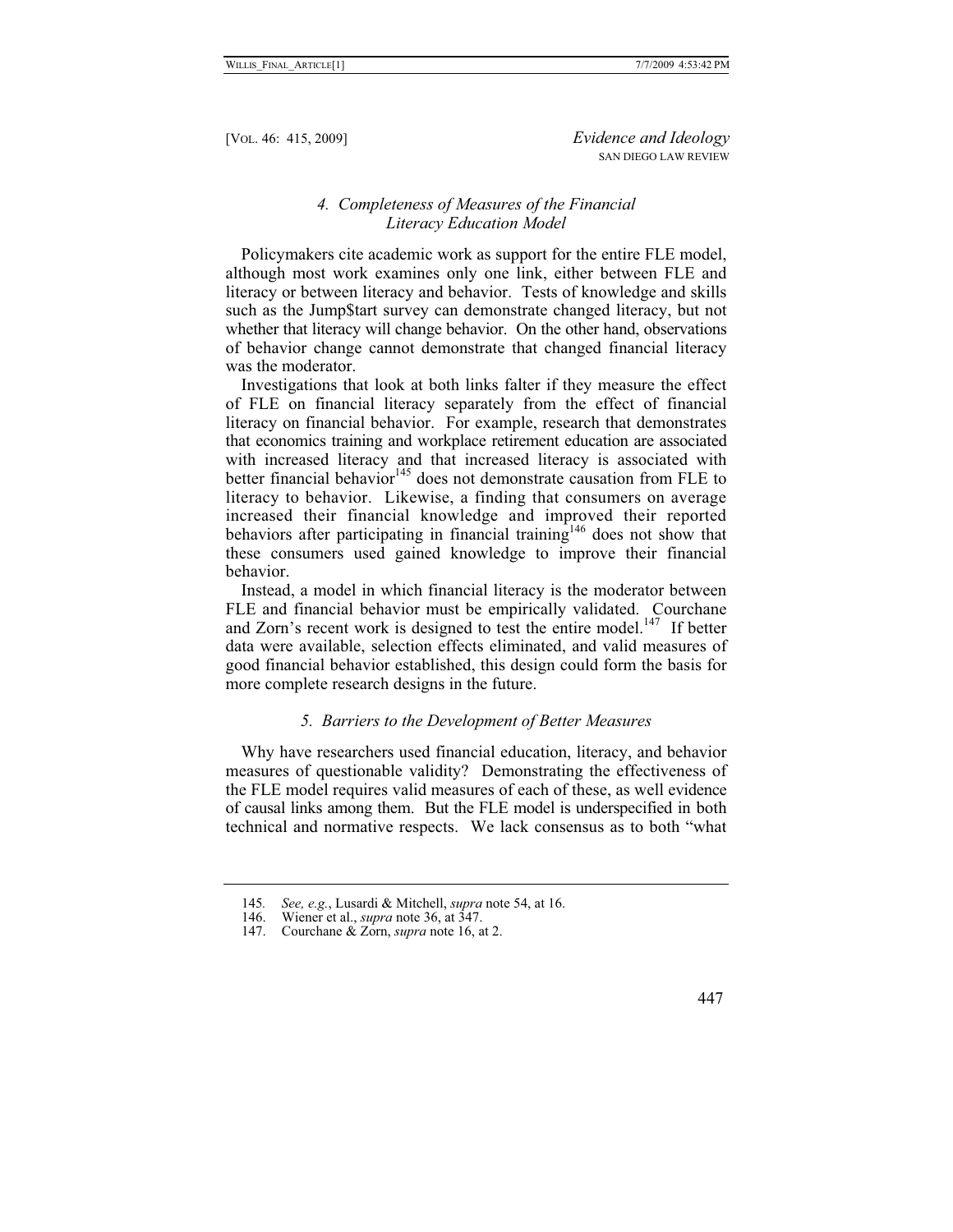should be measured" and "how it should be measured."<sup>148</sup> As researchers at the Federal Reserve have conceded, despite that agency's own efforts to promote FLE, "In analyzing the efficacy of financial literacy programs, the primary challenge is defining and quantifying 'success."<sup>149</sup>

We have consensus on general principles of good financial behavior: where cost-effective, consumers should perform an adequate search for information about alternatives; should expend the needed resources to analyze those alternatives objectively; should base decisions on that analysis by trading off incommensurate costs and benefits where needed; should plan for the future and implement those plans through budgeting where necessary; should select financial products that meet needs without paying excessive prices or incurring excessive risk; should have a personal financial safety net through insurance, precautionary savings, or both; and once a safety net is established, should accept those risks that present a positive probability of higher returns rather than only lowrisk, low-return alternatives.

But assessing whether a particular consumer has followed these principles before and after receiving FLE would require us to operationalize more concretely each of these principles. Here, measurement instruments flounder because we have few benchmarks for evaluating financial decisions and behavior.

First, we lack technical agreement about which financial decisions and behaviors are good ones. Ask three different planning software programs how much to save for retirement and they will give you three different results.<sup>150</sup> The common wisdom dispensed to consumers about investing for retirement is that they should invest in stocks when young and gradually shift to lower risk investments as they age, but respected economists disagree.<sup>151</sup> In 2004, Federal Reserve Board Chairman Alan Greenspan publicly stated that consumers who took out fixed rate mortgages were leaving money on the table,  $152$  but today we know that many consumers, and perhaps even the world economy, would be better off if they had declined adjustable rate mortgages that they can no longer afford.

 <sup>148.</sup> Lyons et al., *supra* note 32, at 216.

 <sup>149.</sup> Sandra Braunstein & Carolyn Welch, *Financial Literacy: An Overview of*  Practice, Research, and Policy, 88 FED. RESERVE BULL. 445, 449 (2002).

 <sup>150.</sup> Damon Darlin, *A Contrarian View: Save Less and Still Retire with Enough*, N.Y. TIMES, Jan. 27, 2007, at A1.

<sup>151</sup>*. E.g.*, Bodie, *supra* note 134, at 20–22.

 <sup>152.</sup> Alan Greenspan, Chairman, Bd. of Governors, Fed. Reserve Sys., Understanding Household Debt Obligations, Remarks at the Credit Union National Association 2004 Governmental Affairs Conference (Feb. 23, 2004) (transcript available at http://www.federal reserve.gov/boarddocs/speeches/2004/20040223).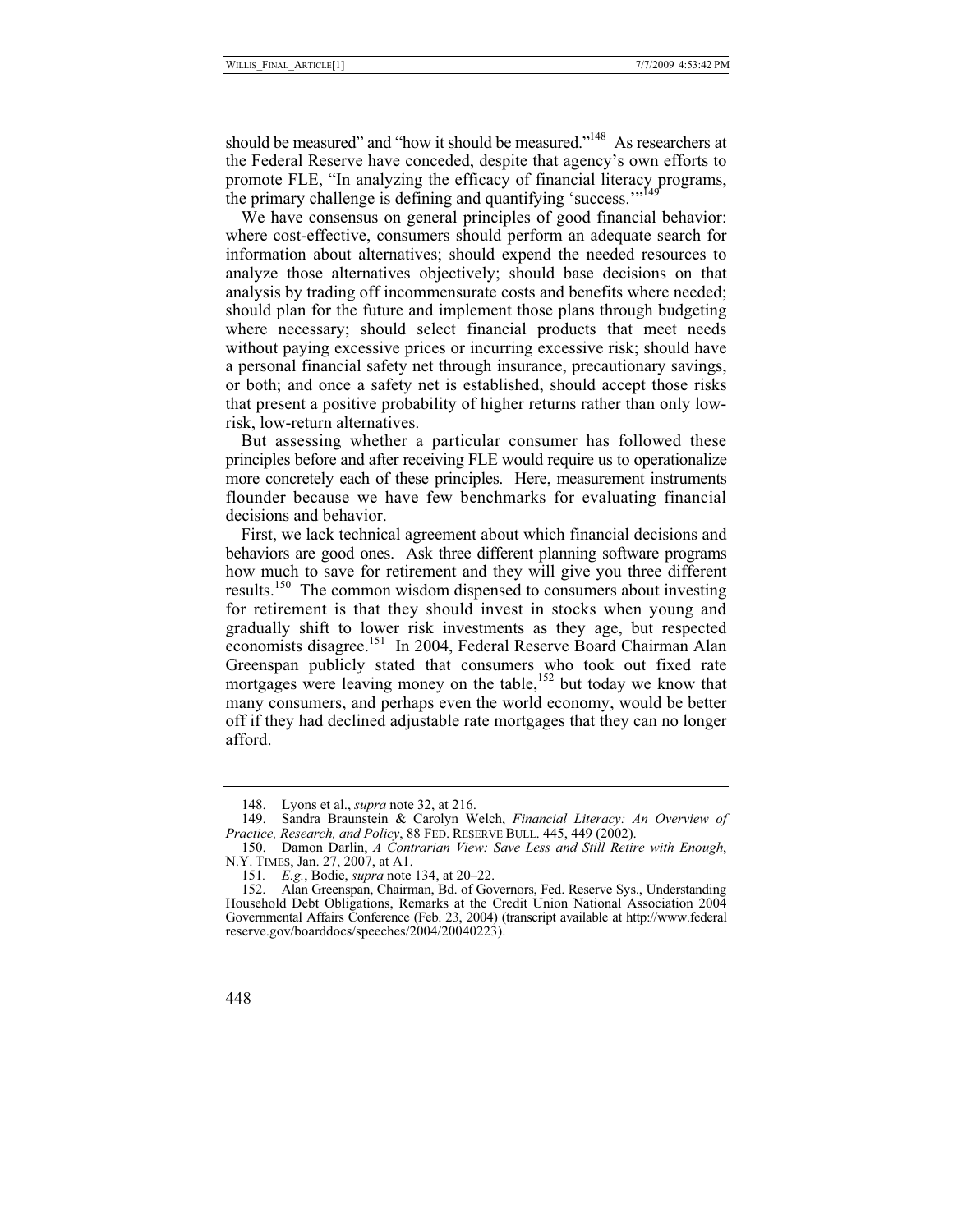Second, because consumer circumstances vary, behaviors that are welfare-enhancing for some are not for others. Consumers who are not "in a financial position to maintain a healthy [bank] account" might be better off without one.<sup>153</sup> In addition to paying overdraft charges, these consumers could suffer lowered credit scores that result in higher credit and insurance costs over the long-term. For low-income families, reducing current consumption to accumulate savings may do more harm than good.154 Homeownership can also have a down side; it appears to lead to poorer neighborhood conditions, on average, for low-income consumers who were previously renters.<sup>155</sup> Even a credit card over-thelimit fee does not necessarily reflect a poor decision. On financial grounds alone, paying for medical treatment and incurring the fee might be wiser than foregoing treatment and suffering health consequences that reduce earning potential. These contextual factors mean that operationalized measures used to evaluate FLE must vary with the circumstances.

Third and more fundamentally, we lack normative consensus about the quality of financial decisions and behavior.<sup>156</sup> If financial decisions were just about money, if they were part of a game without real life consequences, we could develop decision rules that maximize wealth. But financial decisions do have consequences, requiring trade-offs among costs and benefits that are valued very differently by different consumers. Normatively, the decision to purchase anything from Neiman Marcus might be poor. Normatively, paying for a daughter's wedding dress and incurring a credit card over-the-limit fee might be good. The quality of any financial decision will depend on the values held by the consumer and a host of other unobserved situational, psychological, and social factors.

 <sup>153.</sup> Angela C. Lyons & Erik Scherpf, *Moving from Unbanked to Banked: Evidence from the Money Smart Program*, 13 FIN. SERV. REV. 215, 229 (2004).

 <sup>154.</sup> John Karl Scholz & Ananth Seshadri, The Assets and Liabilities Held by Low-Income Families 28 (Oct. 2007) (unpublished manuscript, on file with author), *available at* http://www.npc.umich.edu/news/events/access\_assets\_agenda/scholz\_and\_seshadri.pdf.

 <sup>155.</sup> Shannon Van Zandt, *Racial/Ethnic Differences in Housing Outcomes for First-Time, Low-Income Home Buyers: Findings from a National Homeownership Education Program*, 18 HOUSING POL'Y DEBATE 431, 465 (2007).

 <sup>156.</sup> Braucher, *supra* note 38, at 563. *See generally* Toni Williams, *Empowerment of Whom and for What? Financial Literacy Education and the New Regulation of Consumer Financial Services*, 29 LAW & POL'Y 226 (2007).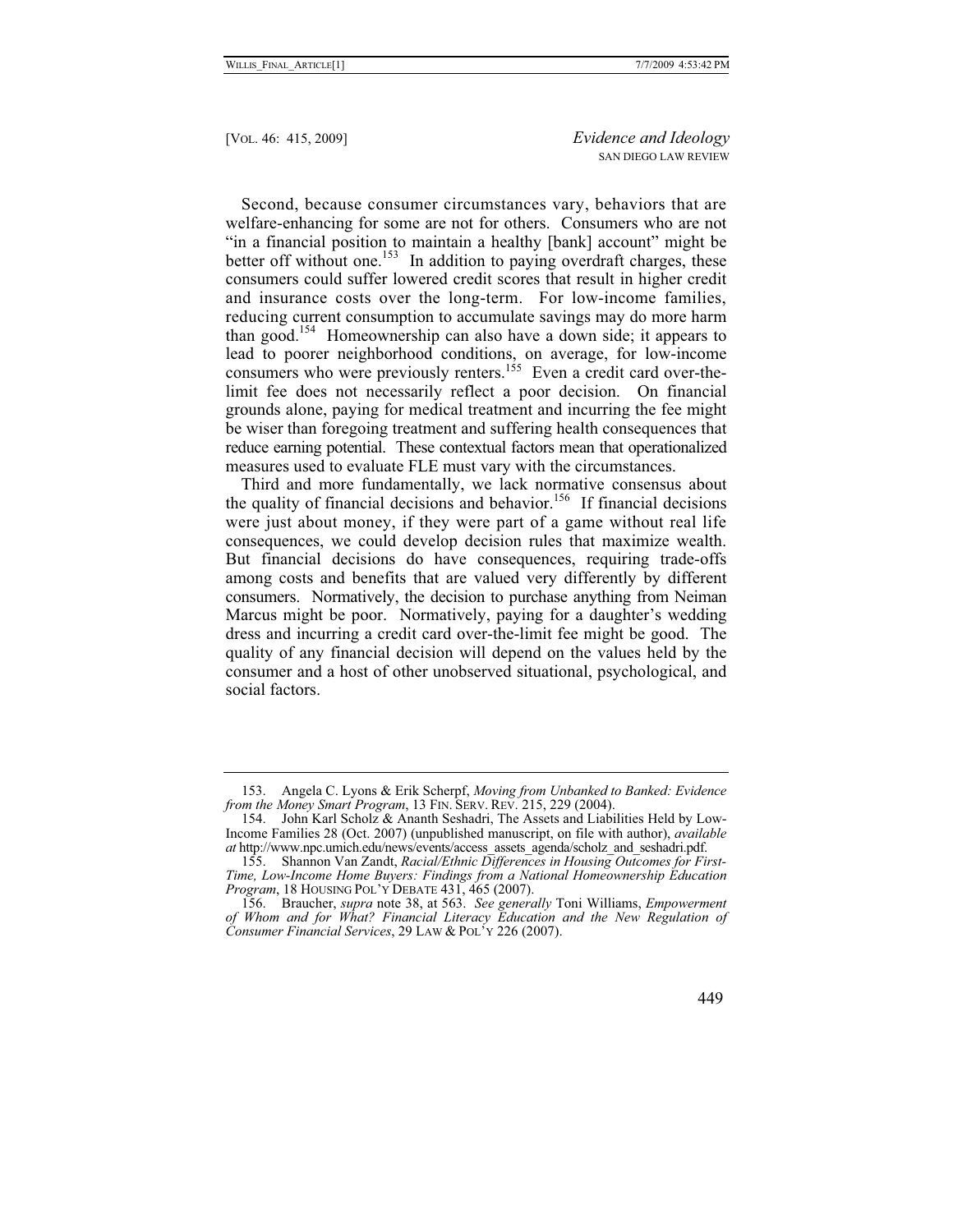#### *D. Issues in the Interpretations of Results*

# *1. "Findings" Suggestive of Bias*

The ideological belief that FLE is effective runs so deep that even well-respected researchers—or perhaps the editors who publish their works—at times misinterpret null results from their own studies as providing support for the FLE model.

For example, a NASD investigation found that elderly consumer fraud victims were more financially literate, on average, than elderly nonvictims:

A major hypothesis going into the survey was that investment fraud victims do not know as much about investing concepts as non-victims and would therefore score lower on financial literacy questions. In fact, the study found the exact opposite: investment fraud victims scored higher than non-victims on eight financial literacy questions. Additionally, a subgroup of "likely active investors" was created within the larger group of non-victims to determine if the difference in financial literacy scores had to do with the number of active investors in the non-victim group. The investment victims outscored even this subgroup of likely active investors on the financial literacy questions.<sup>157</sup>

Perhaps the experience of being victimized led to increased knowledge about investing. Perhaps preexisting knowledge led to overconfidence, which led to victimization. Perhaps the personality characteristics that lead some to seek and retain knowledge about investing also make them prone to falling for investment fraud schemes. The causal mechanism is unclear, so all one can deduce from the data is that literacy is correlated with the incidence of fraud. Instead, the study asserts that "[t]his finding suggests that financial literacy programs are necessary but probably not sufficient to prevent fraud."<sup>158</sup>

A study commissioned by the State of Washington to examine the financial literacy of victims of predatory home lending shows the same pattern, erroneously claiming that its data "strongly support[] the need for an education program that teaches financial concepts to consumers."<sup>159</sup> The author tested consumers who had taken loans from a predatory home lender—"victim" group—against a sample from the general population.<sup>160</sup> Test results indicated that the former knew relatively more about home mortgages but less about investments.<sup>161</sup> The author concludes that the group

 <sup>157.</sup> NAT'L ASS'N OF SEC. DEALERS, INVESTOR EDUC. FOUND., INVESTOR FRAUD STUDY FINAL REPORT 5–6 (2006), http://sec.gov/news/press/extra/seniors/nasdfraud study051206.pdf.

<sup>158</sup>*. Id.* at 6.

 <sup>159.</sup> DANNA MOORE, WASH. STATE UNIV. SOC. & ECON. SCI. RESEARCH CTR., SURVEY OF FINANCIAL LITERACY IN WASHINGTON STATE: KNOWLEDGE, BEHAVIOR, ATTITUDES, AND EXPERIENCES 15 (2003).

<sup>160</sup>*. Id.* at 6–7.

<sup>161</sup>*. Id.* at 25–26, 27 tbls.2 & 3.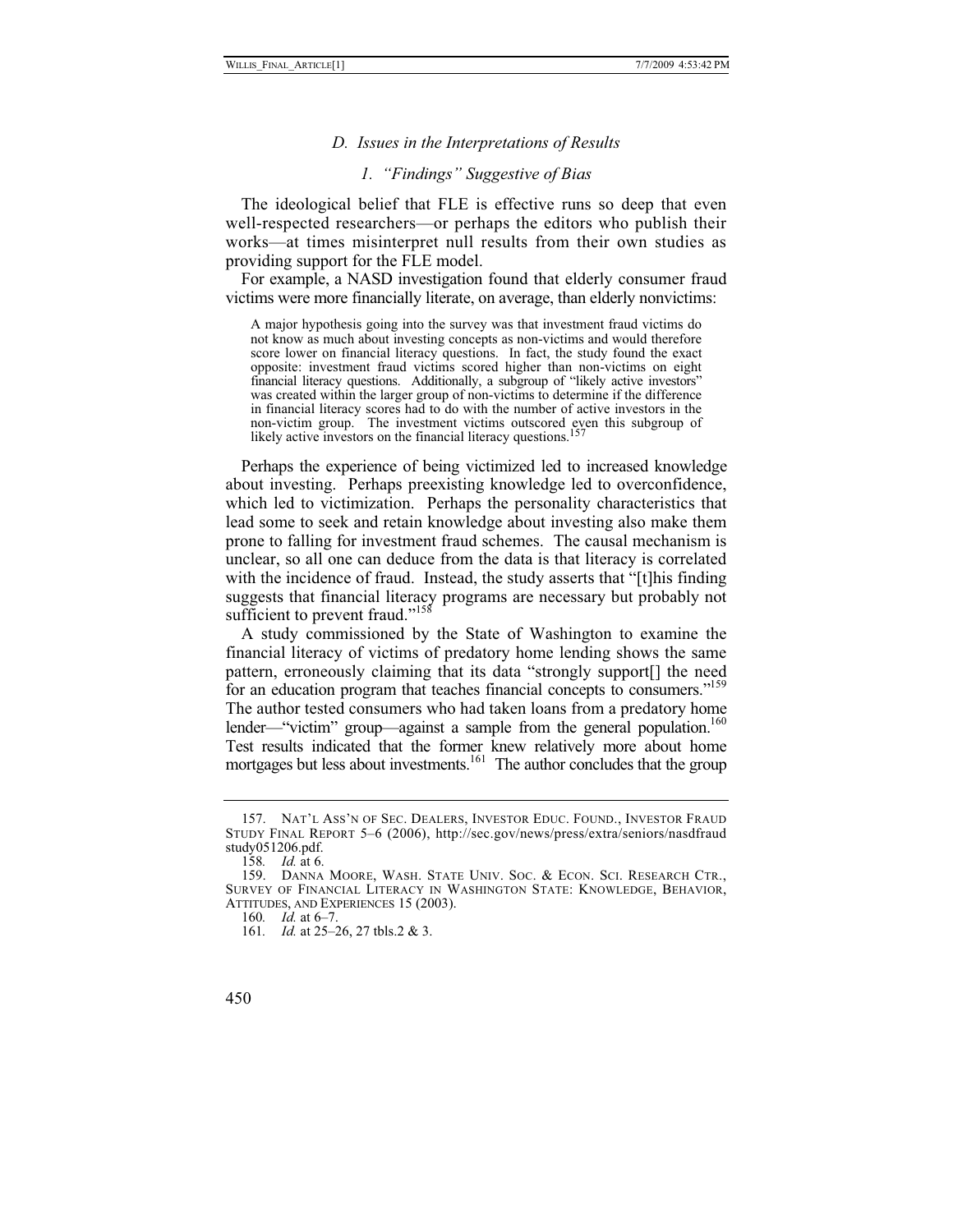who had taken loans with the predatory lender had "lower financial knowledge" and would benefit from a literacy program.<sup>162</sup> The author does not explain how increasing knowledge of investments would help consumers avoid predatory lenders. More plausible explanations of the data would be that either victims were made more vulnerable by their knowledge, perhaps due to overconfidence, or victims became more financially literate in the area of mortgages through their bad experiences.

The conclusion in an evaluation of the Money 2000™ program that its "data lend support for the efficacy of financial literacy training in promoting improved financial behaviors" is similarly unfounded.<sup>163</sup> The only behavior changes reported in the study are decreased debt for some participants, increased savings for some, and increased debt for some. Overall, the study reports that increased debt exceeded decreased debt.<sup>164</sup> Increased debt could be a good financial behavior, depending on the surrounding circumstances, but it could also be a poor financial behavior. The data do not support the conclusion that FLE is effective.

#### *2. Low Statistical Significance*

Some findings cited as support for the FLE model lack statistical significance at the 0.05 level. For example, preliminary results of Courchane and Zorn's work designed to test the entire FLE model suffer from low statistical significance. Courchane and Zorn merged several large data sets to test for links among FLE, financial knowledge and confidence, financial behavior, and creditworthiness—the study's financial outcomes measure.<sup>165</sup> Employing elaborate controls, these empiricists determined that respondents who reported learning more from financial seminars or classes—the study's FLE measures—were relatively more confident in their financial knowledge.<sup>166</sup> But preliminary analysis of the data did not demonstrate at the 0.05 level the relationships postulated in the FLE model between education and knowledge or, given high financial confidence, between various levels of financial knowledge and financial behavior.167 Further, FLE through seminars did not have a

<sup>162.</sup> *Id.* at 60–61.<br>163. Osteen et al..

Osteen et al., *supra* note 36, at 5.

<sup>164</sup>*. Id.*

 <sup>165.</sup> Courchane & Zorn, *supra* note 16, at 2.

<sup>166</sup>*. Id.* at 11–13 tbl.9.

<sup>167</sup>*. Id.* at 15 tbl.10, 17–19 tbl.11.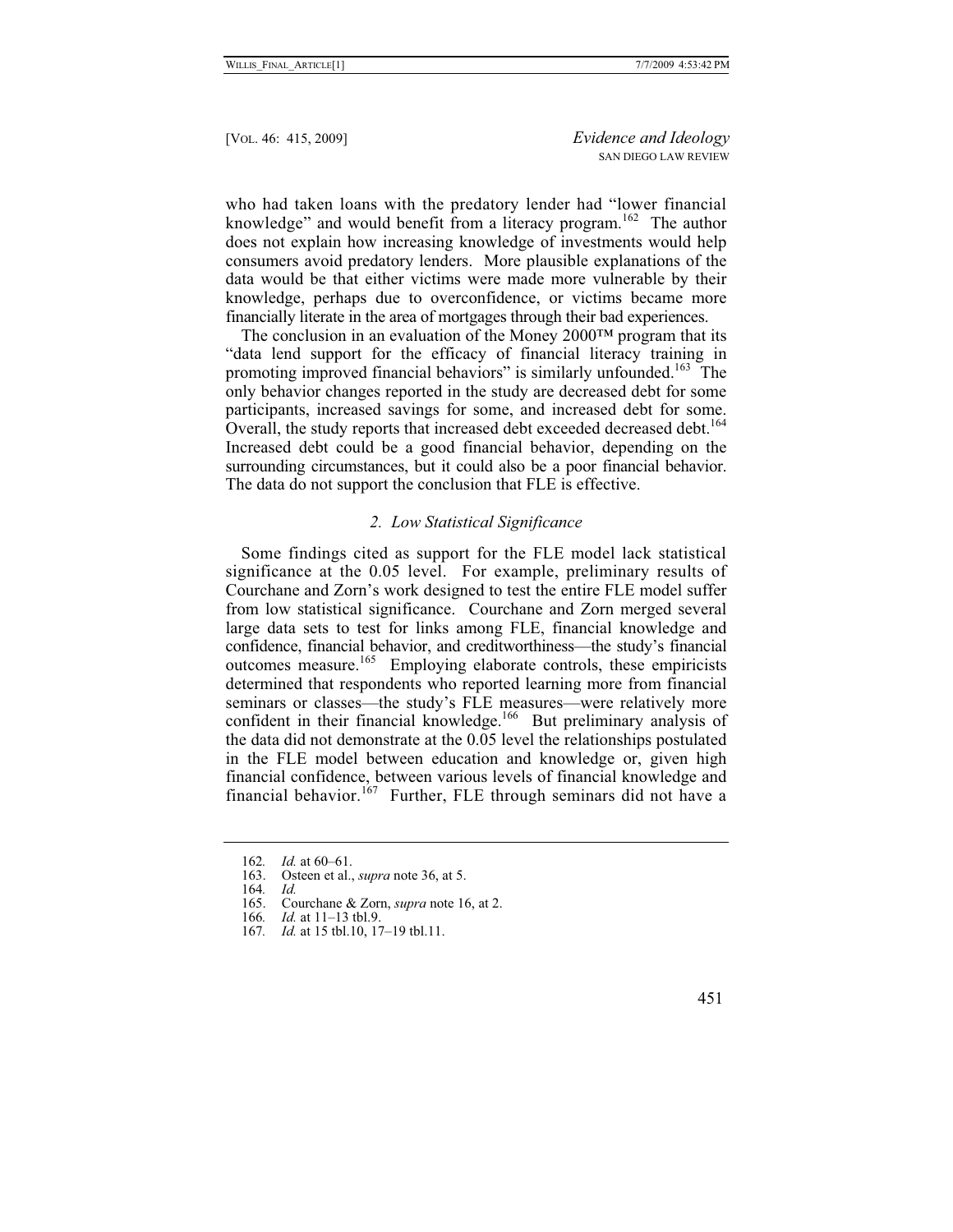relationship to financial behavior demonstrable at the  $0.05$  level.<sup>168</sup> Although the data indicated that better financial behavior was associated with better outcomes, FLE had no direct relationship to outcomes at the  $0.05$  level.<sup>169</sup>

Admittedly, 5% is not some holy grail; "surely, God loves the .06 nearly as much as the .05."<sup>170</sup> But some of the results here were obtained at the 0.12 to 0.99 level.<sup>171</sup> Courchane and Zorn explain that their results cannot reject the possibility that FLE is not effective—the null hypothesis—at conventional confidence levels.<sup>172</sup> But policymakers and others who cite their results are not always so careful.<sup>173</sup>

# *3. Limited Value of Reported Positive Effects*

A number of studies have reported positive effects that, methodological issues aside, might have been caused by FLE. However, these improvements have tended to be very small, suggesting that even if FLE can work, it is not a cost-effective public policy.

Elliehausen, Lundquist, and Staten have presented evidence of a small negative relationship between credit counseling, which they assert involves an FLE component, and debt. $174$  For consumers in middle and lower income groups, counseling was associated with a reduction in debt between 2% and 12%, although at higher incomes, counseling was associated with an increase in debt.<sup>175</sup> However, although a 12% reduction in debt for low-income consumers appears to be cause for celebration, it is apparently not important enough to affect these consumers' credit

<sup>168</sup>*. Id*. at 19 tbl.11.

Id. at 20–22 tbl.12, 27 tbl.13.

 <sup>170.</sup> Ralph L. Rosnow & Robert Rosenthal, *Statistical Procedures and the Justification of Knowledge in Psychological Science*, 44 AM. PSYCHOLOGIST 1276, 1277 (1989).

<sup>171</sup>*. E.g.*, Hirad & Zorn, *supra* note 16, at 173 tbl.5A-2; Courchane & Zorn, *supra* note 16, at 15 tbl.10, 17–19 tbl.11, 22 tbl.12, 27 tbl.13.

 <sup>172.</sup> Courchane & Zorn, *supra* note 16, at 2. Other research displays the same problem. For example, Gartner and Todd's research on web-based FLE based on VISA's FLE programs produced no statistically significant results. Gartner & Todd, *supra* note 16, at 9. Almost none of the military study's bivariate results show statistically significant differences for the group who received financial education between baseline prior to the education and at follow-up some time later. Bell et al., *supra* note 84, at 7–14 tbls.3–12. Although some differences between the group who received the education and the comparison group were statistically significant at the 0.05 level, the difference cannot be attributed to having received the education because the group who received the education did not change from baseline prior to the course to follow-up after the course to any significant degree. *Id.*

<sup>173</sup>*. E.g.*, Bernanke, *supra* note 16, at 4; Martin, *supra* note 18, at 9, 20.

 <sup>174.</sup> Elliehausen et al. II, *supra* note 63, at 18.

<sup>175</sup>*. Id.* at 20–22.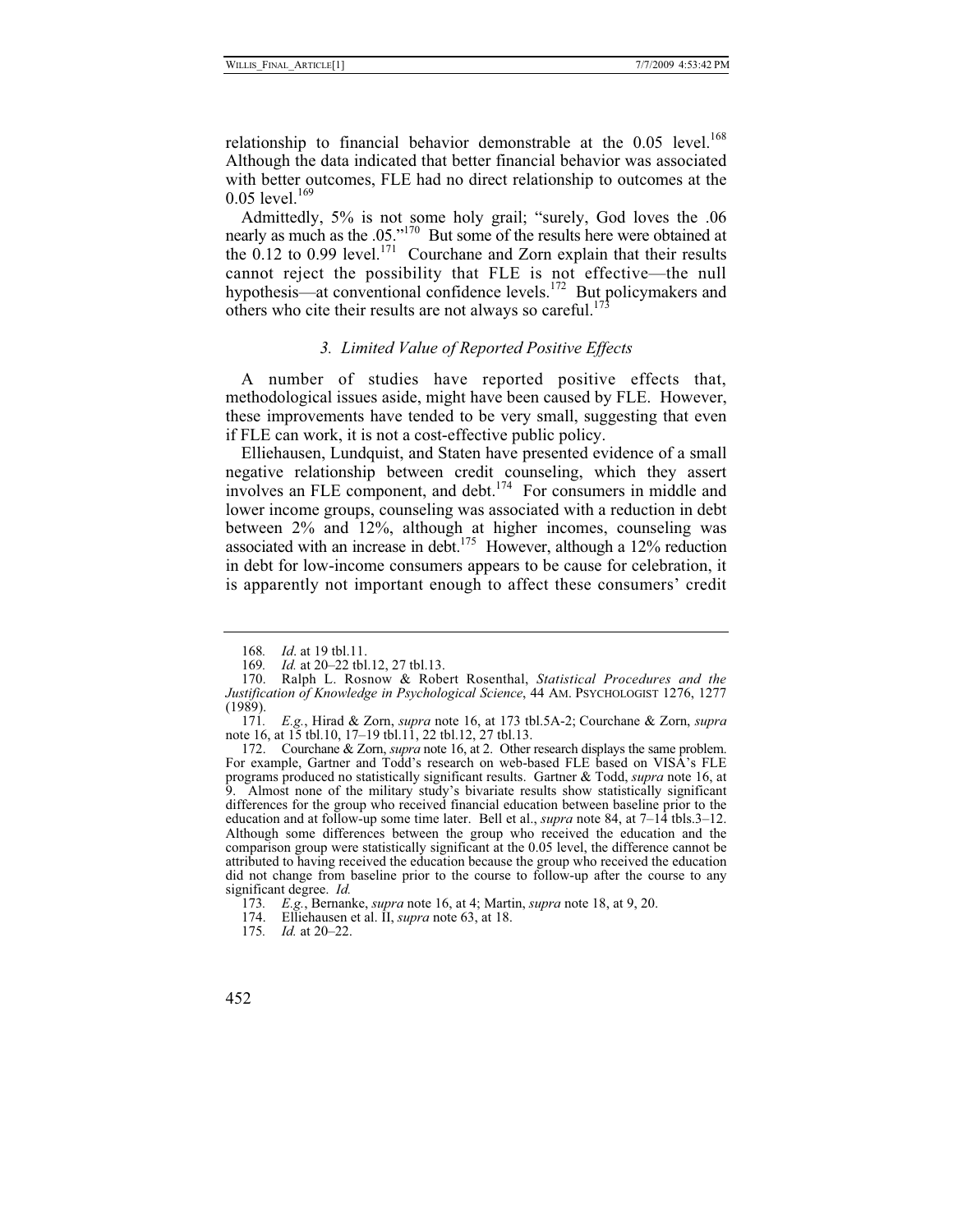scores; the authors found that counseling was associated with virtually no increase in credit scores.<sup>176</sup>

Tennyson and Nguyen, after contacting state education officials to confirm their state classifications, found improved financial literacy when particular FLE coursework was mandated for high school students.<sup>177</sup> They divide data from the Jump\$tart test of high school seniors into results from states with no FLE curriculum mandates, states with general mandates but no specific required course content, and the three states that require students to take specific coursework in personal finance.<sup>178</sup> Controlling for other variables that they determined affect scores, they saw no differences in scores between students in the first two types of states, but that students in the states with specific coursework mandates scored an average 2.3 points higher.<sup>179</sup> Examining particular questions, they found that these students scored no higher on the questions about spending, debt, or money management, but outperformed students in other states on questions about savings, investing, and income.<sup>180</sup>

Unfortunately, financial gains accrued through knowledge about savings, investing, and income can be quickly lost through welfare-reducing spending, debt, or money management decisions. Further, the gain in scores associated with mandated personal finance coursework amounted to a difference of less than one of the thirty-one questions on the test.<sup>181</sup> On average, students who attended schools with financial coursework mandates answered fewer than 60% of the questions correctly.<sup>182</sup>

Wiener and his colleagues assessed the effectiveness of a voluntary program offered to consumers in bankruptcy in part by comparing the financial literacy levels of debtors who received financial training, debtors who did not, and nondebtors.<sup>183</sup> All subjects were tested for their financial knowledge using twelve identical questions before the training date and three months later. The group that received training was given course materials to bring home.<sup>184</sup> It was also the only group

<sup>176</sup>*. Id.* at 25–27.

 <sup>177.</sup> Sharon Tennyson & Chau Nguyen, *State Curriculum Mandates and Student Knowledge of Personal Finance*, 35 J. CONSUMER AFF. 241, 259 (2001).

Id. at 245–46, 247 tbl.2.

<sup>179</sup>*. Id.* at 253.

<sup>180</sup>*. Id.* at 254.

<sup>181</sup>*. Id.* at 245, 253.

<sup>182</sup>*. Id.* at 249.

 <sup>183.</sup> Wiener et al., *supra* note 36, at 352.

<sup>184</sup>*. Id.* at 350.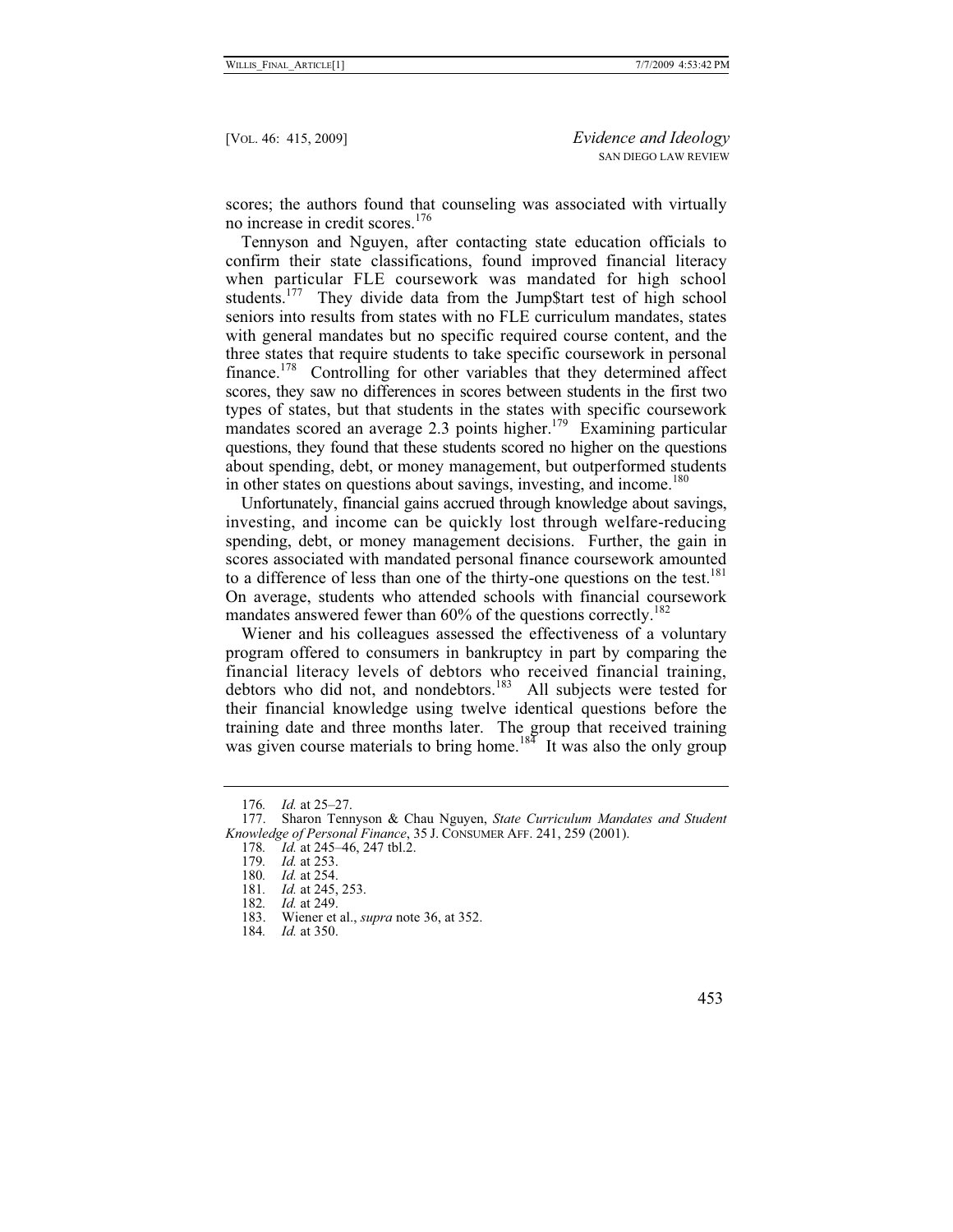to increase their average score at a statistically significant level.<sup>185</sup> The authors conclude that "[a]lthough the gains are modest, these data show strong quasi-experimental evidence that the financial literacy training program improves knowledge of appropriate saving, spending, and credit use." $186$ 

The score increase for trained debtors was 4%, equivalent to less than half a question.<sup>187</sup> Given that the response rate of trained debtors to the post-test was 34% and of untrained debtors and nondebtors was 56% and  $71\%$  respectively,<sup>188</sup> and that when self-administering the post-test some of the trained debtors likely consulted their course materials, the 4% increase in the average trained debtor's score might not reflect even a modest gain in financial literacy.

The American Dream Demonstration project is routinely cited for its findings that "financial education has positive effects on savings and . . . courses need not be long to take advantage of the potential benefits."<sup>189</sup> For "savers" who attended personal finance classes in this program, each hour of FLE up to eight hours was associated with a statistically significant average increase in monthly savings.<sup>190</sup> Eight hours of education may have added about \$125 to annual savings of "savers" during the program, in which the average participation lasted two vears.<sup>191</sup>

However, these results are reported only for the 56% of participants who had saved a net of at least \$100 in the program.<sup>192</sup> For these "savers," an additional \$125 each year could create a buffer that would help them cope with small financial shocks—missing a couple of days of work. But many events that require consumers to dip into savings are much more expensive. Further, the time spent in class and the increase in annual savings had to come from somewhere, and so results must be balanced against the reduction in hours available for work and in monthly spending experienced by these low-income consumers.<sup>193</sup> On the whole, this FLE program may not have improved participant financial welfare.

<sup>185</sup>*. Id.* at 363.

<sup>186</sup>*. Id.*

*Id.* at 358.

<sup>188</sup>*. Id.* at 353.

SCHREINER ET AL., *supra* note 65, at 51.

<sup>190</sup>*. Id.*

<sup>191</sup>*. Id.* at iv.

<sup>192</sup>*. Id.* at iv, 32.

 <sup>193.</sup> Scholz & Seshadri, *supra* note 154.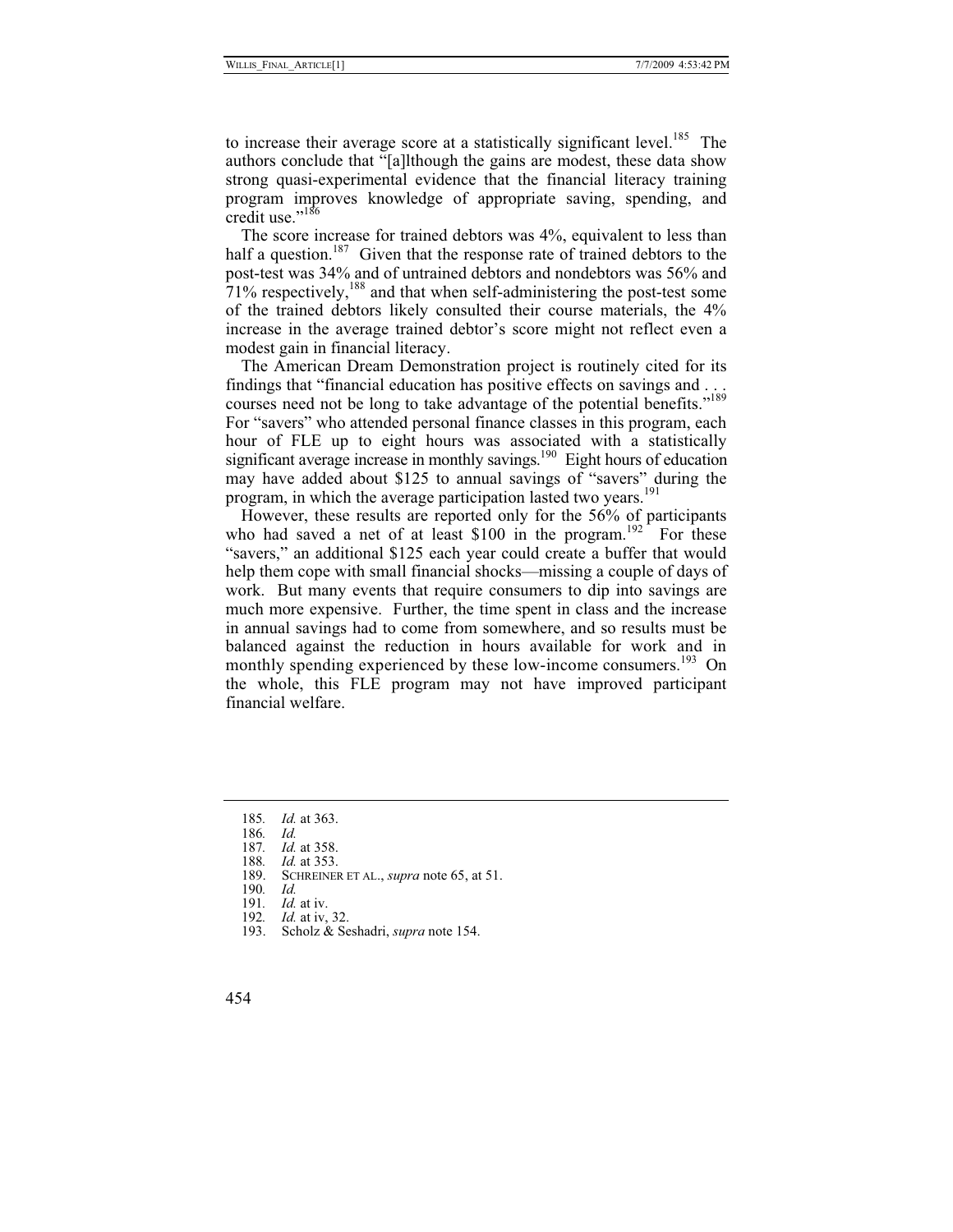# *4. Barriers to Better Interpretation of Results*

Neither data nor financial support for FLE research is easy to come by. FLE advocates want to spend every dollar on programs. Government agencies have limited resources. This leaves many researchers dependent on industry, which already collects a large amount of data about its customers' payment histories, retirement savings contributions and investments, and other relevant statistics.

The financial services industry has no interest in discovering that FLE is ineffective. These programs help industry promote goodwill, penetrate new markets, cull out unqualified home loan applicants,<sup>194</sup> and ideally, increase retirement savings under their management. If FLE is not effective, industry loses its most potent argument against regulation that consumers are better off making their own financial choices and that impediments to good consumer financial decisionmaking are better addressed through FLE. When industry is supplying the data, funding, or both, it cannot help but have an effect on the publicized research. For example, although Gartner and Todd's experiment using VISA's Practical Money Skills for Life FLE program produced no statistically significant results, and the results that were produced were likely driven by selfselection effects,<sup>195</sup> VISA claims on its website that the experiment demonstrated that the program was an "effective medium of education for this sample population" and does not explain either the lack of statistical significance or the self-selection problem.<sup>196</sup>

None of the researchers hid their studies' weaknesses. Most included a substantial discussion of research limitations. But editors may obscure these caveats. For example, one table of data on consumers' *intentions to change* their financial behavior is titled "Estimates of *Changes* in Retirement Savings Behavior,"<sup>197</sup> even though the authors made plain in the text that few consumers followed up on their intentions.<sup>198</sup> The "A

 <sup>194.</sup> GEORGE W. MCCARTHY & ROBERTO G. QUERCIA, RESEARCH INST. FOR HOUS. AM., BRIDGING THE GAP BETWEEN SUPPLY AND DEMAND: THE EVOLUTION OF THE HOMEOWNERSHIP, EDUCATION AND COUNSELING INDUSTRY 8–9 (2000), http://www. housingamerica.org/Publications/48506\_BridgingtheGapBetweenSupplyandDemand.pdf.

 <sup>195.</sup> Gartner & Todd, *supra* note 16, at 9.

 <sup>196.</sup> Practical Money Skills for Life: Wells Fargo Case Study, http://www. Practical moneyskills.com/english/resources/about/WF\_case\_study.pdf (last visited Apr. 3, 2009).

 <sup>197.</sup> Clark et al., *supra* note 36 (emphasis added).

<sup>198</sup>*. Id.* at 62.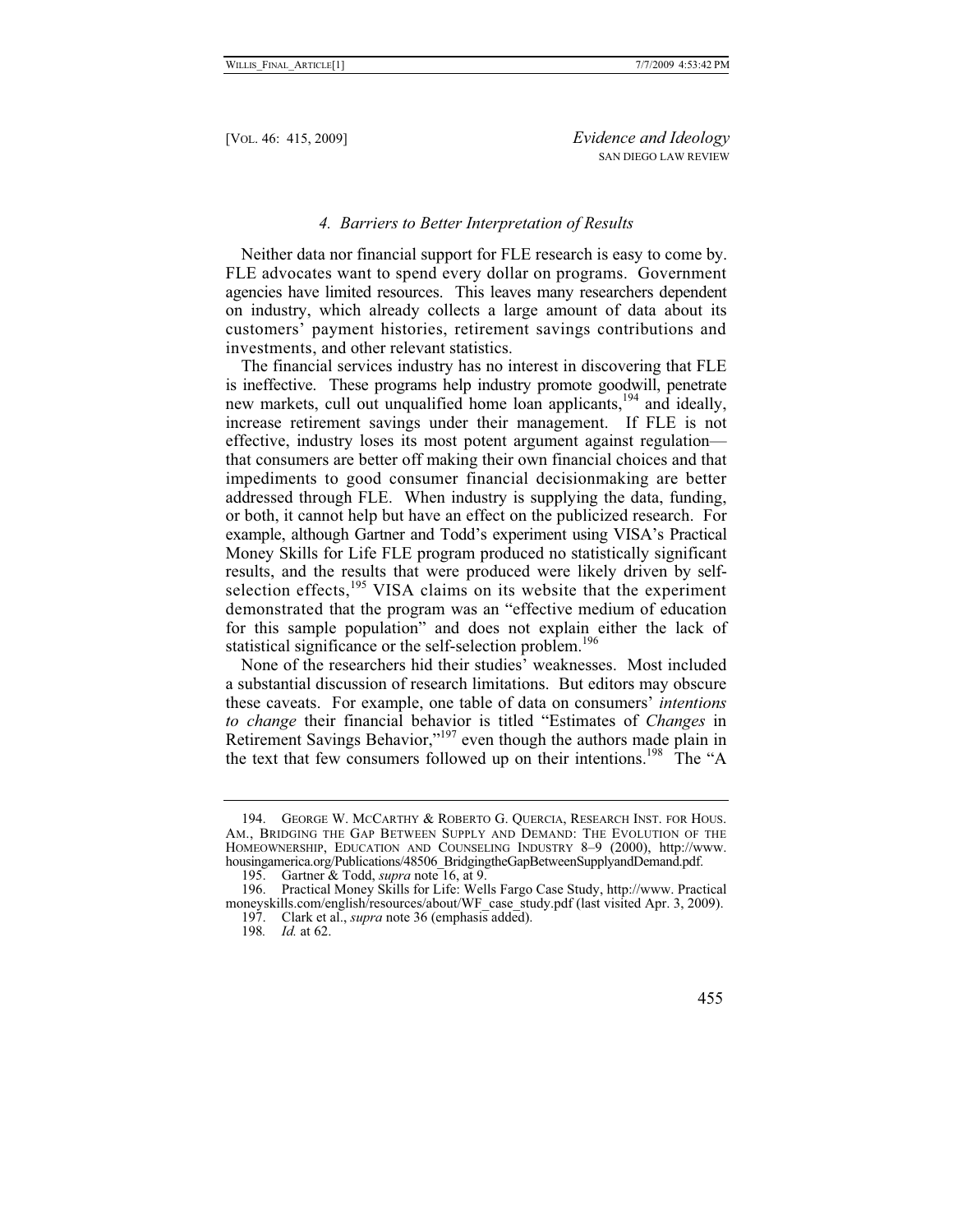Little Knowledge Is a Good Thing" title of the Hirad and Zorn homeownership counseling study similarly may reflect a publisher's choice; as noted above, the authors neither tested participant knowledge nor claimed participants gained any.<sup>199</sup> Even without these sorts of invitations, FLE advocates and policymakers tend to see what they want to see in empirical work, and researchers have little ability to control that.

#### IV. CONCLUSION

What degree of effectiveness should appropriately be claimed for the current model of financial literacy education? As yet, none, and the barriers to research that would soundly demonstrate effectiveness or ineffectiveness may be insurmountable. But the conclusion is not that we must accept or reject FLE on ideological grounds alone and move on. Rather, we should search for alternative public policy models that recognize what financial education might realistically achieve. At least two such models are suggested by the studies critiqued above.

The first alternative policy model is suggested by Mandell's examination of self-reported thrift among high school students. Mandell found that students who took financial classes did not improve their scores on the Jump\$tart exam but did report higher levels of thrift, and so he too conjectures, assuming students self-report accurately, a causal link between FLE and improved financial behavior unrelated to financial literacy.<sup>200</sup> Courchane and Zorn come to a similar conclusion.<sup>201</sup> Likewise, although their reported finding that high school curriculum mandates increased savings has now been shown to be almost certainly incorrect, $202$  they too conjecture that FLE might change behavior not through increased knowledge or skills, but through "increased comfort with financial transactions and concepts."<sup>203</sup>

These academics present an intriguing possibility that it is not financial literacy, but a norm or rule of thumb of thrift that mediates between FLE and savings rates. Rather than providing support for the current FLE model, these results suggest an alternative model of norms training leading to changed behaviors. Financial norms education (FNE) would encounter the same challenges in developing appropriate norms that FLE faces in developing appropriate measures of good financial

 <sup>199.</sup> Hirad & Zorn, *supra* note 16.

<sup>200.</sup> Mandell, *supra* note 47, at 7.<br>201. Courchane & Zorn. *supra* no

 <sup>201.</sup> Courchane & Zorn, *supra* note 16, at 30.

See discussion of the findings of Cole & Shastry, *supra* note 106 and accompanying text.

 <sup>203.</sup> Bernheim et al., *supra* note 105, at 450.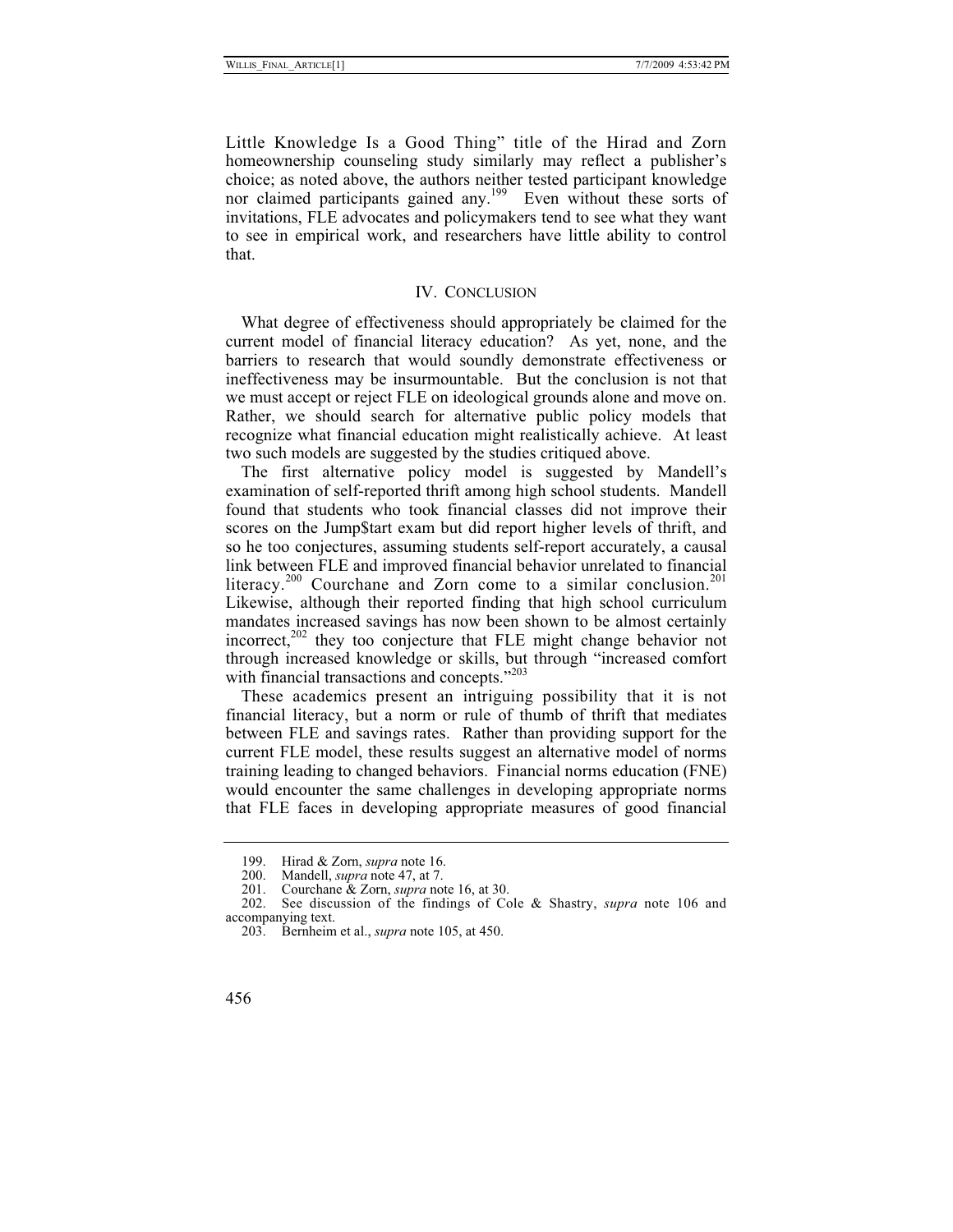behavior—technical disagreement, appropriateness varying with context, and normative disagreement. But FNE would be forced to address these head on in establishing the norms to be taught. Wiener and his colleagues, among others, have been developing a financial education program that explicitly seeks to change participants' attitudes or norms.<sup>204</sup> These sorts of programs should be developed and examined further.

For decisions and behavior that do not require a high degree of financial literacy, financial norms training could be effective.<sup>205</sup> But adopting a norm can benefit consumers only when they can determine how to apply the norm to the context at hand. Sometimes this will be easy—a norm of not investing a 401(k) in an employer's stock is one that most consumers, if they have access to a  $401(k)$ , might follow.<sup>206</sup> But knowing a rule of thumb to "diversify assets" in which that  $401(k)$  is invested is not enough if a consumer does not understand the basics about how assets differ. Further, once a consumer decides how much to allocate to a mutual fund class, a norm of comparison price shopping will not be enough for her to determine which fund within the class has the lowest fees and expenses.

These and other demands placed on consumers by society and the marketplace today require more than knowledge of and motivation to follow financial norms. Thus, a norms model of financial education could be effective in improving consumer welfare only in conjunction with a reduction in the complexity of the consumer financial decisions and actions our society and marketplace require. Such simplification would inevitably require substantive legal regulation of consumer financial products. The variety, complexity, and sheer number of products available in the marketplace would need to be reduced. Then, once finance products were structured with only a few moving parts, consumers might be able to apply rules of thumb learned in financial education classes correctly, and the quality of their decisions might rise.

 <sup>204.</sup> Wiener et al., *supra* note 36, at 350.

<sup>205</sup>*. See* Josh Wiener & Tabitha Doescher, *A Framework for Promoting Retirement Savings*, 42 J. CONSUMER AFF. 137, 146–50 (2008) (explaining ways in which norms can be harnessed to increase savings rates).

 <sup>206.</sup> On the other hand, results thus far regarding financial education given to soldiers found that even teaching the soldiers the simple lesson not to take out payday loans or use pawn shops did not lead them to uniformly cease to do so, and once controls were added to the study, the financial training had no effect on the incidence of these poor financial practices among those who attended the training. Bell at al., *supra* note 84, at 14 tbl.12.